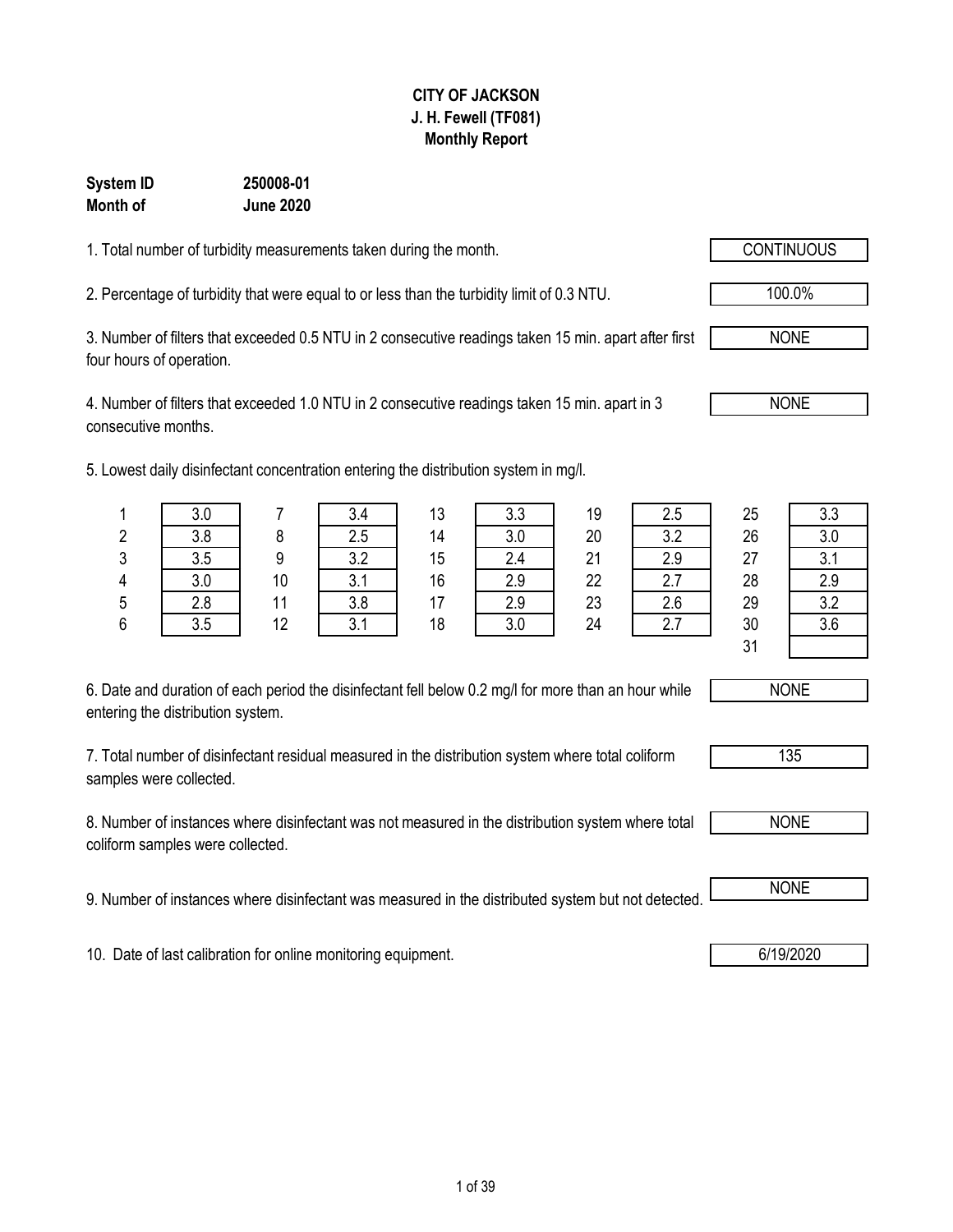#### **City of Jackson, MS J. H. Fewell (TF081) Turbidity Compliance Report**

## **System ID 250008-01**

**Month of June 2020**

| <b>Jun 2020</b> |            | <b>TURBIDITIES (NTU)</b> |               |             |
|-----------------|------------|--------------------------|---------------|-------------|
|                 | <b>RAW</b> | <b>SETTLED</b>           | <b>FILTER</b> | <b>HS#1</b> |
| 6/1             | 18.4194    | 0.5694                   | 0.2212        | 0.1538      |
| 6/2             | 16.0001    | 0.5681                   | 0.2322        | 0.1431      |
| 6/3             | 15.6569    | 0.5124                   | 0.2601        | 0.1488      |
| 6/4             | 21.6181    | 0.5390                   | 0.2580        | 0.1531      |
| 6/5             | 15.2769    | 0.5394                   | 0.2130        | 0.1437      |
| 6/6             | 34.8156    | 0.5412                   | 0.2556        | 0.1538      |
| 6/7             | 20.8156    | 0.4598                   | 0.2560        | 0.1369      |
| 6/8             | 54.4888    | 0.8344                   | 0.2915        | 0.2431      |
| 6/9             | 37.3019    | 0.5023                   | 0.2719        | 0.1906      |
| 6/10            | 26.7788    | 0.5956                   | 0.2382        | 0.1669      |
| 6/11            | 19.8494    | 0.7158                   | 0.2988        | 0.1987      |
| 6/12            | 18.3375    | 0.5090                   | 0.2709        | 0.1863      |
| 6/13            | 16.8581    | 0.4791                   | 0.2982        | 0.1875      |
| 6/14            | 16.8581    | 0.5302                   | 0.2909        | 0.1644      |
| 6/15            | 25.4137    | 0.7821                   | 0.2592        | 0.1750      |
| 6/16            | 12.0119    | 0.5490                   | 0.2498        | 0.2300      |
| 6/17            | 10.1987    | 0.4994                   | 0.2328        | 0.1456      |
| 6/18            | 7.2844     | 0.4246                   | 0.2428        | 0.1600      |
| 6/19            | 8.4425     | 0.4623                   | 0.2214        | 0.1644      |
| 6/20            | 8.1669     | 0.4449                   | 0.2097        | 0.1219      |
| 6/21            | 8.8856     | 0.7594                   | 0.2353        | 0.1344      |
| 6/22            | 25.3775    | 0.5794                   | 0.3086        | 0.2250      |
| 6/23            | 12.9319    | 0.5994                   | 0.2462        | 0.1519      |
| 6/24            | 9.9756     | 0.5094                   | 0.2381        | 0.1269      |
| 6/25            | 8.2565     | 0.6794                   | 0.2173        | 0.1306      |
| 6/26            | 7.9756     | 0.5894                   | 0.2433        | 0.1300      |
| 6/27            | 8.9756     | 1.0394                   | 0.2166        | 0.1462      |
| 6/28            | 10.1056    | 0.8330                   | 0.2139        | 0.1431      |
| 6/29            | 6.0312     | 0.6921                   | 0.3342        | 0.2250      |
| 6/30            | 10.2500    | 0.5945                   | 0.2192        | 0.1688      |
|                 |            |                          |               |             |
| <b>MIN</b>      | 6.0312     | 0.4246                   | 0.2097        | 0.1219      |
| <b>MAX</b>      | 54.4888    | 1.0394                   | 0.3342        | 0.2431      |
| <b>AVG</b>      | 17.1119    | 0.5978                   | 0.2515        | 0.1650      |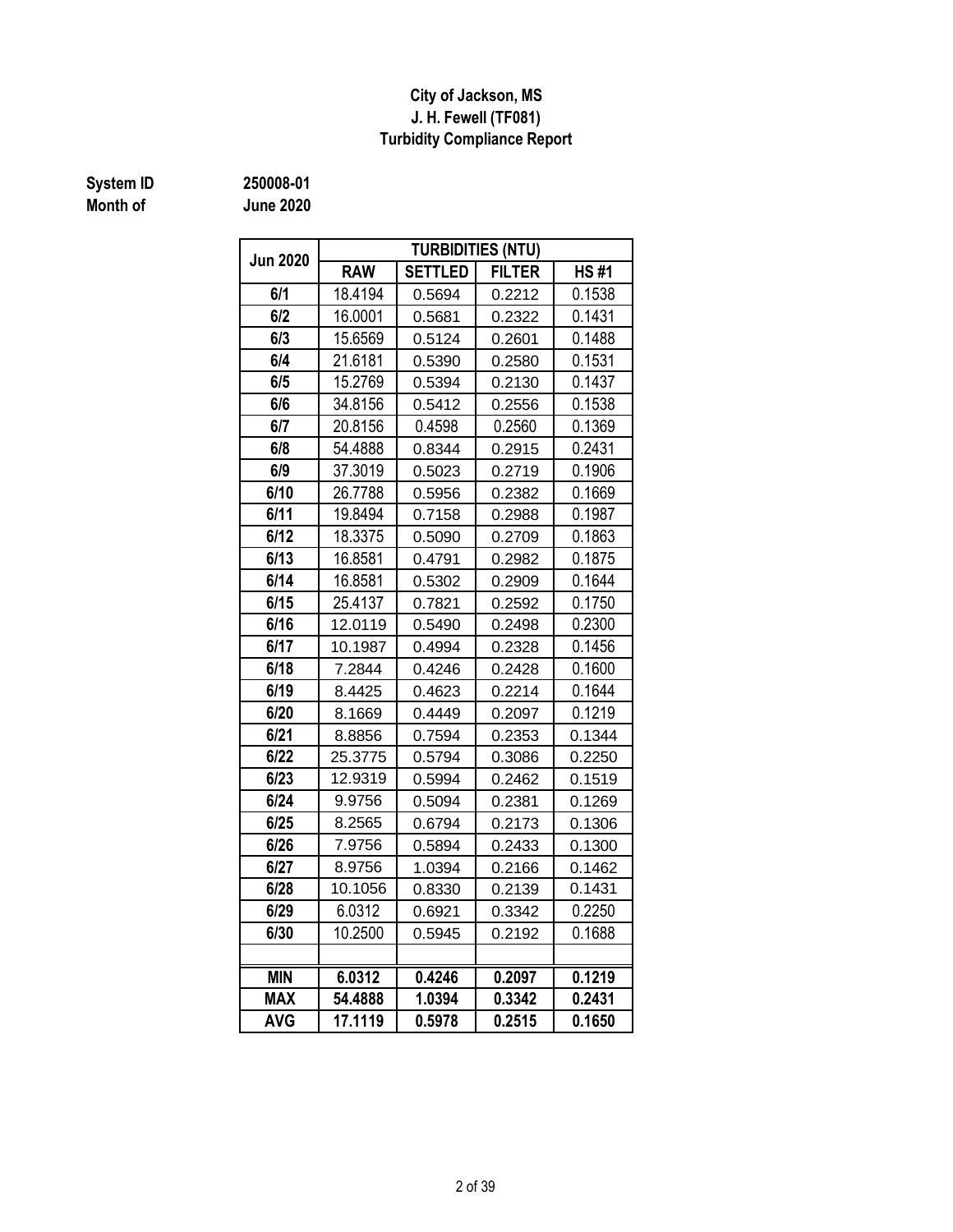#### **J. H. Fewell (TF081) Turbidity Compliance City of Jackson, MS**

# **System ID** 250008-01<br> **Month of** June 2020

**Month of June 2020**

| <b>Jun 2020</b> |          |         |         | <b>TIME</b> |         |         |
|-----------------|----------|---------|---------|-------------|---------|---------|
|                 | 12:00 AM | 4:00 AM | 8:00 AM | 12:00 PM    | 4:00 PM | 8:00 PM |
| 6/1             | 0.1381   | 0.1388  | 0.1362  | 0.1538      | 0.1388  | 0.1250  |
| 6/2             | 0.1256   | 0.1275  | 0.1344  | 0.1306      | 0.1431  | 0.1369  |
| 6/3             | 0.1312   | 0.1419  | 0.1488  | 0.1338      | 0.1269  | 0.1262  |
| 6/4             | 0.1406   | 0.1531  | 0.1425  | 0.1388      | 0.1238  | 0.1137  |
| 6/5             | 0.1175   | 0.1238  | 0.1181  | 0.1325      | 0.1319  | 0.1437  |
| 6/6             | 0.1187   | 0.1219  | 0.1388  | 0.1538      | 0.1475  | 0.1369  |
| 6/7             | 0.1281   | 0.1287  | 0.1262  | 0.1338      | 0.1369  | 0.1319  |
| 6/8             | 0.1531   | 0.1737  | 0.1494  | 0.2200      | 0.2431  | 0.1956  |
| 6/9             | 0.1906   | 0.1863  | 0.1775  | 0.1437      | 0.1819  | 0.1437  |
| 6/10            | 0.1587   | 0.1369  | 0.1269  | 0.1669      | 0.1369  | 0.1256  |
| 6/11            | 0.1606   | 0.1269  | 0.1238  | 0.1519      | 0.1956  | 0.1987  |
| 6/12            | 0.1863   | 0.1625  | 0.1806  | 0.1644      | 0.1737  | 0.1775  |
| 6/13            | 0.1538   | 0.1656  | 0.1619  | 0.1875      | 0.1725  | 0.1644  |
| 6/14            | 0.1544   | 0.1606  | 0.1644  | 0.1606      | 0.1612  | 0.1488  |
| 6/15            | 0.1525   | 0.1569  | 0.1750  | 0.1437      | 0.1394  | 0.1469  |
| 6/16            | 0.1444   | 0.1506  | 0.1550  | 0.2300      | 0.1437  | 0.2050  |
| 6/17            | 0.1437   | 0.1456  | 0.1319  | 0.1338      | 0.1281  | 0.1319  |
| 6/18            | 0.1488   | 0.1219  | 0.1462  | 0.1600      | 0.1344  | 0.1187  |
| 6/19            | 0.1644   | 0.1206  | 0.1269  | 0.1362      | 0.1225  | 0.1244  |
| 6/20            | 0.1169   | 0.1219  | 0.1181  | 0.1131      | 0.1219  | 0.1219  |
| 6/21            | 0.1344   | 0.1269  | 0.1275  | 0.1306      | 0.1269  | 0.1213  |
| 6/22            | 0.1269   | 0.1356  | 0.1406  | 0.1663      | 0.2250  | 0.1581  |
| 6/23            | 0.1362   | 0.1369  | 0.1294  | 0.1275      | 0.1519  | 0.1219  |
| 6/24            | 0.1256   | 0.1194  | 0.1269  | 0.1213      | 0.1250  | 0.1187  |
| 6/25            | 0.1206   | 0.1175  | 0.1213  | 0.1306      | 0.1206  | 0.1213  |
| 6/26            | 0.1213   | 0.1119  | 0.1094  | 0.1069      | 0.1175  | 0.1300  |
| 6/27            | 0.1294   | 0.1181  | 0.1069  | 0.1462      | 0.1106  | 0.1106  |
| 6/28            | 0.1256   | 0.1169  | 0.1250  | 0.1431      | 0.1425  | 0.1175  |
| 6/29            | 0.1187   | 0.1206  | 0.1562  | 0.2250      | 0.1844  | 0.1494  |
| 6/30            | 0.1369   | 0.1225  | 0.1213  | 0.1306      | 0.1375  | 0.1688  |
|                 |          |         |         |             |         |         |
| <b>MIN</b>      | 0.1169   | 0.1119  | 0.1069  | 0.1069      | 0.1106  | 0.1106  |
| <b>MAX</b>      | 0.1906   | 0.1863  | 0.1806  | 0.2300      | 0.2431  | 0.2050  |
| <b>AVG</b>      | 0.1401   | 0.1364  | 0.1382  | 0.1506      | 0.1482  | 0.1412  |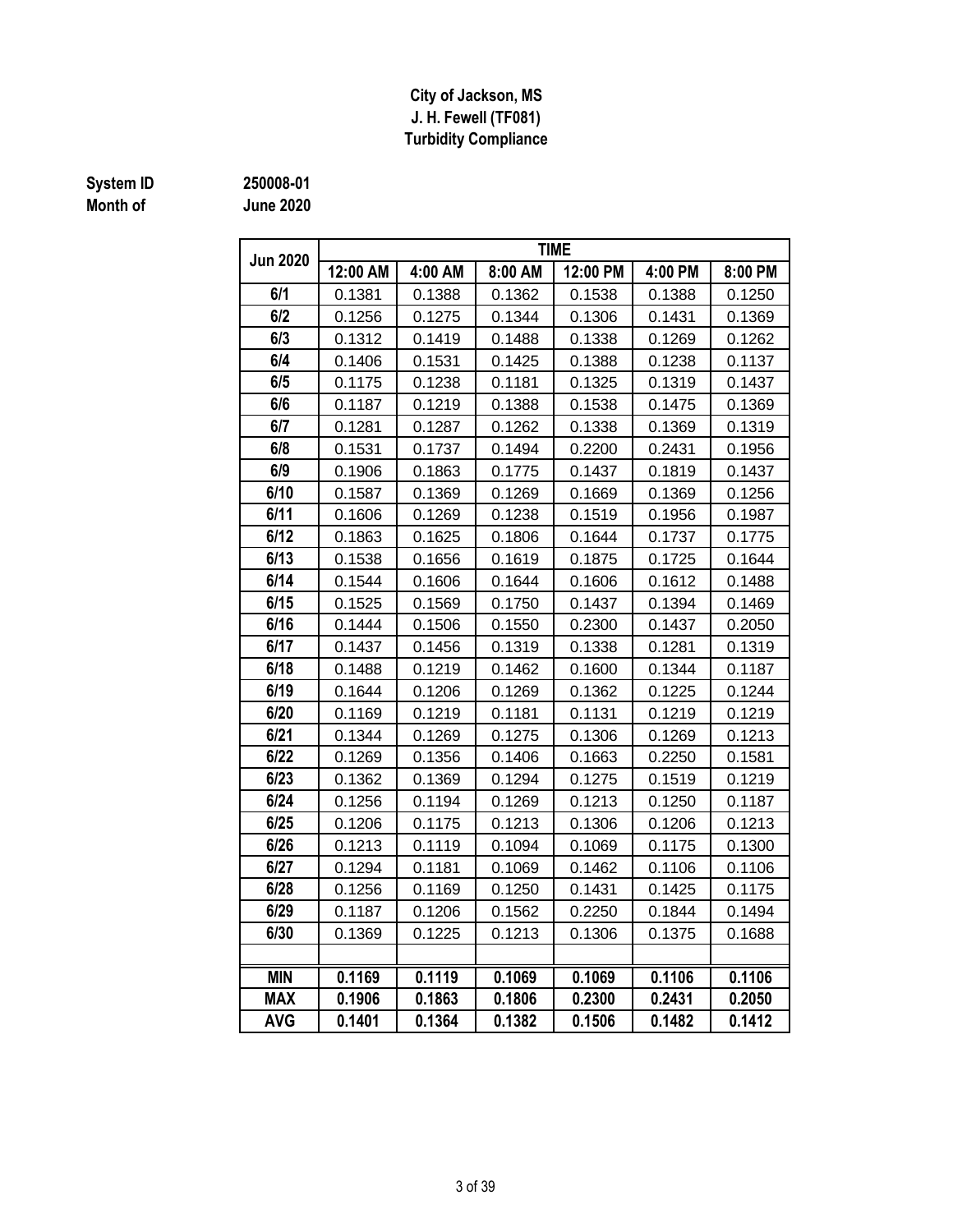#### **J. H. Fewell (TF081) City Of Jackson, MS Disinfectant Compliance**

# **Month of June 2020**

**System ID 250008-01**

| 250008-01          |  |
|--------------------|--|
| <u> 1110a 2021</u> |  |

|                 | <b>TIME</b> |         |         |          |         |         |  |  |  |  |  |  |
|-----------------|-------------|---------|---------|----------|---------|---------|--|--|--|--|--|--|
| <b>Jun 2020</b> | 12:00 AM    | 4:00 AM | 8:00 AM | 12:00 PM | 4:00 PM | 8:00 PM |  |  |  |  |  |  |
| 6/1             | 3.2         | 3.1     | 3.1     | 3.0      | 3.0     | 3.9     |  |  |  |  |  |  |
| 6/2             | 3.9         | 4.0     | 3.9     | 4.0      | 3.8     | 3.8     |  |  |  |  |  |  |
| 6/3             | 3.8         | 3.7     | 3.6     | 3.5      | 3.6     | 3.6     |  |  |  |  |  |  |
| 6/4             | 3.5         | 3.3     | 3.2     | 3.0      | 3.3     | 3.1     |  |  |  |  |  |  |
| 6/5             | 3.3         | 3.4     | 3.3     | 2.8      | 3.1     | 3.7     |  |  |  |  |  |  |
| 6/6             | 3.8         | 3.9     | 3.7     | 3.5      | 3.7     | 3.5     |  |  |  |  |  |  |
| 6/7             | 3.7         | 3.6     | 3.6     | 3.4      | 3.5     | 3.6     |  |  |  |  |  |  |
| 6/8             | 4.0         | 2.5     | 3.1     | 3.4      | 3.7     | 3.7     |  |  |  |  |  |  |
| 6/9             | 3.9         | 3.9     | 3.7     | 3.4      | 3.2     | 4.0     |  |  |  |  |  |  |
| 6/10            | 3.9         | 3.8     | 3.2     | 3.2      | 3.1     | 3.4     |  |  |  |  |  |  |
| 6/11            | 3.8         | 3.8     | 4.0     | 4.0      | 4.0     | 4.0     |  |  |  |  |  |  |
| 6/12            | 3.9         | 4.0     | 4.0     | 3.1      | 3.2     | 3.6     |  |  |  |  |  |  |
| 6/13            | 3.7         | 3.6     | 3.8     | 3.3      | 3.4     | 3.5     |  |  |  |  |  |  |
| 6/14            | 3.5         | 3.5     | 3.4     | 3.0      | 3.0     | 3.1     |  |  |  |  |  |  |
| 6/15            | 3.2         | 3.1     | 2.8     | 2.4      | 3.4     | 3.5     |  |  |  |  |  |  |
| 6/16            | 3.4         | 3.1     | 3.5     | 2.9      | 3.1     | 3.4     |  |  |  |  |  |  |
| 6/17            | 3.4         | 3.5     | 2.9     | 3.3      | 3.4     | 3.3     |  |  |  |  |  |  |
| 6/18            | 3.2         | 3.2     | 3.1     | 3.1      | 3.0     | 3.1     |  |  |  |  |  |  |
| 6/19            | 3.4         | 3.3     | 2.6     | 2.5      | 3.1     | 3.6     |  |  |  |  |  |  |
| 6/20            | 3.8         | 3.8     | 3.4     | 3.2      | 3.2     | 3.5     |  |  |  |  |  |  |
| 6/21            | 3.5         | 3.6     | 2.9     | 3.0      | 3.0     | 3.0     |  |  |  |  |  |  |
| 6/22            | 3.3         | 3.0     | 2.8     | 2.7      | 3.5     | 3.6     |  |  |  |  |  |  |
| 6/23            | 3.4         | 3.3     | 2.8     | 2.6      | 3.1     | 3.2     |  |  |  |  |  |  |
| 6/24            | 3.3         | 3.3     | 2.9     | 2.7      | 3.4     | 3.5     |  |  |  |  |  |  |
| 6/25            | 3.3         | 3.6     | 3.5     | 3.4      | 3.4     | 3.5     |  |  |  |  |  |  |
| 6/26            | 3.6         | 3.6     | 3.0     | 3.0      | 3.0     | 3.3     |  |  |  |  |  |  |
| 6/27            | 3.2         | 3.4     | 3.3     | 3.1      | 3.4     | 3.5     |  |  |  |  |  |  |
| 6/28            | 3.6         | 3.8     | 3.6     | 2.9      | 3.1     | 3.5     |  |  |  |  |  |  |
| 6/29            | 3.4         | 3.6     | 3.7     | 3.2      | 3.6     | 3.4     |  |  |  |  |  |  |
| 6/30            | 3.6         | 4.0     | 3.9     | 3.9      | 4.0     | 3.9     |  |  |  |  |  |  |
|                 |             |         |         |          |         |         |  |  |  |  |  |  |
| <b>MIN</b>      | 3.2         | 2.5     | 2.6     | 2.4      | 3.0     | 3.0     |  |  |  |  |  |  |
| <b>MAX</b>      | 4.0         | 4.0     | 4.0     | 4.0      | 4.0     | 4.0     |  |  |  |  |  |  |
| <b>AVG</b>      | 3.5         | 3.5     | 3.3     | 3.1      | 3.3     | 3.5     |  |  |  |  |  |  |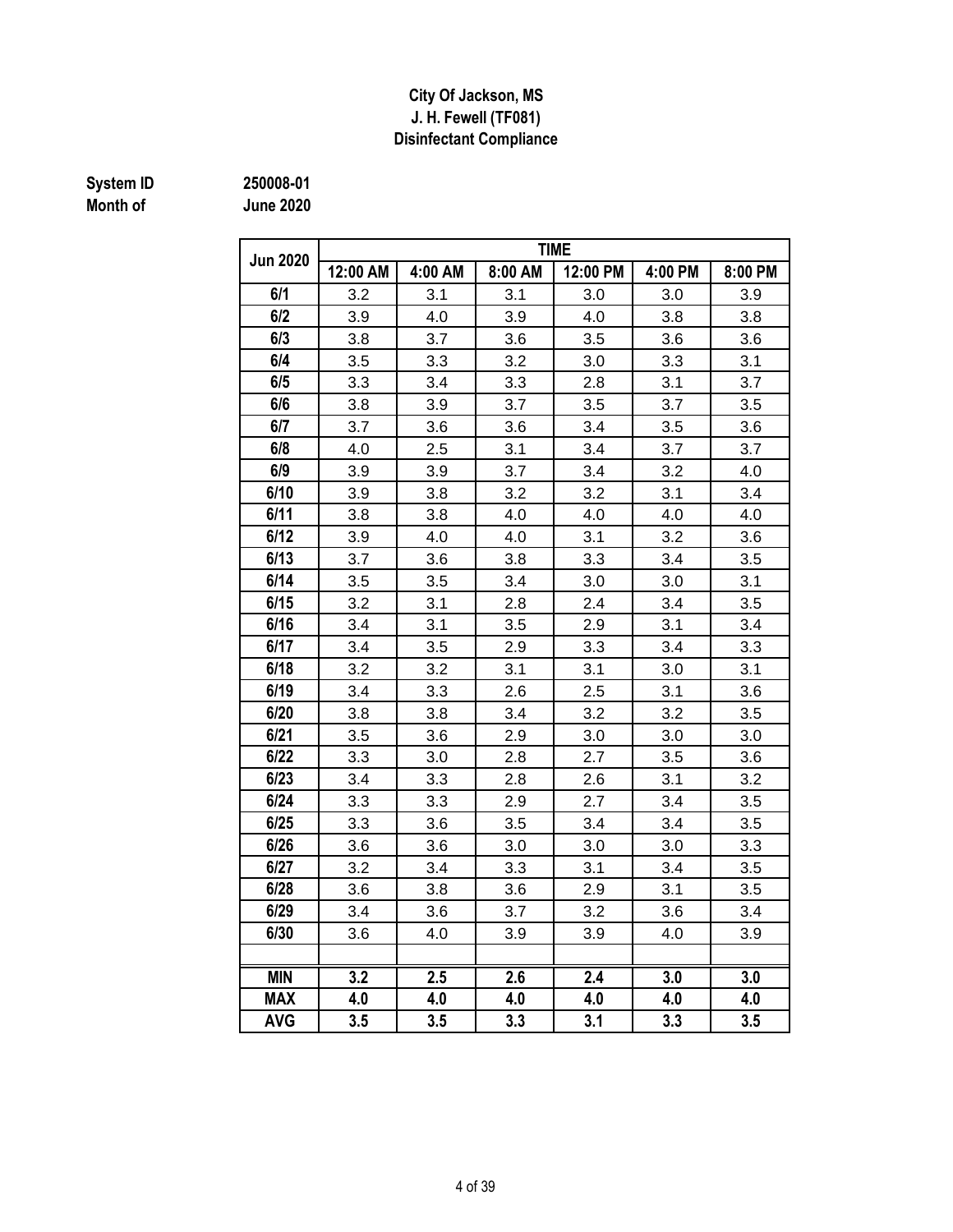|             |                        | <b>FILTERS (NTU)</b>     |                   |                          |                  |                  |                  |                  |                  |                  |                  |                          |                  |            |                  |                  |
|-------------|------------------------|--------------------------|-------------------|--------------------------|------------------|------------------|------------------|------------------|------------------|------------------|------------------|--------------------------|------------------|------------|------------------|------------------|
| <b>Date</b> | <b>Hour</b>            | #12                      | #14               | #16                      | #17              | #18              | #19              | #20              | #21              | #22              | #23              | #24                      | #25              | #26        | #27              | #28              |
|             | 12:00 AM               | 0.0474                   | OFF               | <b>OFF</b>               | 0.1210           | 0.1032           | 0.1241           | 0.1762           | 0.2160           | 0.1637           | 0.1145           | OFF                      | 0.1677           | OFF        | 0.1437           | 0.1310           |
|             | 04:00 AM               | <b>OFF</b>               | <b>OFF</b>        | <b>OFF</b>               | 0.1222           | 0.1064           | 0.1253           | 0.1792           | 0.2212           | 0.1593           | 0.1156           | <b>OFF</b>               | 0.1498           | <b>OFF</b> | 0.1435           | 0.1332           |
|             | 08:00 AM               | OFF                      | OFF               | <b>OFF</b>               | 0.1207           | 0.1020           | 0.1235           | 0.1793           | 0.2168           | 0.1624           | 0.1138           | OFF                      | 0.1590           | OFF        | 0.1412           | 0.1314           |
| 6/1/2020    | 12:00 PM               | <b>OFF</b>               | <b>OFF</b>        | <b>OFF</b>               | 0.1155           | 0.0998           | 0.1170           | 0.1769           | 0.2125           | 0.1636           | 0.1106           | <b>OFF</b>               | 0.1559           | <b>OFF</b> | 0.1397           | 0.1281           |
|             | 04:00 PM               | <b>OFF</b>               | <b>OFF</b>        | <b>OFF</b>               | 0.1138           | 0.1048           | 0.1158           | 0.1759           | 0.2164           | 0.1644           | 0.1095           | <b>OFF</b>               | 0.1456           | <b>OFF</b> | 0.1387           | 0.1265           |
|             | 08:00 PM               | <b>OFF</b>               | <b>OFF</b>        | <b>OFF</b>               | 0.1133           | 0.1122           | 0.1159           | 0.1757           | 0.2135           | 0.1644           | 0.1096           | <b>OFF</b>               | 0.1489           | <b>OFF</b> | 0.1363           | 0.1234           |
|             | AVG                    | 0.0474                   | <b>OFF</b>        | OFF                      | 0.1178           | 0.1052           | 0.1202           | 0.1772           | 0.2161           | 0.1629           | 0.1122           | <b>OFF</b>               | 0.1545           | <b>OFF</b> | 0.1405           | 0.1289           |
|             | 12:00 AM               | OFF                      | OFF               | <b>OFF</b>               | 0.1093           | 0.1204           | 0.1122           | 0.1706           | 0.2111           | 0.1648           | 0.1049           | <b>OFF</b>               | 0.1303           | OFF        | 0.1279           | 0.1238           |
|             | 04:00 AM               | OFF                      | OFF               | <b>OFF</b>               | 0.1109           | 0.2230           | 0.1151           | 0.1716           | 0.2142           | 0.1669           | 0.1042           | <b>OFF</b>               | 0.1257           | OFF        | 0.1284           | 0.1272           |
|             | 08:00 AM               | OFF                      | OFF               | <b>OFF</b>               | 0.1101           | 0.1157           | 0.1126           | 0.1782           | 0.2117           | 0.1640           | 0.1033           | <b>OFF</b>               | 0.1380           | OFF        | 0.1285           | 0.1258           |
| 6/2/2020    | 12:00 PM               | <b>OFF</b>               | OFF               | <b>OFF</b>               | 0.1030           | 0.1349           | 0.1059           | <b>OFF</b>       | 0.2065           | <b>OFF</b>       | 0.0986           | <b>OFF</b>               | 0.1319           | OFF        | 0.1381           | 0.1195           |
|             | 04:00 PM               | <b>OFF</b>               | OFF               | <b>OFF</b>               | 0.1048           | 0.1269           | 0.1083           | 0.2453           | 0.2078           | 0.2223           | 0.1006           | <b>OFF</b>               | 0.1413           | OFF        | 0.1250           | 0.1212           |
|             | 08:00 PM               | <b>OFF</b><br><b>OFF</b> | OFF               | <b>OFF</b>               | 0.1061           | 0.1269           | 0.1096           | 0.2322           | 0.2077           | 0.2290           | 0.1012           | <b>OFF</b><br>OFF        | 0.1388           | OFF        | 0.1235           | 0.1213           |
|             | AVG<br>12:00 AM        | <b>OFF</b>               | OFF<br>OFF        | <b>OFF</b><br><b>OFF</b> | 0.1074<br>0.1032 | 0.1368<br>0.1194 | 0.1106<br>0.1076 | 0.2023<br>0.2337 | 0.2098<br>0.2050 | 0.1882<br>0.2106 | 0.1021<br>0.0999 | <b>OFF</b>               | 0.1344<br>0.1416 | OFF<br>OFF | 0.1286<br>0.1238 | 0.1231<br>0.1204 |
|             | 04:00 AM               | OFF                      | OFF               | <b>OFF</b>               | 0.1115           | 0.1172           | 0.1057           | 0.2295           | 0.2030           | 0.2055           | 0.0999           | <b>OFF</b>               | 0.1428           | OFF        | 0.1232           | 0.1201           |
|             | 08:00 AM               | <b>OFF</b>               | <b>OFF</b>        | <b>OFF</b>               | 0.0967           | 0.1165           | 0.1032           | 0.2225           | 0.2018           | 0.1988           | 0.0974           | <b>OFF</b>               | 0.1481           | <b>OFF</b> | 0.1192           | 0.1181           |
| 6/3/2020    | 12:00 PM               | <b>OFF</b>               | <b>OFF</b>        | <b>OFF</b>               | 0.0980           | 0.1146           | <b>OFF</b>       | 0.2107           | 0.2601           | 0.1876           | 0.0930           | <b>OFF</b>               | 0.1406           | OFF        | 0.1171           | 0.1127           |
|             | 04:00 PM               | <b>OFF</b>               | <b>OFF</b>        | <b>OFF</b>               | 0.0945           | 0.1134           | <b>OFF</b>       | 0.2010           | 0.2390           | 0.1823           | 0.0914           | <b>OFF</b>               | 0.1409           | OFF        | 0.1128           | 0.1098           |
|             | 08:00 PM               | <b>OFF</b>               | OFF               | <b>OFF</b>               | 0.0969           | 0.1144           | OFF              | 0.2023           | 0.2345           | 0.1827           | 0.0942           | <b>OFF</b>               | 0.1346           | OFF        | 0.1148           | 0.1109           |
|             | AVG                    | <b>OFF</b>               | <b>OFF</b>        | <b>OFF</b>               | 0.1002           | 0.1160           | 0.1056           | 0.2169           | 0.2268           | 0.1950           | 0.0960           | <b>OFF</b>               | 0.1414           | OFF        | 0.1184           | 0.1154           |
|             | 12:00 AM               | <b>OFF</b>               | <b>OFF</b>        | OFF                      | 0.1102           | 0.1185           | <b>OFF</b>       | 0.2231           | 0.2580           | 0.2106           | 0.1038           | <b>OFF</b>               | 0.1358           | <b>OFF</b> | 0.1319           | 0.1238           |
|             | 04:00 AM               | <b>OFF</b>               | OFF               | <b>OFF</b>               | 0.1269           | 0.1404           | <b>OFF</b>       | 0.2568           | 0.2571           | 0.2204           | 0.1166           | OFF                      | 0.1418           | OFF        | 0.1385           | 0.1299           |
|             | 08:00 AM               | <b>OFF</b>               | <b>OFF</b>        | OFF                      | 0.1049           | 0.1266           | <b>OFF</b>       | 0.2115           | 0.2339           | 0.1900           | 0.0997           | <b>OFF</b>               | 0.1192           | OFF        | 0.1257           | 0.1167           |
| 6/4//2020   | 12:00 PM               | OFF                      | OFF               | <b>OFF</b>               | 0.1058           | 0.1168           | 0.1140           | 0.2059           | 0.2132           | 0.1716           | 0.0885           | <b>OFF</b>               | OFF              | OFF        | 0.1107           | <b>OFF</b>       |
|             | 04:00 PM               | <b>OFF</b>               | OFF               | <b>OFF</b>               | 0.0792           | 0.1170           | 0.0975           | 0.1652           | 0.1878           | 0.1483           | 0.0695           | <b>OFF</b>               | <b>OFF</b>       | OFF        | 0.1023           | 0.1469           |
|             | 08:00 PM               | <b>OFF</b>               | <b>OFF</b>        | <b>OFF</b>               | 0.0881           | 0.1087           | 0.1254           | 0.1848           | 0.2129           | 0.1713           | 0.0844           | <b>OFF</b>               | OFF              | OFF        | 0.1069           | 0.1504           |
|             | AVG                    | <b>OFF</b>               | OFF               | <b>OFF</b>               | 0.1029           | 0.1212           | 0.1113           | 0.2104           | 0.2273           | 0.1880           | 0.0947           | OFF                      | 0.1346           | OFF        | 0.1193           | 0.1345           |
|             | 12:00 AM               | <b>OFF</b>               | OFF               | <b>OFF</b>               | 0.0900           | 0.1091           | 0.1223           | 0.1843           | 0.2130           | 0.1708           | 0.0871           | <b>OFF</b>               | <b>OFF</b>       | OFF        | 0.1063           | 0.1399           |
|             | 04:00 AM               | <b>OFF</b>               | OFF               | <b>OFF</b>               | 0.0942           | 0.1101           | 0.1169           | 0.1821           | 0.2107           | 0.1637           | 0.0865           | OFF                      | <b>OFF</b>       | OFF        | 0.1062           | 0.1330           |
|             | 08:00 AM               | <b>OFF</b>               | <b>OFF</b>        | <b>OFF</b>               | 0.0862           | 0.1104           | 0.1120           | 0.1827           | 0.2093           | 0.1625           | 0.1073           | <b>OFF</b>               | 0.1801           | OFF        | 0.1094           | 0.1278           |
| 6/5/2020    | 12:00 PM               | 0.0457                   | OFF               | <b>OFF</b>               | 0.1512           | 0.1384           | 0.1087           | 0.1794           | 0.2090           | 0.1594           | 0.1346           | <b>OFF</b>               | 0.1870           | OFF        | 0.1130           | 0.1239           |
|             | 04:00 PM               | 0.0458                   | OFF               | <b>OFF</b>               | 0.1397           | 0.1963           | 0.1066           | 0.1789           | 0.2071           | 0.1587           | 0.1213           | OFF                      | 0.1676           | OFF        | 0.1084           | 0.1225           |
|             | 08:00 PM               | 0.0458                   | <b>OFF</b>        | <b>OFF</b>               | 0.1319           | 0.1073           | 0.1063           | 0.1782           | 0.2058           | 0.1586           | 0.1172           | OFF                      | 0.1548           | <b>OFF</b> | 0.1217           | 0.1212           |
|             | AVG                    | 0.0457                   | <b>OFF</b>        | <b>OFF</b>               | 0.1183           | 0.1262           | 0.1121           | 0.1810           | 0.2092           | 0.1619           | 0.1095           | <b>OFF</b>               | 0.1716           | <b>OFF</b> | 0.1111           | 0.1278           |
|             | 12:00 AM               | 0.0450                   | <b>OFF</b>        | <b>OFF</b>               | 0.1237           | 0.1061           | 0.1033           | 0.1768           | 0.2051           | 0.1611           | 0.1124           | <b>OFF</b>               | 0.1477           | <b>OFF</b> | 0.1138           | 0.1204           |
|             | 04:00 AM               | 0.0477                   | <b>OFF</b>        | <b>OFF</b>               | 0.1331           | 0.1052           | 0.1140           | 0.1865           | 0.2165           | 0.1684           | 0.1217           | <b>OFF</b>               | 0.1501           | <b>OFF</b> | 0.1146           | 0.1303           |
|             | 08:00 AM               | 0.0488                   | <b>OFF</b>        | <b>OFF</b>               | 0.1418           | 0.1318           | 0.1231           | 0.1982           | 0.2228           | 0.1759           | 0.1287           | OFF                      | 0.1428           | <b>OFF</b> | 0.1155           | 0.1375           |
| 6/6/2020    | 12:00 PM               | <b>OFF</b>               | OFF               | <b>OFF</b>               | 0.1471           | 0.1545           | 0.1286           | <b>OFF</b>       | 0.2267           | <b>OFF</b>       | 0.1343           | OFF                      | 0.1571           | OFF        | 0.1305           | 0.1405           |
|             | 04:00 PM               | 0.0450                   | OFF               | <b>OFF</b>               | 0.1264           | 0.1452           | 0.1111           | 0.2368           | 0.2125           | 0.2215           | 0.1173           | OFF                      | 0.1535           | OFF        | 0.1102           | 0.1246           |
|             | 08:00 PM               | 0.0447                   | <b>OFF</b>        | <b>OFF</b>               | 0.1150           | 0.1302           | 0.1032           | 0.2556           | 0.2060           | 0.2176           | 0.1080           | <b>OFF</b>               | 0.1408           | OFF        | 0.1112           | 0.1167           |
|             | AVG                    | 0.0461                   | OFF               | <b>OFF</b>               | 0.1312           | 0.1235           | 0.1140           | 0.2105           | 0.2151           | 0.1837           | 0.1203           | <b>OFF</b>               | 0.1487           | <b>OFF</b> | 0.1159           | 0.1281           |
|             | 12:00 AM               | 0.0434                   | OFF               | <b>OFF</b>               | 0.1084           | 0.1254           | 0.0991           | 0.2269           | 0.2022           | 0.2032           | 0.1033           | <b>OFF</b>               | 0.1449           | OFF        | 0.1472           | 0.1152           |
|             | 04:00 AM               | 0.0449                   | <b>OFF</b>        | <b>OFF</b>               | 0.1127           | 0.1244           | 0.1047           | 0.2273           | 0.2055           | 0.2075           | 0.1065           | <b>OFF</b>               | 0.1318           | <b>OFF</b> | 0.1087           | 0.1195           |
|             | 08:00 AM               | 0.0451                   | OFF               | <b>OFF</b>               | 0.1197           | 0.1298           | 0.1058           | 0.2254           | 0.2053           | 0.2054           | 0.1075           | OFF                      | 0.1223           | OFF        | 0.1093           | 0.1187           |
| 6/7/2020    | 12:00 PM               | 0.0421                   | OFF               | <b>OFF</b>               | 0.0995           | 0.1252           | 0.1007           | 0.2027           | <b>OFF</b>       | 0.1856           | 0.0964           | <b>OFF</b>               | 0.1109           | OFF        | <b>OFF</b>       | 0.1091           |
|             | 04:00 PM               | 0.0406                   | OFF               | <b>OFF</b>               | 0.0936           | 0.1165           | 0.1505           | 0.1897           | 0.2560           | 0.1785           | 0.0904           | OFF                      | 0.1132           | OFF        | 0.1863           | 0.1041           |
|             | 08:00 PM<br><b>AVG</b> | 0.0423<br>0.0431         | OFF<br><b>OFF</b> | <b>OFF</b><br>OFF        | 0.0994<br>0.1057 | 0.1182<br>0.1234 | 0.1463<br>0.1170 | 0.1953<br>0.2115 | 0.2472<br>0.2199 | 0.1856<br>0.1945 | 0.0956           | <b>OFF</b><br><b>OFF</b> | 0.1269<br>0.1258 | OFF<br>OFF | 0.1447<br>0.1437 | 0.1074<br>0.1122 |
|             |                        |                          |                   |                          |                  |                  |                  |                  |                  |                  | 0.1000           |                          |                  |            |                  |                  |
|             |                        |                          |                   |                          |                  |                  |                  |                  |                  |                  |                  |                          |                  |            |                  |                  |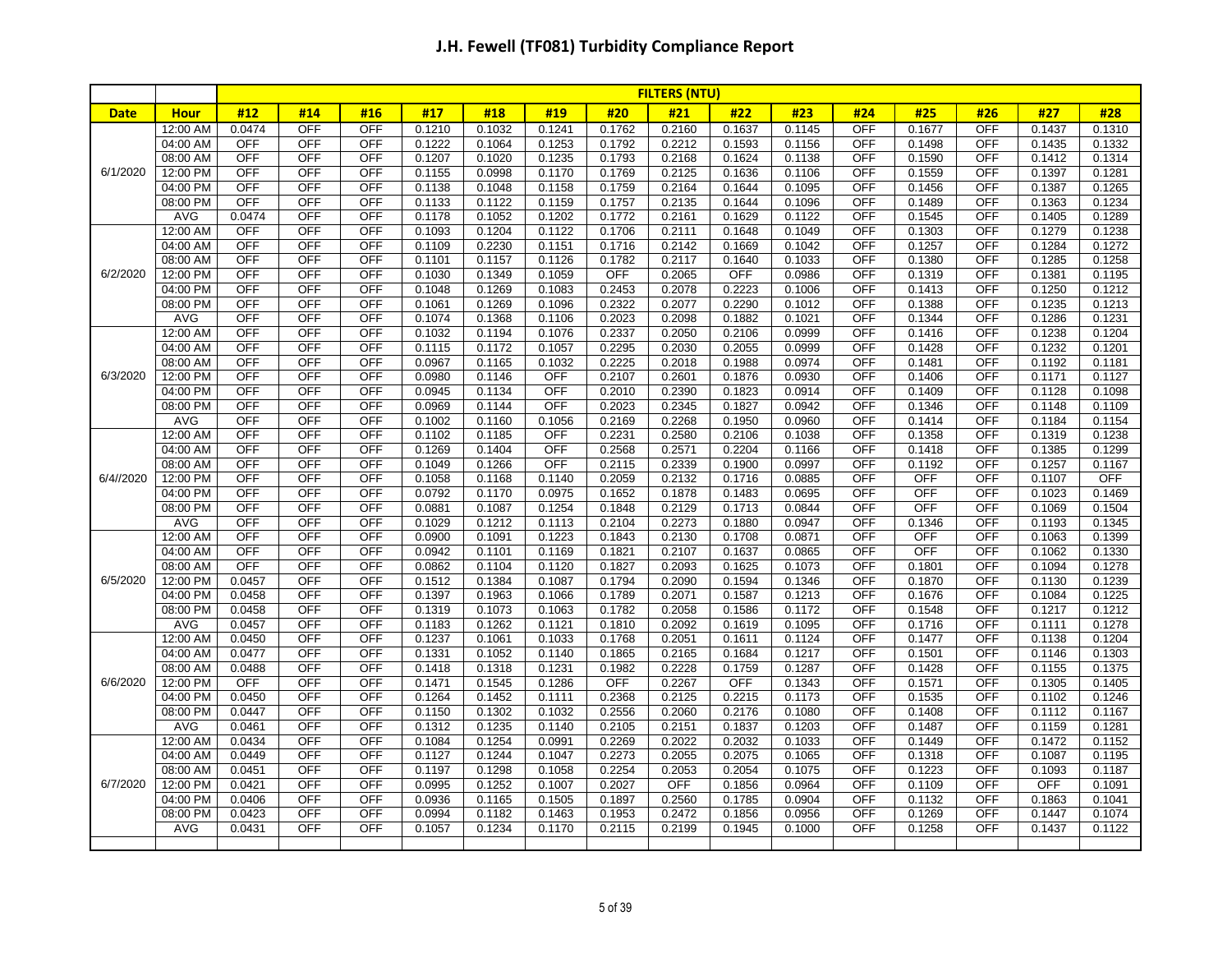| #12<br>#19<br>#20<br>#22<br>#23<br>#25<br>#14<br>#16<br>#17<br>#18<br>#21<br>#24<br>#26<br><b>Date</b><br><b>Hour</b><br>12:00 AM<br>0.0443<br>OFF<br><b>OFF</b><br>0.1065<br>0.1191<br>0.1416<br>0.1997<br>0.2444<br>0.1933<br>0.1013<br><b>OFF</b><br>0.1330<br>OFF<br><b>OFF</b><br><b>OFF</b><br>04:00 AM<br>0.0463<br>0.1203<br>0.1252<br>0.2059<br>0.2421<br>0.1960<br><b>OFF</b><br>0.1262<br><b>OFF</b><br>0.1132<br>0.1106<br>08:00 AM<br>0.0477<br>OFF<br><b>OFF</b><br>0.1586<br>0.2264<br>0.2223<br>OFF<br>0.1394<br>OFF<br>0.1280<br>0.1208<br>0.2764<br>0.1198<br><b>OFF</b><br>6/8/2020<br><b>OFF</b><br><b>OFF</b><br>0.2757<br>0.2952<br>0.2915<br><b>OFF</b><br><b>OFF</b><br>12:00 PM<br>0.1848<br>0.1620<br>0.2818<br>0.1649<br>0.1499 | #27<br>0.1491<br>0.1495<br>0.1814<br>0.2585<br>0.2134 | #28<br>0.1147<br>0.1222<br>0.1278 |
|------------------------------------------------------------------------------------------------------------------------------------------------------------------------------------------------------------------------------------------------------------------------------------------------------------------------------------------------------------------------------------------------------------------------------------------------------------------------------------------------------------------------------------------------------------------------------------------------------------------------------------------------------------------------------------------------------------------------------------------------------------|-------------------------------------------------------|-----------------------------------|
|                                                                                                                                                                                                                                                                                                                                                                                                                                                                                                                                                                                                                                                                                                                                                            |                                                       |                                   |
|                                                                                                                                                                                                                                                                                                                                                                                                                                                                                                                                                                                                                                                                                                                                                            |                                                       |                                   |
|                                                                                                                                                                                                                                                                                                                                                                                                                                                                                                                                                                                                                                                                                                                                                            |                                                       |                                   |
|                                                                                                                                                                                                                                                                                                                                                                                                                                                                                                                                                                                                                                                                                                                                                            |                                                       |                                   |
|                                                                                                                                                                                                                                                                                                                                                                                                                                                                                                                                                                                                                                                                                                                                                            |                                                       | OFF                               |
| <b>OFF</b><br><b>OFF</b><br>0.2243<br>0.2812<br>0.1710<br>04:00 PM<br>OFF<br>0.1677<br>0.1847<br>0.1791<br>0.2588<br>0.1516<br><b>OFF</b><br>OFF                                                                                                                                                                                                                                                                                                                                                                                                                                                                                                                                                                                                           |                                                       | 0.2409                            |
| 08:00 PM<br>0.0737<br>OFF<br><b>OFF</b><br>0.1502<br>0.1857<br>0.2429<br>0.1320<br>0.2363<br><b>OFF</b><br>0.2341<br>OFF<br>0.1417<br>0.1318                                                                                                                                                                                                                                                                                                                                                                                                                                                                                                                                                                                                               | 0.1844                                                | 0.1985                            |
| <b>OFF</b><br><b>OFF</b><br><b>OFF</b><br>AVG<br>0.0496<br>0.1450<br>0.1893<br>0.2438<br>0.2259<br>0.2355<br>0.1588<br><b>OFF</b><br>0.1421<br>0.1314                                                                                                                                                                                                                                                                                                                                                                                                                                                                                                                                                                                                      | 0.1903                                                | 0.1608                            |
| 12:00 AM<br>0.0773<br>OFF<br><b>OFF</b><br>0.1890<br>0.2722<br>OFF<br>OFF<br>0.2319<br>OFF<br>0.1467<br>0.1518<br>0.2410<br>0.1395                                                                                                                                                                                                                                                                                                                                                                                                                                                                                                                                                                                                                         | 0.1883                                                | 0.2012                            |
| 04:00 AM<br>0.0713<br>OFF<br><b>OFF</b><br>0.1563<br>0.1796<br>0.2746<br><b>OFF</b><br>0.2354<br><b>OFF</b><br>0.2169<br>OFF<br>0.1450<br>0.1388                                                                                                                                                                                                                                                                                                                                                                                                                                                                                                                                                                                                           | 0.1825                                                | 0.1911                            |
| 0.0541<br><b>OFF</b><br><b>OFF</b><br>0.1280<br>0.2221<br>0.1576<br>08:00 AM<br>0.1120<br>0.1435<br>0.2719<br>0.1931<br>0.1152<br>OFF<br>OFF                                                                                                                                                                                                                                                                                                                                                                                                                                                                                                                                                                                                               | 0.1396                                                | 0.1459                            |
| 6/9/2020<br>12:00 PM<br>0.0497<br>OFF<br><b>OFF</b><br>0.1345<br>0.1135<br>0.2036<br>0.2487<br>0.1821<br>0.1434<br><b>OFF</b><br>0.1404<br>OFF<br>0.1683                                                                                                                                                                                                                                                                                                                                                                                                                                                                                                                                                                                                   | 0.1286                                                | 0.1333                            |
| 04:00 PM<br>0.0503<br>OFF<br><b>OFF</b><br>0.1662<br>0.1153<br>0.2004<br>0.2479<br>0.1494<br><b>OFF</b><br>0.1367<br>OFF<br>0.1689<br>0.1846                                                                                                                                                                                                                                                                                                                                                                                                                                                                                                                                                                                                               | 0.1376                                                | 0.1353                            |
| 08:00 PM<br>0.0505<br><b>OFF</b><br><b>OFF</b><br><b>OFF</b><br>0.1192<br>0.2039<br>OFF<br><b>OFF</b><br>0.1517<br>0.2468<br>0.1876<br>0.1455<br>0.1411                                                                                                                                                                                                                                                                                                                                                                                                                                                                                                                                                                                                    | 0.1328                                                | 0.1375                            |
| <b>OFF</b><br>AVG<br>0.0595<br><b>OFF</b><br>0.1501<br>0.1417<br>0.2301<br>0.2512<br>0.2047<br>OFF<br>0.1709<br>OFF<br>0.1478<br>0.1417                                                                                                                                                                                                                                                                                                                                                                                                                                                                                                                                                                                                                    | 0.1516                                                | 0.1580                            |
| <b>OFF</b><br>12:00 AM<br>0.0494<br>OFF<br>0.1411<br>OFF<br>0.1150<br>0.1942<br>0.2382<br>0.1851<br>0.1331<br><b>OFF</b><br>0.1355<br>OFF                                                                                                                                                                                                                                                                                                                                                                                                                                                                                                                                                                                                                  | 0.1295                                                | 0.1347                            |
| 04:00 AM<br>0.0476<br>OFF<br><b>OFF</b><br>OFF<br>0.1091<br>0.1867<br>0.2296<br><b>OFF</b><br>0.1288<br>OFF<br>0.1310<br>0.1798<br>0.1244                                                                                                                                                                                                                                                                                                                                                                                                                                                                                                                                                                                                                  | 0.1247                                                | 0.1284                            |
| 08:00 AM<br>0.0453<br><b>OFF</b><br><b>OFF</b><br>0.1188<br>OFF<br>0.0990<br>0.1786<br>0.2191<br>0.1721<br>0.1134<br><b>OFF</b><br>0.1194<br>OFF                                                                                                                                                                                                                                                                                                                                                                                                                                                                                                                                                                                                           | 0.1178                                                | 0.1212                            |
| 0.0426<br><b>OFF</b><br><b>OFF</b><br><b>OFF</b><br>6/10/2020<br>12:00 PM<br>0.1045<br><b>OFF</b><br>0.0898<br>0.1681<br>0.2128<br>0.1623<br>0.1004<br>0.1085<br><b>OFF</b>                                                                                                                                                                                                                                                                                                                                                                                                                                                                                                                                                                                | 0.1080                                                | 0.1109                            |
| 04:00 PM<br>0.0420<br><b>OFF</b><br><b>OFF</b><br>OFF<br>0.0910<br>0.1629<br>0.2159<br><b>OFF</b><br><b>OFF</b><br>0.1004<br>0.1616<br>0.0988<br>0.1046                                                                                                                                                                                                                                                                                                                                                                                                                                                                                                                                                                                                    | 0.1067                                                | 0.1099                            |
| <b>OFF</b><br>08:00 PM<br>0.0434<br>OFF<br>0.1055<br><b>OFF</b><br>0.0975<br>0.1690<br>0.2196<br>0.1664<br>0.1023<br><b>OFF</b><br>0.1097<br>OFF                                                                                                                                                                                                                                                                                                                                                                                                                                                                                                                                                                                                           | 0.1101                                                | 0.1137                            |
| AVG<br>0.0452<br>OFF<br><b>OFF</b><br>OFF<br>0.1771<br>0.2228<br>0.1717<br><b>OFF</b><br>0.1178<br>0.1008<br>0.1127<br><b>OFF</b><br>0.1174                                                                                                                                                                                                                                                                                                                                                                                                                                                                                                                                                                                                                | 0.1163                                                | 0.1202                            |
| 12:00 AM<br>OFF<br>0.0457<br><b>OFF</b><br>0.1156<br><b>OFF</b><br>0.1070<br>0.1843<br>0.2288<br>0.1753<br>0.1113<br><b>OFF</b><br>0.1201<br><b>OFF</b>                                                                                                                                                                                                                                                                                                                                                                                                                                                                                                                                                                                                    | 0.1100                                                | 0.1231                            |
| <b>OFF</b><br><b>OFF</b><br>0.2273<br>OFF<br>04:00 AM<br>0.0457<br><b>OFF</b><br>0.1149<br>0.1062<br>0.1876<br>0.1749<br>0.1103<br>0.1198<br><b>OFF</b>                                                                                                                                                                                                                                                                                                                                                                                                                                                                                                                                                                                                    | 0.1366                                                | 0.1231                            |
| 0.0473<br><b>OFF</b><br><b>OFF</b><br>OFF<br>0.1924<br>0.2358<br>OFF<br><b>OFF</b><br>08:00 AM<br>0.1193<br>0.1120<br>0.1797<br>0.1423<br>0.1296                                                                                                                                                                                                                                                                                                                                                                                                                                                                                                                                                                                                           | 0.1610                                                | 0.1263                            |
| 6/11/2020<br>12:00 PM<br>0.0523<br><b>OFF</b><br><b>OFF</b><br><b>OFF</b><br>0.1411<br>0.1428<br>0.1301<br>0.2057<br>0.2604<br>0.1967<br>0.1357<br><b>OFF</b><br>0.1514                                                                                                                                                                                                                                                                                                                                                                                                                                                                                                                                                                                    | 0.1444                                                | 0.1421                            |
| 0.0648<br>OFF<br><b>OFF</b><br>0.1743<br><b>OFF</b><br><b>OFF</b><br>OFF<br>04:00 PM<br>0.1940<br>0.1836<br>0.2517<br>0.2367<br>0.1823<br>0.1867                                                                                                                                                                                                                                                                                                                                                                                                                                                                                                                                                                                                           | 0.1766                                                | 0.1773                            |
| OFF<br>0.1671<br><b>OFF</b><br>08:00 PM<br>0.0614<br><b>OFF</b><br>0.1834<br>0.2988<br>0.2302<br><b>OFF</b><br>0.1881<br><b>OFF</b><br>0.1855<br>0.1723                                                                                                                                                                                                                                                                                                                                                                                                                                                                                                                                                                                                    | 0.1695                                                | 0.1707                            |
| <b>AVG</b><br>0.0538<br><b>OFF</b><br><b>OFF</b><br>0.1354<br>0.2504<br><b>OFF</b><br>0.1478<br>0.1742<br>0.1898<br>0.2008<br>0.1462<br>0.1486<br>OFF                                                                                                                                                                                                                                                                                                                                                                                                                                                                                                                                                                                                      | 0.1501                                                | 0.1460                            |
| 12:00 AM<br>0.0538<br><b>OFF</b><br><b>OFF</b><br>0.1579<br>0.1413<br><b>OFF</b><br><b>OFF</b><br>OFF<br>0.1541<br>0.2678<br>0.2088<br>0.1434<br>0.1600<br><b>OFF</b>                                                                                                                                                                                                                                                                                                                                                                                                                                                                                                                                                                                      | 0.1472                                                | 0.1507                            |
| 0.0512<br><b>OFF</b><br><b>OFF</b><br>0.1305<br><b>OFF</b><br><b>OFF</b><br>04:00 AM<br>0.1479<br>0.2552<br>0.2005<br>0.1302<br>0.1456<br>0.1397<br><b>OFF</b><br><b>OFF</b><br>OFF                                                                                                                                                                                                                                                                                                                                                                                                                                                                                                                                                                        | 0.1376                                                | 0.1415                            |
| 0.0518<br><b>OFF</b><br>08:00 AM<br>0.1436<br>0.1453<br>0.1315<br>0.2069<br>0.2644<br>0.2062<br>0.1346<br>0.1541<br>6/12/2020<br>0.2875<br><b>OFF</b><br><b>OFF</b><br><b>OFF</b>                                                                                                                                                                                                                                                                                                                                                                                                                                                                                                                                                                          | 0.1494                                                | 0.1450                            |
| 12:00 PM<br>0.0533<br><b>OFF</b><br>0.1474<br>0.1954<br>0.2709<br>0.0596<br>0.1485<br>0.2138<br>0.1363<br>0.0529<br><b>OFF</b><br>0.2076<br><b>OFF</b><br><b>OFF</b><br><b>OFF</b><br>04:00 PM<br>0.0642<br>0.1407<br>0.1439<br>0.2676<br>0.2162<br>0.1346<br><b>OFF</b>                                                                                                                                                                                                                                                                                                                                                                                                                                                                                   | 0.1525<br>0.1490                                      | 0.1484<br>0.1442                  |
| <b>OFF</b><br>08:00 PM<br>0.0511<br>OFF<br>0.0587<br>0.1428<br>0.1872<br><b>OFF</b><br>0.2600<br>OFF<br><b>OFF</b><br>OFF                                                                                                                                                                                                                                                                                                                                                                                                                                                                                                                                                                                                                                  |                                                       | 0.1389                            |
| 0.1324<br>0.1304<br><b>AVG</b><br>0.0524<br>0.0625<br>0.1661<br>0.2829<br>0.2082<br><b>OFF</b><br><b>OFF</b><br>0.0587<br>0.1434<br>0.1476<br>0.2644<br>0.1349<br>0.1533                                                                                                                                                                                                                                                                                                                                                                                                                                                                                                                                                                                   | 0.1475<br>0.1472                                      | 0.1449                            |
| 0.0495<br><b>OFF</b><br><b>OFF</b><br>0.1745<br><b>OFF</b><br><b>OFF</b><br><b>OFF</b><br><b>OFF</b><br><b>OFF</b><br>12:00 AM<br>0.1267<br>0.1401<br>0.2521<br>0.1250                                                                                                                                                                                                                                                                                                                                                                                                                                                                                                                                                                                     | 0.1431                                                | 0.1355                            |
| 04:00 AM<br>0.0496<br>0.0596<br><b>OFF</b><br>0.1371<br>0.1702<br>0.2610<br>0.2513<br>0.2982<br>0.1247<br><b>OFF</b><br>OFF<br><b>OFF</b><br>0.1315                                                                                                                                                                                                                                                                                                                                                                                                                                                                                                                                                                                                        | 0.1423                                                | 0.1360                            |
| 0.1612<br>0.2531<br>08:00 AM<br>0.0504<br>0.0597<br>0.0254<br>0.1392<br>0.2507<br>0.2710<br><b>OFF</b><br><b>OFF</b><br><b>OFF</b><br>0.1331<br>0.1287                                                                                                                                                                                                                                                                                                                                                                                                                                                                                                                                                                                                     | 0.1459                                                | 0.1475                            |
| 6/13/2020<br>12:00 PM<br>0.0478<br>0.1412<br>0.2332<br>0.2343<br>0.2332<br><b>OFF</b><br><b>OFF</b><br>OFF<br>0.0532<br>0.0238<br>0.1684<br>0.1333<br>0.1150                                                                                                                                                                                                                                                                                                                                                                                                                                                                                                                                                                                               | 0.1548                                                | 0.1364                            |
| 04:00 PM<br>0.0481<br>OFF<br><b>OFF</b><br>0.1284<br>0.1441<br>0.2354<br><b>OFF</b><br>0.2309<br><b>OFF</b><br><b>OFF</b><br><b>OFF</b><br>0.1565<br>0.1168                                                                                                                                                                                                                                                                                                                                                                                                                                                                                                                                                                                                | 0.1795                                                | 0.1734                            |
| <b>OFF</b><br>0.0476<br><b>OFF</b><br><b>OFF</b><br>0.2338<br><b>OFF</b><br><b>OFF</b><br><b>OFF</b><br>08:00 PM<br>0.1521<br>0.1330<br>0.1441<br>0.2285<br>0.1147                                                                                                                                                                                                                                                                                                                                                                                                                                                                                                                                                                                         | 0.1733                                                | 0.1692                            |
| <b>OFF</b><br>AVG<br>0.0489<br>0.0240<br>0.1352<br>0.1562<br>0.2394<br>0.2424<br>OFF<br>OFF<br>0.0567<br>0.1436<br>0.2510<br>0.1209                                                                                                                                                                                                                                                                                                                                                                                                                                                                                                                                                                                                                        | 0.1565                                                | 0.1490                            |
| 12:00 AM<br>0.0477<br><b>OFF</b><br><b>OFF</b><br>0.1566<br>0.1361<br>0.1468<br>0.2419<br><b>OFF</b><br>0.2315<br><b>OFF</b><br><b>OFF</b><br><b>OFF</b><br>0.1162                                                                                                                                                                                                                                                                                                                                                                                                                                                                                                                                                                                         | 0.1734                                                | 0.1702                            |
| 0.0481<br><b>OFF</b><br><b>OFF</b><br>0.1481<br>0.2436<br><b>OFF</b><br><b>OFF</b><br><b>OFF</b><br>OFF<br>04:00 AM<br>0.1548<br>0.1383<br>0.2315<br>0.1177                                                                                                                                                                                                                                                                                                                                                                                                                                                                                                                                                                                                | 0.1734                                                | 0.1702                            |
| 08:00 AM<br>0.0488<br>0.0545<br><b>OFF</b><br>0.1597<br>0.1383<br>0.1466<br>0.2424<br>0.2909<br>0.2288<br>0.1183<br><b>OFF</b><br><b>OFF</b><br>OFF                                                                                                                                                                                                                                                                                                                                                                                                                                                                                                                                                                                                        | 0.1717                                                | 0.1671                            |
| 6/14/2020<br><b>OFF</b><br>12:00 PM<br><b>OFF</b><br>0.0543<br><b>OFF</b><br>0.1400<br>0.1348<br>0.2288<br>0.2755<br><b>OFF</b><br><b>OFF</b><br><b>OFF</b><br>0.1538<br>0.2164                                                                                                                                                                                                                                                                                                                                                                                                                                                                                                                                                                            | 0.1590                                                | 0.1531                            |
| <b>OFF</b><br><b>OFF</b><br>04:00 PM<br><b>OFF</b><br>0.2227<br><b>OFF</b><br>OFF<br>0.0509<br>0.1408<br>0.1897<br>0.1276<br>0.2622<br>0.2065<br>0.1504                                                                                                                                                                                                                                                                                                                                                                                                                                                                                                                                                                                                    | 0.1486                                                | 0.1427                            |
| <b>OFF</b><br><b>OFF</b><br>08:00 PM<br>0.0517<br>OFF<br>0.1271<br>0.2176<br>0.2588<br>0.2060<br>0.1552<br><b>OFF</b><br>0.1769<br><b>OFF</b><br>0.1384                                                                                                                                                                                                                                                                                                                                                                                                                                                                                                                                                                                                    | 0.1473                                                | 0.1424                            |
| <b>AVG</b><br>0.0481<br><b>OFF</b><br>0.1386<br>0.2329<br>0.2201<br><b>OFF</b><br>0.1769<br>0.0524<br>0.1508<br>0.1452<br>0.2681<br>0.1291<br><b>OFF</b>                                                                                                                                                                                                                                                                                                                                                                                                                                                                                                                                                                                                   | 0.1623                                                | 0.1576                            |
|                                                                                                                                                                                                                                                                                                                                                                                                                                                                                                                                                                                                                                                                                                                                                            |                                                       |                                   |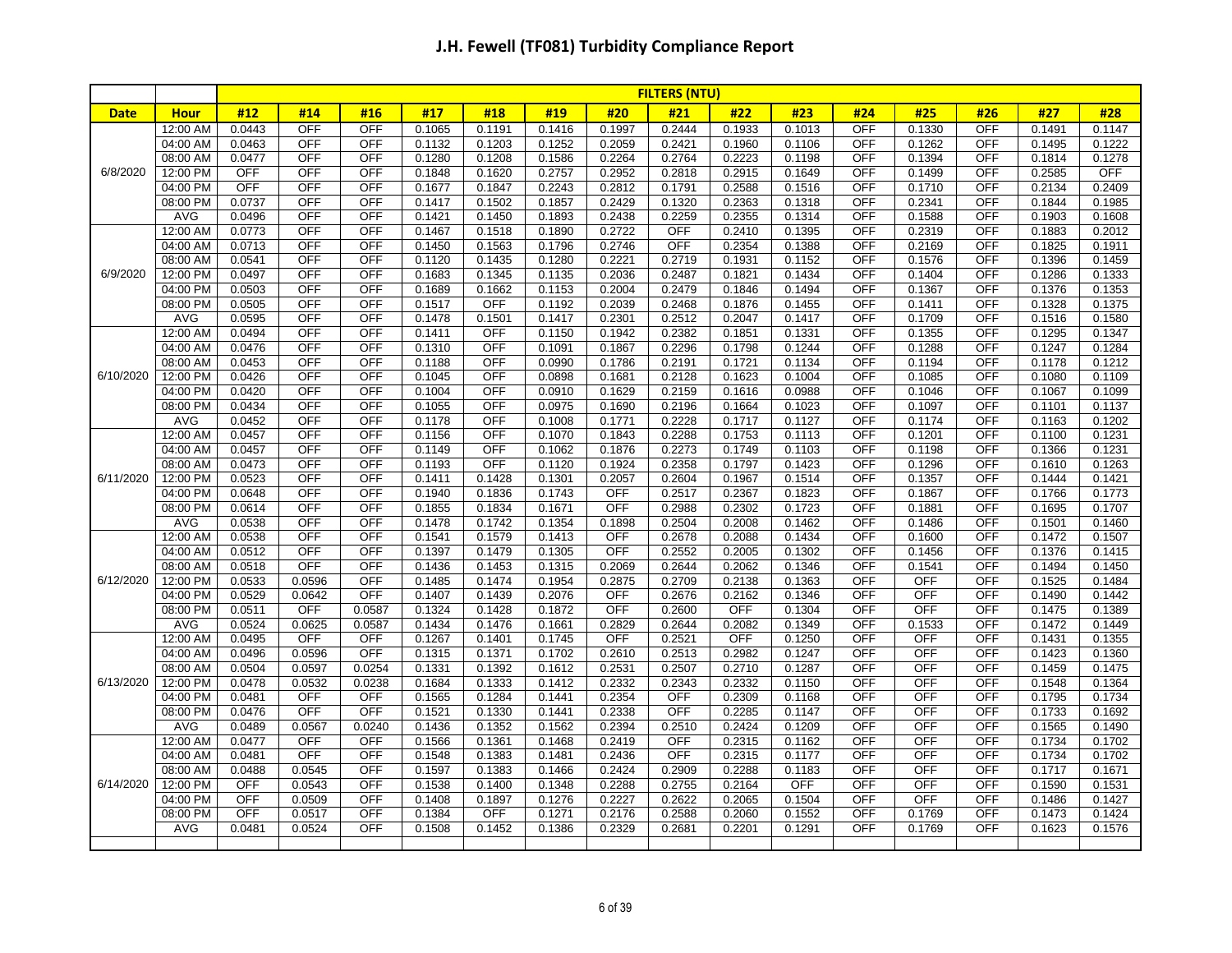|             |                      | <b>FILTERS (NTU)</b> |                   |                          |                  |                  |                  |                  |                  |                  |                  |                   |                  |                          |                  |                  |
|-------------|----------------------|----------------------|-------------------|--------------------------|------------------|------------------|------------------|------------------|------------------|------------------|------------------|-------------------|------------------|--------------------------|------------------|------------------|
| <b>Date</b> | <b>Hour</b>          | #12                  | #14               | #16                      | #17              | #18              | #19              | #20              | #21              | #22              | #23              | #24               | #25              | #26                      | #27              | #28              |
|             | 12:00 AM             | <b>OFF</b>           | 0.0672            | <b>OFF</b>               | 0.1406           | <b>OFF</b>       | 0.1307           | 0.2270           | 0.2592           | 0.2115           | 0.1522           | <b>OFF</b>        | 0.1762           | OFF                      | 0.1527           | 0.1468           |
|             | 04:00 AM             | <b>OFF</b>           | 0.0600            | <b>OFF</b>               | 0.1358           | <b>OFF</b>       | 0.1262           | 0.2260           | 0.2505           | 0.2059           | 0.1429           | <b>OFF</b>        | 0.1625           | <b>OFF</b>               | 0.1517           | 0.1423           |
|             | 08:00 AM             | OFF                  | 0.0649            | <b>OFF</b>               | 0.1287           | 0.1743           | 0.1219           | 0.2192           | 0.2377           | 0.1970           | 0.1295           | OFF               | 0.1480           | OFF                      | 0.1369           | 0.1326           |
| 6/15/2020   | 12:00 PM             | <b>OFF</b>           | 0.0633            | <b>OFF</b>               | 0.1138           | 0.1511           | 0.1562           | 0.2039           | 0.2281           | 0.1864           | 0.1168           | <b>OFF</b>        | 0.1327           | <b>OFF</b>               | 0.1271           | 0.1235           |
|             | 04:00 PM             | <b>OFF</b>           | <b>OFF</b>        | <b>OFF</b>               | 0.1131           | 0.1395           | 0.1446           | 0.2073           | 0.2302           | 0.1870           | 0.1164           | OFF               | 0.1322           | <b>OFF</b>               | 0.1276           | 0.1239           |
|             | 08:00 PM             | <b>OFF</b>           | <b>OFF</b>        | <b>OFF</b>               | 0.1188           | 0.1391           | 0.1482           | 0.2099           | 0.2355           | 0.1928           | 0.1218           | <b>OFF</b>        | 0.1382           | OFF                      | 0.1324           | 0.1286           |
|             | AVG                  | <b>OFF</b>           | 0.0639            | <b>OFF</b>               | 0.1256           | 0.1495           | 0.1396           | 0.2157           | 0.2407           | 0.1971           | 0.1305           | <b>OFF</b>        | 0.1492           | <b>OFF</b>               | 0.1384           | 0.1331           |
|             | 12:00 AM             | <b>OFF</b>           | <b>OFF</b>        | <b>OFF</b>               | 0.1243           | 0.1442           | 0.1545           | 0.1885           | 0.2426           | 0.2014           | 0.1280           | OFF               | 0.1455           | <b>OFF</b>               | 0.1388           | 0.1354           |
|             | 04:00 AM             | <b>OFF</b>           | <b>OFF</b>        | <b>OFF</b>               | 0.1330           | 0.1560           | 0.1623           | 0.1649           | 0.2498           | 0.2088           | 0.1355           | <b>OFF</b>        | 0.1539           | <b>OFF</b>               | 0.1452           | 0.1414           |
|             | 08:00 AM             | 0.0573               | <b>OFF</b>        | <b>OFF</b>               | 0.1269           | 0.1533           | 0.1476           | 0.1949           | 0.2427           | 0.2313           | 0.1260           | <b>OFF</b>        | 0.1485           | <b>OFF</b>               | 0.1371           | 0.1347           |
| 6/16/2020   | 12:00 PM             | 0.0566               | <b>OFF</b>        | <b>OFF</b>               | 0.1650           | 0.1373           | 0.1240           | 0.1879           | 0.2296           | 0.2309           | 0.1088           | <b>OFF</b>        | 0.1244           | <b>OFF</b>               | 0.1218           | 0.1215           |
|             | 04:00 PM             | <b>OFF</b>           | <b>OFF</b>        | <b>OFF</b>               | 0.1455           | 0.1262           | 0.1231           | 0.1756           | 0.2269           | 0.2195           | 0.1065           | <b>OFF</b>        | 0.1220           | <b>OFF</b>               | 0.1209           | 0.1197           |
|             | 08:00 PM             | <b>OFF</b>           | OFF               | <b>OFF</b>               | 0.1518           | 0.1309           | 0.1328           | 0.1825           | 0.2317           | 0.2277           | 0.1142           | <b>OFF</b>        | 0.1304           | OFF                      | 0.1281           | 0.1262           |
|             | AVG                  | 0.0572<br><b>OFF</b> | <b>OFF</b><br>OFF | <b>OFF</b>               | 0.1419           | 0.1420           | 0.1412<br>0.1351 | 0.1817           | 0.2375           | 0.2192           | 0.1202           | OFF<br><b>OFF</b> | 0.1379           | OFF                      | 0.1321           | 0.1301           |
|             | 12:00 AM             | <b>OFF</b>           | <b>OFF</b>        | <b>OFF</b>               | 0.1547           | 0.1350           | 0.1276           | 0.1865           | 0.2328           | 0.2280           | 0.1179           | <b>OFF</b>        | 0.1351           | <b>OFF</b><br><b>OFF</b> | 0.1304           | 0.1279           |
|             | 04:00 AM<br>08:00 AM | 0.0566               | <b>OFF</b>        | <b>OFF</b><br><b>OFF</b> | 0.1448<br>0.1284 | 0.1331<br>0.1247 | 0.1105           | 0.1759<br>0.1623 | 0.2249<br>0.2160 | 0.2152<br>0.1948 | 0.1117<br>0.1303 | OFF               | 0.1280<br>0.1196 | OFF                      | 0.1248<br>0.1500 | 0.1233<br>0.1150 |
| 6/17/2020   | 12:00 PM             | <b>OFF</b>           | 0.0524            | <b>OFF</b>               | 0.1186           | 0.1259           | 0.1058           | 0.1516           | 0.2141           | 0.1883           | 0.1191           | OFF               | 0.1093           | <b>OFF</b>               | 0.1497           | <b>OFF</b>       |
|             | 04:00 PM             | <b>OFF</b>           | 0.0494            | <b>OFF</b>               | 0.1130           | 0.1135           | 0.1000           | 0.1481           | 0.2111           | 0.1854           | 0.1139           | <b>OFF</b>        | 0.1077           | <b>OFF</b>               | 0.1400           | OFF              |
|             | 08:00 PM             | <b>OFF</b>           | 0.0497            | <b>OFF</b>               | 0.1220           | 0.1216           | 0.1093           | 0.1553           | 0.2156           | 0.1956           | 0.1220           | <b>OFF</b>        | 0.1143           | OFF                      | 0.1489           | <b>OFF</b>       |
|             | AVG                  | 0.0566               | 0.0505            | OFF                      | 0.1311           | 0.1260           | 0.1157           | 0.1640           | 0.2193           | 0.2024           | 0.1185           | <b>OFF</b>        | 0.1194           | OFF                      | 0.1401           | 0.1236           |
|             | 12:00 AM             | <b>OFF</b>           | 0.0477            | <b>OFF</b>               | 0.1217           | 0.1288           | 0.1086           | 0.1597           | 0.2137           | 0.1934           | 0.1191           | OFF               | 0.1152           | <b>OFF</b>               | 0.1424           | <b>OFF</b>       |
|             | 04:00 AM             | <b>OFF</b>           | 0.0418            | <b>OFF</b>               | 0.1044           | 0.1234           | 0.0984           | 0.1430           | 0.2021           | 0.1800           | 0.1038           | <b>OFF</b>        | 0.1062           | OFF                      | 0.1271           | <b>OFF</b>       |
|             | 08:00 AM             | <b>OFF</b>           | 0.0455            | <b>OFF</b>               | 0.1142           | 0.1260           | 0.1064           | 0.1518           | 0.2674           | 0.1893           | 0.1127           | <b>OFF</b>        | 0.1471           | <b>OFF</b>               | 0.1374           | <b>OFF</b>       |
| 6/18/2020   | 12:00 PM             | <b>OFF</b>           | 0.0416            | <b>OFF</b>               | 0.1074           | 0.1340           | 0.0983           | 0.1455           | 0.2428           | 0.1793           | 0.1033           | <b>OFF</b>        | 0.1386           | OFF                      | 0.1249           | <b>OFF</b>       |
|             | 04:00 PM             | <b>OFF</b>           | 0.0378            | <b>OFF</b>               | 0.0932           | 0.1239           | 0.0894           | 0.1343           | 0.2229           | 0.1691           | 0.0925           | <b>OFF</b>        | 0.1179           | OFF                      | 0.1143           | <b>OFF</b>       |
|             | 08:00 PM             | <b>OFF</b>           | 0.0382            | <b>OFF</b>               | 0.0957           | 0.1237           | 0.0891           | 0.1577           | 0.2223           | 0.1705           | 0.0946           | <b>OFF</b>        | 0.1192           | <b>OFF</b>               | 0.1161           | <b>OFF</b>       |
|             | AVG                  | <b>OFF</b>           | 0.0424            | <b>OFF</b>               | 0.1066           | 0.1255           | 0.0987           | 0.1493           | 0.2262           | 0.1808           | 0.1047           | <b>OFF</b>        | 0.1232           | OFF                      | 0.1272           | <b>OFF</b>       |
|             | 12:00 AM             | <b>OFF</b>           | 0.0381            | <b>OFF</b>               | 0.0956           | 0.1235           | 0.0894           | 0.1834           | 0.2204           | 0.1731           | 0.0946           | <b>OFF</b>        | 0.1176           | OFF                      | 0.1167           | <b>OFF</b>       |
|             | 04:00 AM             | <b>OFF</b>           | 0.0392            | <b>OFF</b>               | 0.0996           | 0.1269           | 0.0942           | 0.1960           | 0.2214           | 0.1755           | 0.0976           | OFF               | 0.1210           | <b>OFF</b>               | 0.1195           | OFF              |
|             | 08:00 AM             | <b>OFF</b>           | 0.0441            | <b>OFF</b>               | 0.0981           | 0.1246           | 0.1411           | 0.2243           | 0.2175           | 0.1735           | 0.0960           | <b>OFF</b>        | 0.1248           | OFF                      | 0.1181           | <b>OFF</b>       |
| 6/19/2020   | 12:00 PM             | <b>OFF</b>           | 0.0385            | <b>OFF</b>               | 0.0948           | 0.1198           | 0.1293           | 0.2428           | 0.2152           | 0.2123           | 0.0938           | <b>OFF</b>        | 0.1131           | OFF                      | 0.1148           | OFF              |
|             | 04:00 PM             | <b>OFF</b>           | 0.0367            | <b>OFF</b>               | 0.0896           | 0.1150           | 0.1149           | 0.2183           | 0.2078           | 0.1939           | 0.0891           | <b>OFF</b>        | 0.1068           | OFF                      | 0.1096           | <b>OFF</b>       |
|             | 08:00 PM             | <b>OFF</b>           | 0.0376            | <b>OFF</b>               | 0.0933           | 0.1184           | 0.1183           | 0.2223           | 0.2108           | 0.1959           | 0.0924           | <b>OFF</b>        | 0.1116           | OFF                      | 0.1134           | <b>OFF</b>       |
|             | AVG                  | <b>OFF</b>           | 0.0393            | <b>OFF</b>               | 0.0952           | 0.1215           | 0.1140           | 0.2132           | 0.2157           | 0.1874           | 0.0940           | <b>OFF</b>        | 0.1162           | <b>OFF</b>               | 0.1153           | <b>OFF</b>       |
|             | 12:00 AM             | <b>OFF</b>           | 0.0373            | <b>OFF</b>               | 0.0928           | 0.1194           | 0.1172           | 0.2172           | 0.2097           | 0.1947           | 0.0931           | <b>OFF</b>        | 0.1124           | <b>OFF</b>               | 0.1137           | <b>OFF</b>       |
|             | 04:00 AM             | <b>OFF</b>           | 0.0363            | <b>OFF</b>               | 0.0888           | 0.1163           | 0.1075           | 0.2052           | 0.2022           | 0.1830           | 0.0887           | <b>OFF</b>        | 0.1071           | <b>OFF</b>               | 0.1083           | <b>OFF</b>       |
|             | 08:00 AM             | 0.0488               | 0.0398            | <b>OFF</b>               | 0.0856           | 0.1122           | 0.1024           | 0.2006           | 0.1985           | 0.1779           | 0.0865           | <b>OFF</b>        | 0.1140           | <b>OFF</b>               | 0.1063           | <b>OFF</b>       |
| 6/20/2020   | 12:00 PM             | 0.0459               | 0.0442            | <b>OFF</b>               | 0.1441           | 0.1113           | 0.1003           | 0.1984           | 0.2001           | 0.1774           | 0.0866           | <b>OFF</b>        | 0.1044           | OFF                      | 0.1066           | <b>OFF</b>       |
|             | 04:00 PM             | 0.0449               | 0.0451            | <b>OFF</b>               | 0.1289           | 0.1128           | 0.1066           | 0.2049           | 0.2051           | 0.1818           | 0.1075           | OFF               | 0.1083           | <b>OFF</b>               | 0.1445           | <b>OFF</b>       |
|             | 08:00 PM             | 0.0413               | 0.0454            | <b>OFF</b>               | 0.1248           | 0.1157           | 0.1105           | 0.2076           | 0.2081           | 0.1849           | <b>OFF</b>       | <b>OFF</b>        | 0.1112           | <b>OFF</b>               | 0.1503           | OFF              |
|             | AVG                  | 0.0462               | 0.0408            | <b>OFF</b>               | 0.1105           | 0.1146           | 0.1075           | 0.2057           | 0.2042           | 0.1834           | 0.0929           | <b>OFF</b>        | 0.1096           | OFF                      | 0.1182           | <b>OFF</b>       |
|             | 12:00 AM             | <b>OFF</b>           | OFF               | <b>OFF</b>               | 0.1267           | 0.1194           | 0.1116           | 0.2128           | 0.2082           | 0.1896           | <b>OFF</b>       | <b>OFF</b>        | 0.1135           | OFF                      | 0.1483           | <b>OFF</b>       |
|             | 04:00 AM             | <b>OFF</b>           | <b>OFF</b>        | <b>OFF</b>               | 0.1216           | 0.1186           | 0.1071           | 0.2105           | 0.2061           | 0.1851           | <b>OFF</b>       | OFF               | 0.1130           | <b>OFF</b>               | 0.1407           | <b>OFF</b>       |
|             | 08:00 AM             | <b>OFF</b>           | OFF               | <b>OFF</b>               | 0.1097           | 0.1122           | 0.0989           | 0.2031           | 0.2353           | 0.1762           | 0.1265           | <b>OFF</b>        | 0.1234           | OFF                      | 0.1291           | <b>OFF</b>       |
| 6/21/2020   | 12:00 PM             | <b>OFF</b>           | <b>OFF</b>        | <b>OFF</b>               | 0.1083           | 0.1362           | 0.0979           | 0.1979           | 0.2327           | 0.1749           | 0.1144           | <b>OFF</b>        | 0.1357           | <b>OFF</b>               | 0.1268           | <b>OFF</b>       |
|             | 04:00 PM             | <b>OFF</b>           | OFF               | <b>OFF</b>               | 0.1082           | 0.1307           | 0.0989           | 0.1998           | 0.2254           | 0.1744           | 0.1105           | OFF               | 0.1293           | OFF                      | 0.1241           | <b>OFF</b>       |
|             | 08:00 PM             | <b>OFF</b>           | OFF               | <b>OFF</b>               | 0.1078           | 0.1281           | 0.1009           | 0.1996           | 0.2235           | 0.1762           | 0.1094           | <b>OFF</b>        | 0.1277           | OFF                      | 0.1251           | <b>OFF</b>       |
|             | <b>AVG</b>           | OFF                  | <b>OFF</b>        | <b>OFF</b>               | 0.1141           | 0.1237           | 0.1026           | 0.2039           | 0.2210           | 0.1796           | 0.1147           | OFF               | 0.1239           | OFF                      | 0.1324           | OFF              |
|             |                      |                      |                   |                          |                  |                  |                  |                  |                  |                  |                  |                   |                  |                          |                  |                  |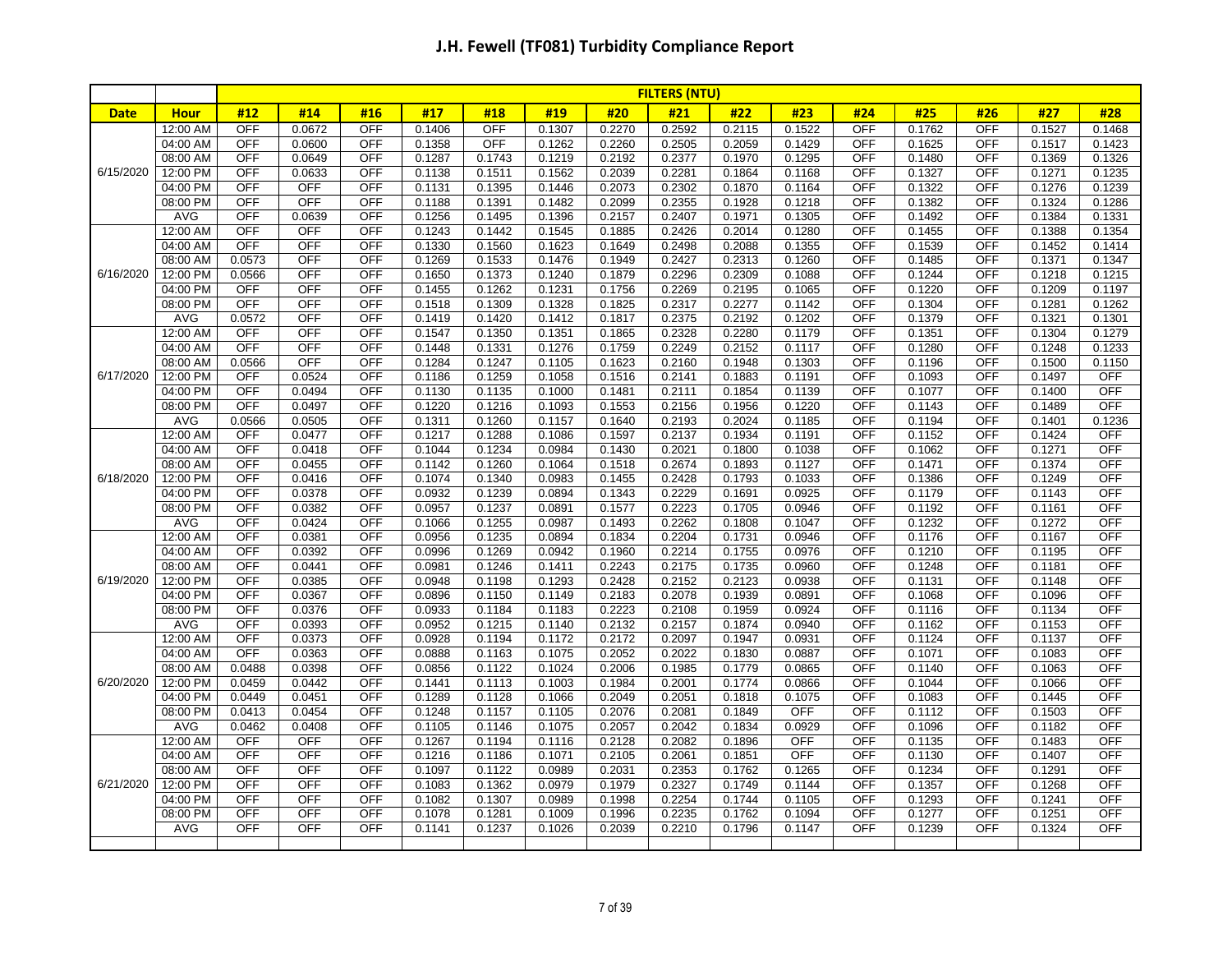|             |                      | <b>FILTERS (NTU)</b> |                      |                          |                  |                  |                  |                  |                  |                  |                  |                          |                  |                   |                  |                          |
|-------------|----------------------|----------------------|----------------------|--------------------------|------------------|------------------|------------------|------------------|------------------|------------------|------------------|--------------------------|------------------|-------------------|------------------|--------------------------|
| <b>Date</b> | <b>Hour</b>          | #12                  | #14                  | #16                      | #17              | #18              | #19              | #20              | #21              | #22              | #23              | #24                      | #25              | #26               | #27              | #28                      |
|             | 12:00 AM             | <b>OFF</b>           | <b>OFF</b>           | <b>OFF</b>               | 0.1151           | 0.1328           | 0.1067           | 0.2055           | 0.2286           | 0.1833           | 0.1144           | OFF                      | 0.1315           | <b>OFF</b>        | 0.1309           | <b>OFF</b>               |
|             | 04:00 AM             | <b>OFF</b>           | OFF                  | <b>OFF</b>               | 0.1179           | 0.1347           | 0.1096           | 0.2101           | 0.2303           | 0.1853           | 0.1164           | <b>OFF</b>               | 0.1342           | <b>OFF</b>        | 0.1331           | <b>OFF</b>               |
|             | 08:00 AM             | 0.0521               | OFF                  | <b>OFF</b>               | 0.1218           | 0.1366           | 0.1442           | 0.2136           | 0.2362           | 0.1899           | 0.1219           | <b>OFF</b>               | 0.1363           | OFF               | 0.1422           | <b>OFF</b>               |
| 6/22/2020   | 12:00 PM             | 0.0560               | <b>OFF</b>           | <b>OFF</b>               | 0.1390           | 0.1498           | 0.2372           | 0.3086           | 0.2503           | 0.2639           | 0.1370           | OFF                      | 0.1566           | <b>OFF</b>        | 0.1651           | <b>OFF</b>               |
|             | 04:00 PM             | 0.0555               | <b>OFF</b>           | <b>OFF</b>               | 0.1384           | 0.1498           | 0.1935           | 0.3084           | 0.2462           | 0.2668           | 0.1346           | <b>OFF</b>               | 0.1579           | <b>OFF</b>        | 0.1549           | OFF                      |
|             | 08:00 PM             | 0.0489               | <b>OFF</b>           | OFF                      | 0.1172           | 0.1342           | 0.1479           | 0.2608           | 0.2212           | 0.2192           | 0.1140           | <b>OFF</b>               | 0.1359           | <b>OFF</b>        | 0.1318           | <b>OFF</b>               |
|             | AVG                  | 0.0531               | <b>OFF</b>           | <b>OFF</b>               | 0.1247           | 0.1396           | 0.1591           | 0.2515           | 0.2350           | 0.2140           | 0.1227           | OFF                      | 0.1417           | <b>OFF</b>        | 0.1433           | <b>OFF</b>               |
|             | 12:00 AM             | 0.0475               | <b>OFF</b>           | <b>OFF</b>               | 0.1095           | 0.1288           | 0.1385           | 0.2426           | 0.2142           | 0.2126           | 0.1085           | OFF                      | 0.1273           | OFF               | 0.1291           | <b>OFF</b>               |
|             | 04:00 AM             | 0.0483               | <b>OFF</b>           | <b>OFF</b>               | 0.1123           | 0.1318           | 0.1390           | 0.2462           | 0.2156           | 0.2077           | 0.1109           | OFF                      | 0.1301           | <b>OFF</b>        | 0.1295           | <b>OFF</b>               |
|             | 08:00 AM             | 0.0482               | OFF                  | <b>OFF</b>               | 0.1201           | 0.1274           | 0.1293           | 0.2366           | 0.2094           | 0.1967           | 0.1059           | OFF                      | 0.1360           | OFF               | 0.1242           | <b>OFF</b>               |
| 6/23/2020   | 12:00 PM             | 0.0440               | OFF                  | <b>OFF</b>               | 0.1452           | 0.1188           | 0.1126           | 0.2152           | 0.1967           | 0.1797           | 0.1016           | <b>OFF</b>               | 0.1158           | OFF               | 0.1571           | <b>OFF</b>               |
|             | 04:00 PM             | 0.0428               | OFF                  | <b>OFF</b>               | 0.1197           | 0.1148           | 0.1103           | 0.2065           | 0.1947           | 0.1740           | 0.1140           | OFF                      | 0.1078           | OFF               | 0.1406           | <b>OFF</b>               |
|             | 08:00 PM             | 0.0418               | OFF                  | <b>OFF</b>               | 0.1140           | 0.1150           | 0.1062           | 0.2156           | 0.1920           | 0.1670           | 0.1086           | <b>OFF</b>               | 0.1065           | OFF               | 0.1315           | <b>OFF</b>               |
|             | AVG                  | 0.0455               | <b>OFF</b>           | OFF                      | 0.1208           | 0.1227           | 0.1229           | 0.2270           | 0.2040           | 0.1892           | 0.1089           | OFF                      | 0.1210           | <b>OFF</b>        | 0.1345           | <b>OFF</b>               |
|             | 12:00 AM             | 0.0418               | OFF                  | <b>OFF</b>               | 0.1110           | 0.1190           | 0.1079           | 0.2037           | 0.1920           | 0.1761           | 0.1063           | OFF                      | 0.1060           | OFF               | 0.1307           | <b>OFF</b>               |
|             | 04:00 AM             | 0.0438               | OFF                  | <b>OFF</b>               | 0.1208           | 0.1268           | 0.1136           | 0.2122           | 0.1973           | 0.1888           | 0.1123           | <b>OFF</b>               | 0.1109           | OFF               | 0.1358           | <b>OFF</b>               |
|             | 08:00 AM             | 0.0451               | OFF                  | <b>OFF</b>               | 0.1125           | 0.1213           | 0.1076           | 0.2101           | 0.1889           | 0.1845           | 0.1071           | OFF                      | 0.1241           | <b>OFF</b>        | 0.1304           | <b>OFF</b>               |
| 6/24/2020   | 12:00 PM             | 0.0420               | OFF                  | <b>OFF</b>               | 0.1082           | 0.1165           | 0.1044           | 0.2070           | 0.2381           | 0.1824           | 0.1040           | <b>OFF</b>               | 0.1202           | <b>OFF</b>        | 0.1269           | OFF                      |
|             | 04:00 PM             | 0.0418               | OFF                  | <b>OFF</b>               | 0.1081           | 0.1379           | 0.1064           | 0.2027           | 0.2284           | 0.1820           | 0.1039           | <b>OFF</b>               | 0.1074           | <b>OFF</b>        | 0.1265           | OFF                      |
|             | 08:00 PM             | 0.0421               | OFF                  | <b>OFF</b>               | 0.1086           | 0.1346           | 0.1082           | 0.2045           | 0.2223           | 0.1827           | 0.1044           | <b>OFF</b>               | 0.1099           | <b>OFF</b>        | 0.1270           | <b>OFF</b>               |
|             | AVG                  | 0.0428               | <b>OFF</b>           | OFF                      | 0.1115           | 0.1267           | 0.1081           | 0.2067           | 0.2129           | 0.1827           | 0.1063           | <b>OFF</b>               | 0.1132           | <b>OFF</b>        | 0.1296           | <b>OFF</b>               |
|             | 12:00 AM             | 0.0419               | <b>OFF</b>           | OFF                      | 0.1065           | 0.1321           | 0.1059           | 0.2038           | 0.2173           | 0.1813           | 0.1024           | <b>OFF</b>               | 0.1089           | <b>OFF</b>        | 0.1245           | OFF                      |
|             | 04:00 AM             | 0.0421               | OFF                  | <b>OFF</b>               | 0.1070           | 0.1316           | 0.1059           | 0.2032           | 0.2131           | 0.1805           | 0.1017           | OFF                      | 0.1094           | <b>OFF</b>        | 0.1237           | <b>OFF</b>               |
|             | 08:00 AM             | 0.0420               | OFF                  | <b>OFF</b>               | 0.1033           | 0.1280           | 0.1025           | 0.2022           | 0.2073           | 0.1772           | 0.0993           | <b>OFF</b>               | 0.1142           | <b>OFF</b>        | 0.1207           | <b>OFF</b>               |
| 6/25/2020   | 12:00 PM             | 0.0517               | OFF                  | <b>OFF</b>               | 0.0994           | 0.1242           | 0.0978           | 0.1994           | 0.2025           | 0.1751           | 0.0966           | OFF                      | 0.1369           | <b>OFF</b>        | 0.1179           | <b>OFF</b>               |
|             | 04:00 PM             | 0.0499               | OFF                  | <b>OFF</b>               | 0.1036           | 0.1248           | OFF              | 0.2007           | 0.2065           | 0.1788           | 0.1001           | <b>OFF</b>               | 0.1434           | <b>OFF</b>        | 0.1222           | OFF                      |
|             | 08:00 PM             | 0.0474               | OFF                  | <b>OFF</b>               | 0.0987           | 0.1242           | 0.1531           | 0.1966           | 0.1992           | 0.1735           | 0.0959           | <b>OFF</b>               | 0.1309           | <b>OFF</b>        | 0.1166           | <b>OFF</b>               |
|             | AVG                  | 0.0453               | <b>OFF</b>           | <b>OFF</b>               | 0.1031           | 0.1276           | 0.1123           | 0.2011           | 0.2079           | 0.1779           | 0.0994           | <b>OFF</b>               | 0.1244           | <b>OFF</b>        | 0.1209           | <b>OFF</b>               |
|             | 12:00 AM             | 0.0460               | <b>OFF</b>           | <b>OFF</b>               | 0.0963           | 0.1226           | 0.1333           | 0.1936           | 0.1963           | 0.1731           | 0.0940           | OFF                      | 0.1249           | <b>OFF</b>        | 0.1148           | <b>OFF</b>               |
|             | 04:00 AM             | 0.0446               | OFF                  | <b>OFF</b>               | 0.0936           | 0.1214           | 0.1190           | 0.1899           | 0.1913           | 0.1694           | 0.0911           | OFF                      | 0.1190           | OFF               | 0.1111           | <b>OFF</b>               |
|             | 08:00 AM             | 0.0431               | 0.0426               | 0.0190                   | 0.0893           | 0.1187           | 0.1082           | 0.1845           | 0.1857           | 0.1649           | 0.0872           | <b>OFF</b>               | 0.1119           | <b>OFF</b>        | 0.1073           | OFF                      |
| 6/26/2020   | 12:00 PM             | 0.0428               | 0.0410               | <b>OFF</b>               | 0.0877           | 0.1173           | 0.1063           | 0.1822           | 0.1848           | 0.1638           | 0.0872           | OFF                      | 0.1105           | <b>OFF</b>        | 0.1073           | <b>OFF</b>               |
|             | 04:00 PM             | 0.0433               | 0.0410               | 0.0205                   | 0.0908           | 0.1172           | 0.1075           | 0.2433           | 0.1857           | 0.1963           | 0.0894           | <b>OFF</b>               | 0.1188           | <b>OFF</b>        | 0.1095           | <b>OFF</b>               |
|             | 08:00 PM             | 0.0424               | 0.0404               | <b>OFF</b>               | 0.0881           | 0.1218           | 0.1015           | 0.2235           | 0.1818           | 0.1954           | 0.0871           | <b>OFF</b>               | 0.1110           | <b>OFF</b>        | 0.1065           | <b>OFF</b>               |
|             | <b>AVG</b>           | 0.0438               | 0.0411               | 0.0203                   | 0.0911           | 0.1198           | 0.1127           | 0.2003           | 0.1877           | 0.1762           | 0.0893           | <b>OFF</b>               | 0.1161           | <b>OFF</b>        | 0.1094           | <b>OFF</b>               |
|             | 12:00 AM             | 0.0430               | 0.0401               | <b>OFF</b>               | 0.0894           | 0.1174           | 0.1032           | 0.2166           | 0.1834           | 0.1954           | 0.0893           | <b>OFF</b><br><b>OFF</b> | 0.1122           | <b>OFF</b>        | 0.1088           | <b>OFF</b><br><b>OFF</b> |
|             | 04:00 AM             | 0.0420               | 0.0385               | <b>OFF</b>               | 0.0873           | 0.1163           | 0.0962           | 0.2071           | 0.1791           | 0.1845           | 0.0868           | <b>OFF</b>               | 0.1092           | OFF               | 0.1048           |                          |
|             | 08:00 AM             | 0.0343               | 0.0284<br><b>OFF</b> | <b>OFF</b>               | 0.0681           | 0.1043           | 0.0645           | 0.1582           | 0.1536           | 0.1437           | 0.0675           |                          | 0.0883           | <b>OFF</b>        | 0.0855           | <b>OFF</b><br>OFF        |
| 6/27/2020   | 12:00 PM             | 0.0368<br>0.0402     | OFF                  | <b>OFF</b><br><b>OFF</b> | 0.0685           | 0.1070           | 0.0724           | 0.1685           | 0.1594           | 0.1535           | 0.0693           | <b>OFF</b><br><b>OFF</b> | 0.1017           | OFF<br><b>OFF</b> | 0.0889           | <b>OFF</b>               |
|             | 04:00 PM             |                      | <b>OFF</b>           |                          | 0.1336           | 0.1083           | 0.0862           | 0.1860           | 0.1725           | 0.1668           | 0.1147           |                          | 0.0988           | <b>OFF</b>        | 0.1437           |                          |
|             | 08:00 PM             | 0.0413               |                      | <b>OFF</b>               | 0.1188           | 0.1117           | 0.0906           | 0.1938           | 0.1764           | 0.1673           | 0.1125           | OFF<br>OFF               | 0.1063           | OFF               | 0.1382           | <b>OFF</b>               |
|             | AVG<br>12:00 AM      | 0.0398<br>0.0415     | 0.0390<br>OFF        | <b>OFF</b><br>OFF        | 0.0991<br>0.1174 | 0.1110<br>0.1132 | 0.0866<br>0.0924 | 0.1902<br>0.1953 | 0.1720<br>0.1780 | 0.1708<br>0.1661 | 0.0934<br>0.1109 | OFF                      | 0.1033<br>0.1088 | <b>OFF</b>        | 0.1104<br>0.1355 | <b>OFF</b><br><b>OFF</b> |
|             |                      |                      | OFF                  | OFF                      |                  |                  |                  |                  |                  |                  |                  | OFF                      |                  |                   |                  | <b>OFF</b>               |
|             | 04:00 AM             | 0.0410<br>0.0417     | OFF                  | <b>OFF</b>               | 0.1137           | 0.1131           | 0.0908           | 0.1932<br>0.1942 | 0.1773<br>0.2021 | 0.1605           | 0.1068           | <b>OFF</b>               | 0.1071<br>0.1179 | <b>OFF</b><br>OFF | 0.1301           | <b>OFF</b>               |
| 6/28/2020   | 08:00 AM<br>12:00 PM | 0.0404               | OFF                  | <b>OFF</b>               | 0.1127<br>0.1083 | 0.1131<br>0.1344 | 0.0907<br>0.0891 | 0.1919           | 0.2139           | 0.1753<br>0.1735 | 0.1037<br>0.0994 | OFF                      | <b>OFF</b>       | OFF               | 0.1265<br>0.1218 | <b>OFF</b>               |
|             | 04:00 PM             | 0.0397               | <b>OFF</b>           | OFF                      | 0.1040           | 0.1270           | 0.0877           | 0.1880           | 0.2051           | 0.1721           | 0.0966           | OFF                      | OFF              | <b>OFF</b>        | 0.1186           | OFF                      |
|             | 08:00 PM             | 0.0400               | <b>OFF</b>           | <b>OFF</b>               | 0.1037           | 0.1249           | 0.0875           | 0.1885           | 0.2020           | 0.1725           | 0.0966           | <b>OFF</b>               | 0.1347           | <b>OFF</b>        |                  | <b>OFF</b>               |
|             |                      | 0.0407               | <b>OFF</b>           | <b>OFF</b>               |                  |                  | 0.0898           | 0.1920           | 0.1963           |                  |                  | <b>OFF</b>               |                  | OFF               | 0.1181<br>0.1252 | <b>OFF</b>               |
|             | AVG                  |                      |                      |                          | 0.1102           | 0.1212           |                  |                  |                  | 0.1690           | 0.1027           |                          | 0.1141           |                   |                  |                          |
|             |                      |                      |                      |                          |                  |                  |                  |                  |                  |                  |                  |                          |                  |                   |                  |                          |
|             |                      |                      |                      |                          |                  |                  |                  |                  |                  |                  |                  |                          |                  |                   |                  |                          |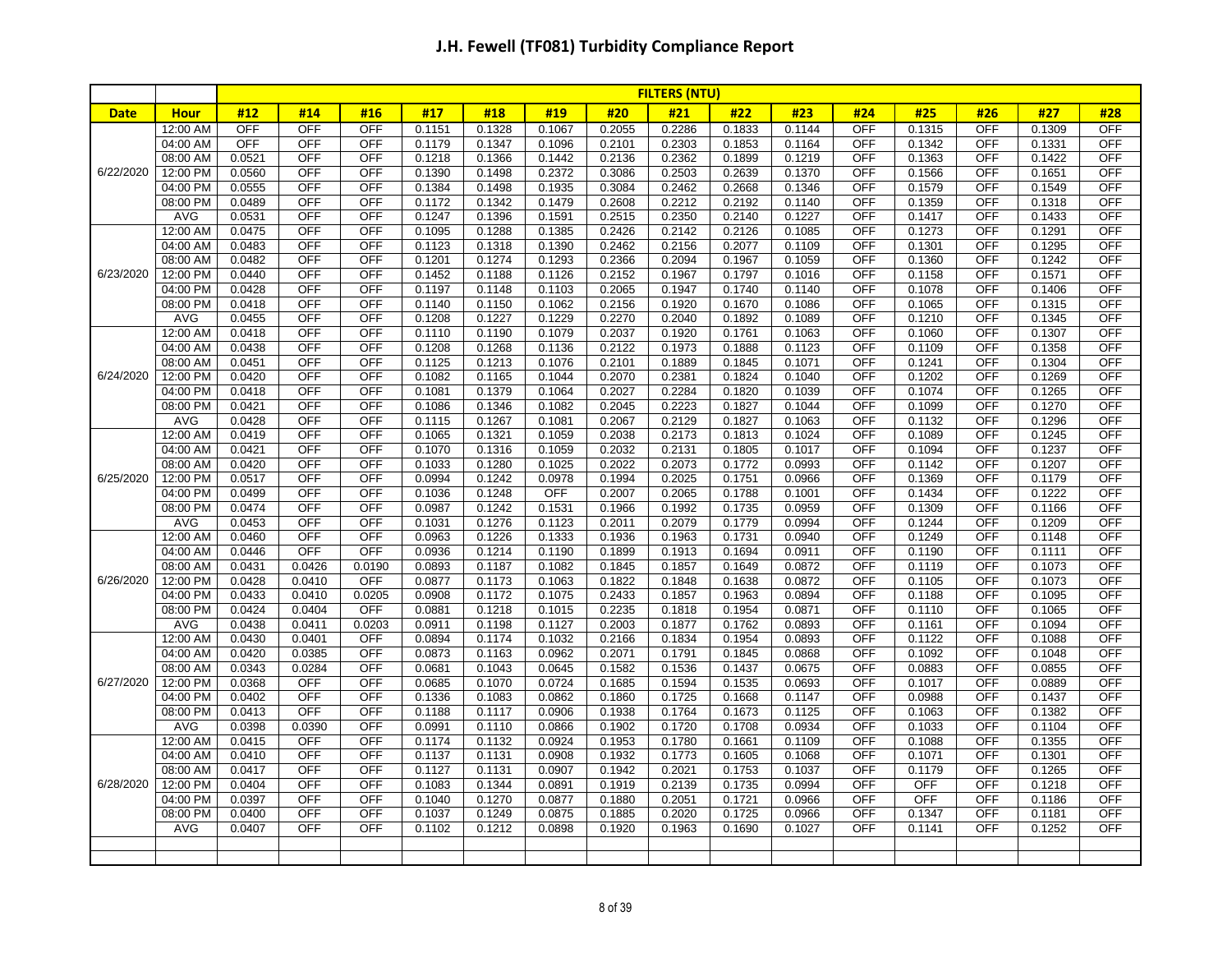|             |             |            | <b>FILTERS (NTU)</b> |            |        |        |        |        |        |            |        |            |        |            |        |            |
|-------------|-------------|------------|----------------------|------------|--------|--------|--------|--------|--------|------------|--------|------------|--------|------------|--------|------------|
| <b>Date</b> | <b>Hour</b> | #12        | #14                  | #16        | #17    | #18    | #19    | #20    | #21    | #22        | #23    | #24        | #25    | #26        | #27    | #28        |
|             | 12:00 AM    | 0.0400     | <b>OFF</b>           | OFF        | 0.1041 | 0.1245 | 0.0893 | 0.1887 | 0.2007 | 0.1740     | 0.0971 | OFF        | 0.1308 | <b>OFF</b> | 0.1186 | <b>OFF</b> |
|             | 04:00 AM    | 0.0403     | <b>OFF</b>           | OFF        | 0.1052 | 0.1257 | 0.0906 | 0.1897 | 0.1994 | 0.1748     | 0.0974 | <b>OFF</b> | 0.1270 | <b>OFF</b> | 0.1189 | <b>OFF</b> |
| 6/29/2020   | 08:00 AM    | 0.0396     | 0.0394               | <b>OFF</b> | 0.1469 | 0.1236 | 0.1229 | 0.2409 | 0.2362 | 0.2424     | 0.1599 | <b>OFF</b> | 0.1838 | <b>OFF</b> | 0.2033 | <b>OFF</b> |
|             | 12:00 PM    | <b>OFF</b> | 0.0475               | <b>OFF</b> | 0.1934 | 0.1324 | 0.2405 | 0.2883 | 0.3342 | 0.2326     | 0.1726 | <b>OFF</b> | 0.1954 | <b>OFF</b> | 0.1948 | <b>OFF</b> |
|             | 04:00 PM    | <b>OFF</b> | <b>OFF</b>           | <b>OFF</b> | 0.1124 | 0.1227 | 0.1632 | 0.2792 | 0.2728 | 0.1863     | 0.1105 | <b>OFF</b> | 0.1441 | <b>OFF</b> | 0.1332 | <b>OFF</b> |
|             | 08:00 PM    | OFF        | <b>OFF</b>           | <b>OFF</b> | 0.1026 | 0.1195 | 0.1254 | 0.2324 | 0.2315 | 0.1808     | 0.1033 | <b>OFF</b> | 0.1343 | <b>OFF</b> | 0.1244 | <b>OFF</b> |
|             | <b>AVG</b>  | 0.0401     | 0.0458               | <b>OFF</b> | 0.1300 | 0.1248 | 0.1262 | 0.2297 | 0.2324 | 0.2009     | 0.1255 | <b>OFF</b> | 0.1538 | <b>OFF</b> | 0.1503 | <b>OFF</b> |
|             | 12:00 AM    | <b>OFF</b> | <b>OFF</b>           | <b>OFF</b> | 0.0989 | 0.1187 | 0.1113 | 0.2068 | 0.2152 | 0.1747     | 0.0966 | <b>OFF</b> | 0.1244 | <b>OFF</b> | 0.1164 | <b>OFF</b> |
|             | 04:00 AM    | <b>OFF</b> | <b>OFF</b>           | <b>OFF</b> | 0.0948 | 0.1168 | 0.1017 | 0.1933 | 0.2043 | 0.1693     | 0.0913 | <b>OFF</b> | 0.1166 | <b>OFF</b> | 0.1113 | <b>OFF</b> |
|             | 08:00 AM    | <b>OFF</b> | 0.0446               | <b>OFF</b> | 0.0960 | 0.1183 | 0.1038 | 0.1963 | 0.2070 | <b>OFF</b> | 0.0930 | <b>OFF</b> | 0.1287 | <b>OFF</b> | 0.1131 | <b>OFF</b> |
| 6/30/2020   | 12:00 PM    | OFF        | 0.0526               | <b>OFF</b> | 0.1463 | 0.1184 | 0.1041 | 0.1957 | 0.2080 | <b>OFF</b> | 0.0938 | <b>OFF</b> | 0.1216 | <b>OFF</b> | 0.1144 | <b>OFF</b> |
|             | 04:00 PM    | <b>OFF</b> | 0.0546               | <b>OFF</b> | 0.1268 | 0.1162 | 0.0980 | 0.1869 | 0.2019 | <b>OFF</b> | 0.0916 | <b>OFF</b> | 0.1143 | <b>OFF</b> | 0.1117 | <b>OFF</b> |
|             | 08:00 PM    | <b>OFF</b> | 0.0490               | <b>OFF</b> | 0.1195 | 0.1154 | 0.0952 | 0.1824 | 0.1981 | 0.2192     | 0.0902 | <b>OFF</b> | 0.1129 | <b>OFF</b> | 0.1103 | <b>OFF</b> |
|             | <b>AVG</b>  | <b>OFF</b> | 0.0507               | <b>OFF</b> | 0.1133 | 0.1174 | 0.1025 | 0.1939 | 0.2060 | 0.1877     | 0.0928 | <b>OFF</b> | 0.1200 | <b>OFF</b> | 0.1129 | <b>OFF</b> |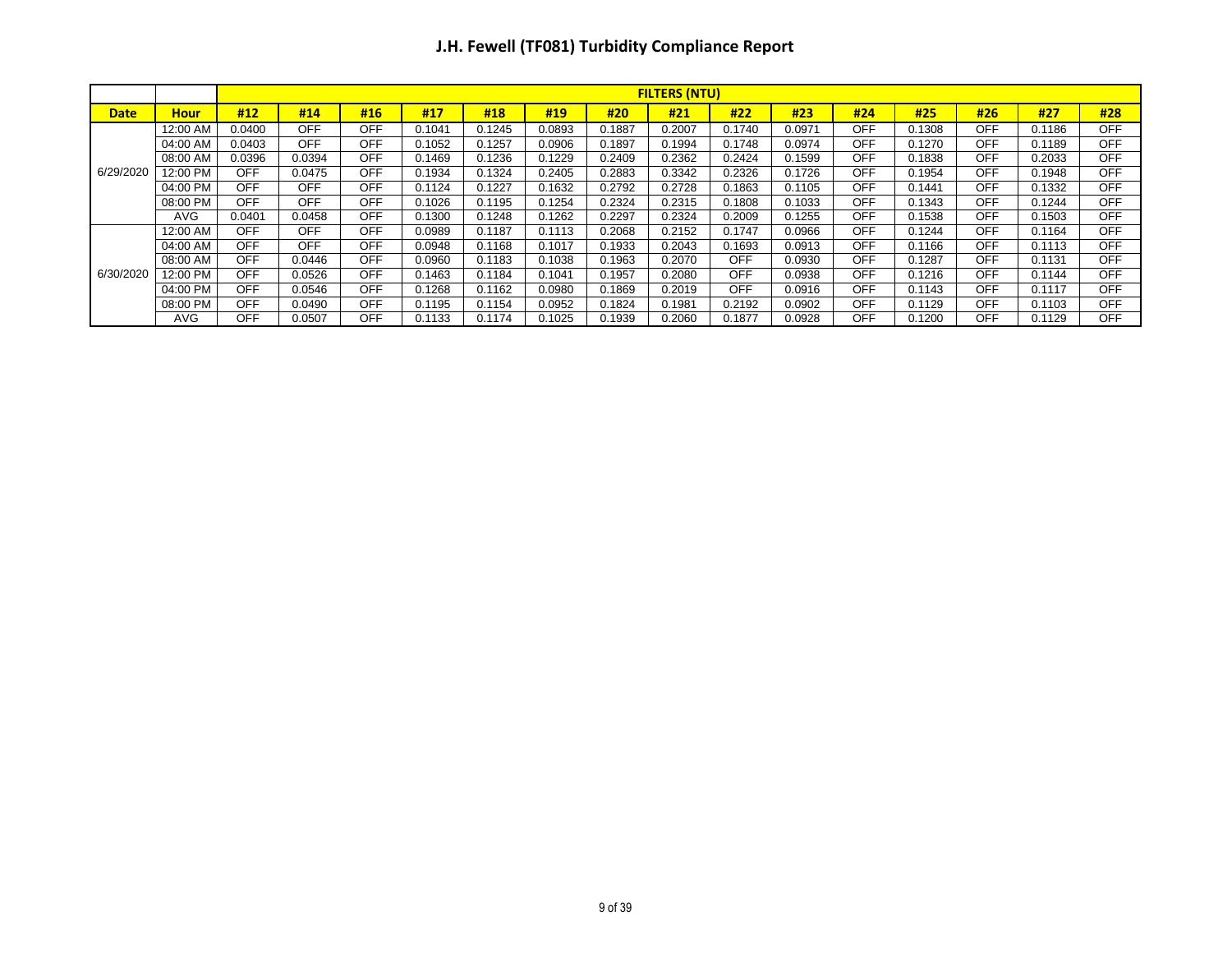## **JH Fewell (TF081) UV Compliance**

| System ID 250008-01 |                 |                             | Month of                 |                                                         | <b>June 2020</b>      |                          | Total Off-Specification Volume (MG) = 0                 |                       |                          |                                                         |                       |                          |                                                         |                       |
|---------------------|-----------------|-----------------------------|--------------------------|---------------------------------------------------------|-----------------------|--------------------------|---------------------------------------------------------|-----------------------|--------------------------|---------------------------------------------------------|-----------------------|--------------------------|---------------------------------------------------------|-----------------------|
|                     | <b>Min Flow</b> | <b>Total</b>                |                          | <b>UV Reactor #1</b>                                    |                       |                          | <b>UV Reactor #2</b>                                    |                       |                          | <b>UV Reactor #3</b>                                    |                       |                          | <b>UV Reactor #4</b>                                    |                       |
| Date                | Rate<br>(MGD)   | <b>Production</b><br>(Gals) | <b>Run Time</b><br>(Hrs) | <b>Calc Min</b><br><b>Dose</b><br>(mJ/cm <sup>2</sup> ) | <b>Min UVT</b><br>(%) | <b>Run Time</b><br>(Hrs) | <b>Calc Min</b><br><b>Dose</b><br>(mJ/cm <sup>2</sup> ) | <b>Min UVT</b><br>(%) | <b>Run Time</b><br>(Hrs) | <b>Calc Min</b><br><b>Dose</b><br>(mJ/cm <sup>2</sup> ) | <b>Min UVT</b><br>(%) | <b>Run Time</b><br>(Hrs) | <b>Calc Min</b><br><b>Dose</b><br>(mJ/cm <sup>2</sup> ) | <b>Min UVT</b><br>(%) |
| 6/1/2020            | 17.1            | 17081498                    | 1.0                      | 24                                                      | 85                    | 7.1                      | 25                                                      | 85                    | 16.3                     | 22                                                      | 75                    | 23.7                     | 28                                                      | 87                    |
| 6/2/2020            | 15.8            | 15821180                    | 24.0                     | 24                                                      | 85                    |                          |                                                         |                       |                          |                                                         |                       | 24.0                     | 28                                                      | 87                    |
| 6/3/2020            | 15.8            | 15780211                    | 24.0                     | 26                                                      | 85                    |                          | <b>OFFLINE</b>                                          |                       |                          |                                                         |                       | 24.0                     | 27                                                      | 87                    |
| 6/4/2020            | 14.4            | 14448213                    | 24.0                     | 25                                                      | 85                    |                          |                                                         |                       |                          |                                                         |                       | 19.5                     | 27                                                      | 87                    |
| 6/5/2020            | 17.7            | 17694079                    | 16.5                     | 23                                                      | 85                    | 11.8                     | 25                                                      | 85                    |                          |                                                         |                       | 24.0                     | 28                                                      | 87                    |
| 6/6/2020            | 15.9            | 15896589                    |                          |                                                         |                       | 24.0                     | 25                                                      | 85                    |                          |                                                         |                       | 24.0                     | 28                                                      | 87                    |
| 6/7/2020            | 15.8            | 15782640                    |                          | <b>OFFLINE</b>                                          |                       | 24.0                     | $27\,$                                                  | 85                    |                          | <b>OFFLINE</b>                                          |                       | 24.0                     | 28                                                      | 87                    |
| 6/8/2020            | 15.8            | 15760449                    |                          |                                                         |                       | 24.0                     | 26                                                      | 85                    |                          |                                                         |                       | 24.0                     | 27                                                      | 87                    |
| 6/9/2020            | 16.7            | 16700420                    | 2.6                      | 28                                                      | 85                    | 24.0                     | 25                                                      | 85                    |                          |                                                         |                       | 24.0                     | 26                                                      | 87                    |
| 6/10/2020           | 19.3            | 19347669                    | 15.1                     | 23                                                      | 85                    | 24.0                     | 24                                                      | 85                    |                          |                                                         |                       | 19.6                     | 23                                                      | 87                    |
| 6/11/2020           | 14.2            | 14169982                    | 10.6                     | 25                                                      | 85                    | 23.6                     | 24                                                      | 85                    |                          |                                                         |                       | 7.6                      | 23                                                      | 87                    |
| 6/12/2020           | 16.7            | 16663452                    |                          |                                                         |                       | 24.0                     | 25                                                      | 85                    |                          |                                                         |                       | 24.0                     | 24                                                      | 87                    |
| 6/13/2020           | 15.8            | 15830361                    |                          |                                                         |                       | 24.0                     | 25                                                      | 85                    |                          |                                                         |                       | 24.0                     | 24                                                      | 87                    |
| 6/14/2020           | 17.8            | 17812936                    |                          |                                                         |                       | 21.7                     | 23                                                      | 85                    | 6.5                      | 29                                                      | 75                    | 24.0                     | 26                                                      | 87                    |
| 6/15/2020           | 17.1            | 17095739                    |                          |                                                         |                       | 5.9                      | 24                                                      | 85                    | 21.0                     | 29                                                      | 75                    | 24.0                     | 25                                                      | 87                    |
| 6/16/2020           | 18.5            | 18542797                    |                          | <b>OFFLINE</b>                                          |                       | 14.6                     | 23                                                      | 85                    | 16.0                     | 30                                                      | 75                    | 24.0                     | 27                                                      | 87                    |
| 6/17/2020           | 17.5            | 17499394                    |                          |                                                         |                       | 24.0                     | 24                                                      | 85                    | 3.5                      | 30                                                      | 75                    | 24.0                     | 27                                                      | 87                    |
| 6/18/2020           | 17.7            | 17668062                    |                          |                                                         |                       | 24.0                     | 24                                                      | 85                    | 3.0                      | 29                                                      | 75                    | 24.0                     | 26                                                      | 87                    |
| 6/19/2020           | 17.6            | 17603151                    |                          |                                                         |                       | 24.0                     | 23                                                      | 85                    | 4.0                      | 29                                                      | 75                    | 24.0                     | 26                                                      | 87                    |
| 6/20/2020           | 16.1            | 16124226                    |                          |                                                         |                       | 24.0                     | 24                                                      | 85                    |                          | <b>OFFLINE</b>                                          |                       | 24.0                     | 27                                                      | 87                    |
| 6/21/2020           | 16.6            | 16648321                    | 13.8                     | 25                                                      | 85                    | 11.8                     | 23                                                      | 85                    |                          |                                                         |                       | 24                       | 27                                                      | 87                    |
| 6/22/2020           | 16.6            | 16639330                    | 24                       | 24                                                      | 85                    |                          |                                                         |                       | 3.0                      | 23                                                      | 75                    | 24                       | 25                                                      | 87                    |
| 6/23/2020           | 17.1            | 17084726                    | 24                       | 28                                                      | 85                    |                          |                                                         |                       | 4.5                      | 25                                                      | 75                    | 24                       | 25                                                      | 87                    |
| 6/24/2020           | 18.3            | 18277968                    | 24.0                     | 27                                                      | 85                    |                          |                                                         |                       | 16.0                     | 28                                                      | 75                    | 15.3                     | 29                                                      | 87                    |
| 6/25/2020           | 16.4            | 16402368                    | 24.0                     | 28                                                      | 85                    |                          |                                                         |                       | 24.0                     | 26                                                      | 75                    |                          | <b>OFFLINE</b>                                          |                       |
| 6/26/2020           | 18.6            | 18604824                    | 24.0                     | 25                                                      | 85                    |                          | <b>OFFLINE</b>                                          |                       | 24.0                     | 27                                                      | 75                    | 6.8                      | 27                                                      | 87                    |
| 6/27/2020           | 16.4            | 16410734                    | 24.0                     | 24                                                      | 85                    |                          |                                                         |                       | 24.0                     | 27                                                      | 75                    |                          | <b>OFFLINE</b>                                          |                       |
| 6/28/2020           | 17.4            | 17386096                    | 24.0                     | 23.9                                                    | 85.0                  |                          |                                                         |                       | 24.0                     | 27                                                      | 75                    | 4.0                      | 23                                                      | 87                    |
| 6/29/2020           | 15.4            | 15365033                    | 24.0                     | 26                                                      | 85                    |                          |                                                         |                       | 21.0                     | 23                                                      | 75                    |                          | <b>OFFLINE</b>                                          |                       |
| 6/30/2020           | 16.3            | 16331820                    | 24.0                     | 24.4                                                    | 85.0                  |                          |                                                         |                       | 24.0                     | 25                                                      | 75                    |                          |                                                         |                       |
|                     |                 |                             |                          |                                                         |                       |                          |                                                         |                       |                          |                                                         |                       |                          |                                                         |                       |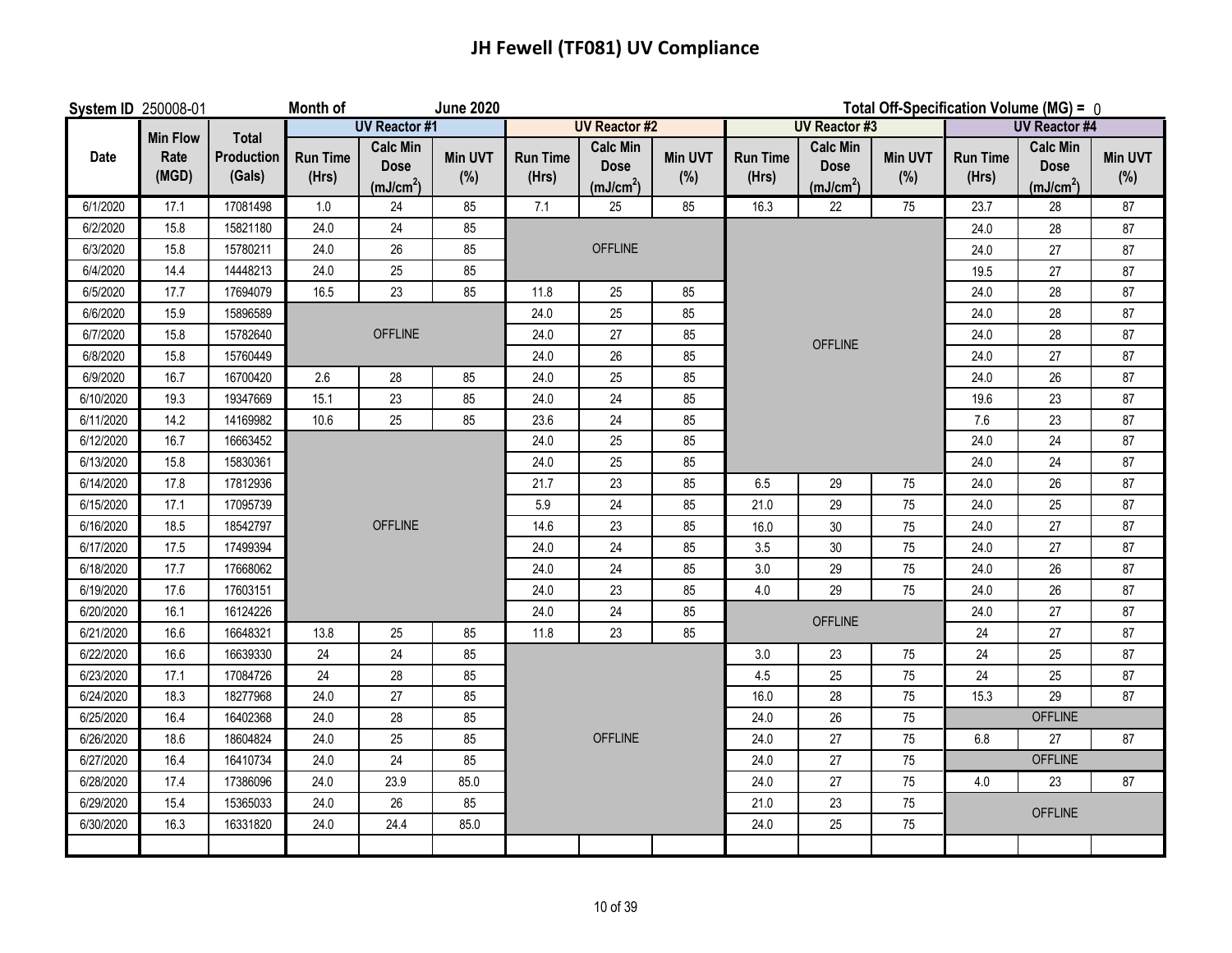#### **CITY OF JACKSON O. B. Curtis Conventional (TF082) Monthly Report For HS# 1 Based on Finished Water**

### **System ID 250008-02 Month of June 2020**

1. Total number of turbidity measurements taken during the month.

2. Percentage of turbidity that were equal to or less than the turbidity limit of 0.3 NTU.

3. Number of filters that exceeded 0.5 NTU in 2 consecutive readings taken 15 min. apart after first four hours of operation.

4. Number of filters that exceeded 1.0 NTU in 2 consecutive readings taken 15 min. apart in 3 consecutive months.

5. Lowest daily disinfectant concentration entering the distribution system in mg/l.

| 6. Date and duration of each period the disinfectant fell below 0.2 mg/l for more than an hour while |  |
|------------------------------------------------------------------------------------------------------|--|
| entering the distribution system.                                                                    |  |

7. Total number of disinfectant residual measured in the distribution system where total coliform samples were collected.

8. Number of instances where disinfectant was not measured in the distribution system where total coliform samples were collected.

9. Number of instances where disinfectant was measured in the distributed system but not detected. NONE

10. Date of last calibration for online monitoring equipment. **6/21/2020 6/21/2020** 

|   | 2.6 |    | 2.7 | 13 | 2.6 | 19 | 2.6 | 25            | 2.6 |
|---|-----|----|-----|----|-----|----|-----|---------------|-----|
| 2 | 2.6 | O  | 2.2 | 14 | 2.9 | 20 | 2.9 | 26            | 2.6 |
| 3 | 1.2 | q  | 2.2 | 15 | 2.7 | 21 | 2.3 | 27            | 2.3 |
| 4 | 2.8 | 10 | 2.5 | 16 | 2.6 | 22 | 2.5 | 28            | 1.6 |
| 5 | 2.2 | 11 | 2.1 | 17 | 2.5 | 23 | 1.7 | 29            | 2.4 |
| 6 | 1.2 | 12 | 2.4 | 18 | 2.6 | 24 | 2.1 | 30            | 2.4 |
|   |     |    |     |    |     |    |     | 24<br>$\cdot$ |     |



NONE

135



100.0%

NONE

NONE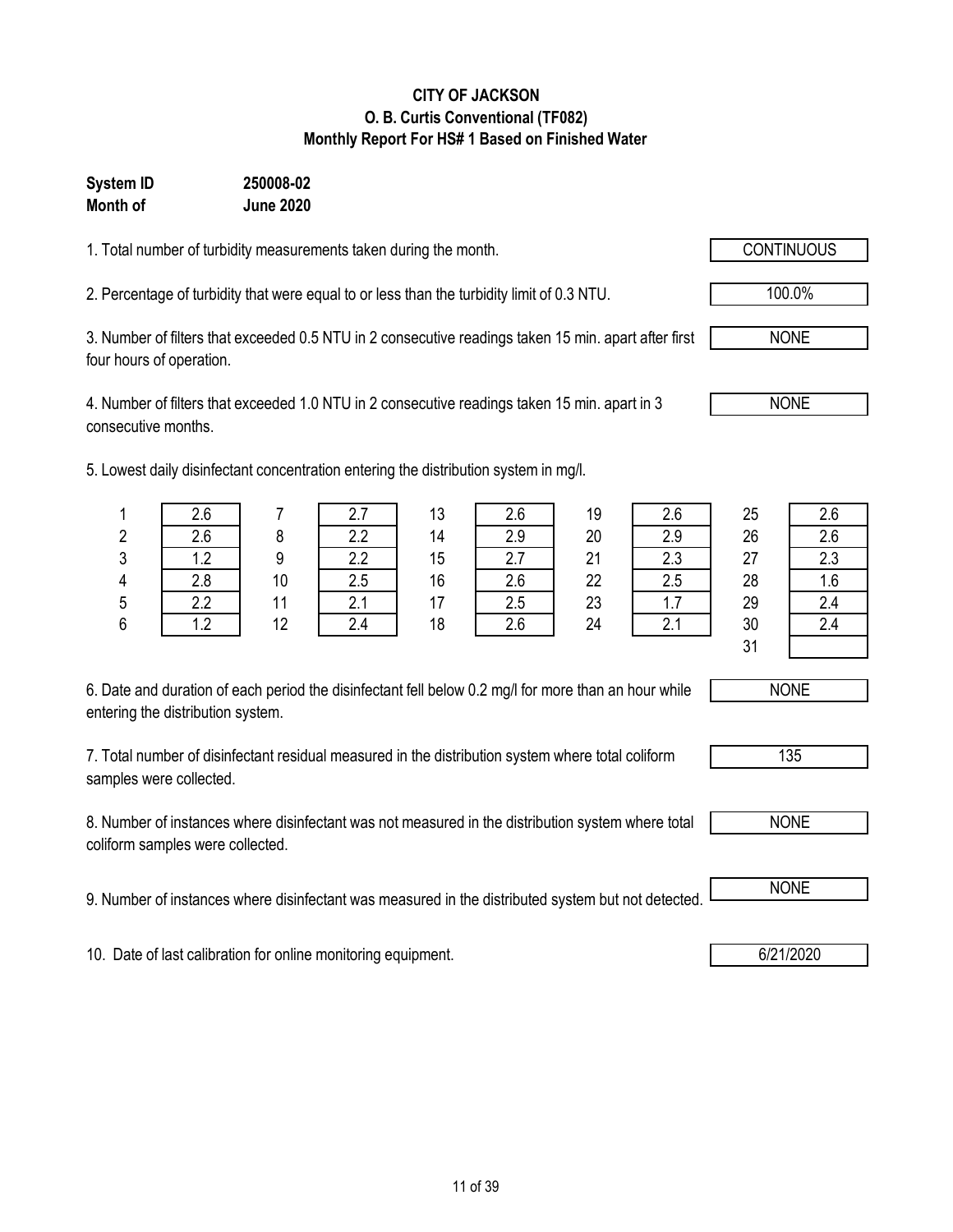#### **Turbidity Compliance Report Based on Finished Water O. B. Curtis Conventional (TF082) City Of Jackson, MS**

**System ID 250008-02**

**Month of June 2020**

| <b>Jun 2020</b> |            |                | <b>TURBIDITIES (NTU)</b> |                 |  |  |  |  |
|-----------------|------------|----------------|--------------------------|-----------------|--|--|--|--|
|                 | <b>RAW</b> | <b>SETTLED</b> | <b>FILTERS</b>           | <b>FINISHED</b> |  |  |  |  |
| 6/1             | 17.7437    | 0.8338         | 0.0822                   | 0.1963          |  |  |  |  |
| 6/2             | 14.0687    | 0.7694         | 0.0747                   | 0.1669          |  |  |  |  |
| 6/3             | 17.4625    | 0.8838         | 0.0750                   | 0.1656          |  |  |  |  |
| 6/4             | 19.8938    | 0.8740         | 0.0770                   | 0.1238          |  |  |  |  |
| 6/5             | 20.9250    | 0.9856         | 0.0754                   | 0.2138          |  |  |  |  |
| 6/6             | 12.1750    | 0.8450         | 0.0811                   | 0.1219          |  |  |  |  |
| 6/7             | 17.0375    | 1.1800         | 0.1267                   | 0.1556          |  |  |  |  |
| 6/8             | 12.6563    | 0.6300         | 0.0908                   | 0.1562          |  |  |  |  |
| 6/9             | 14.2250    | 0.5688         | 0.3980                   | 0.2375          |  |  |  |  |
| 6/10            | 11.2688    | 0.5660         | 0.0791                   | 0.1575          |  |  |  |  |
| 6/11            | 10.1500    | 0.7440         | 0.0902                   | 0.1812          |  |  |  |  |
| 6/12            | 10.6250    | 0.6506         | 0.1084                   | 0.1881          |  |  |  |  |
| 6/13            | 11.6438    | 0.6406         | 0.1174                   | 0.1325          |  |  |  |  |
| 6/14            | 11.7437    | 0.7381         | 0.1317                   | 0.1869          |  |  |  |  |
| 6/15            | 10.7188    | 0.7925         | 0.1174                   | 0.1481          |  |  |  |  |
| 6/16            | 10.0750    | 0.7369         | 0.0968                   | 0.2300          |  |  |  |  |
| 6/17            | 9.5625     | 0.5969         | 0.0860                   | 0.1425          |  |  |  |  |
| 6/18            | 7.3800     | 0.4844         | 0.0822                   | 0.1331          |  |  |  |  |
| 6/19            | 19.3562    | 0.5575         | 0.0849                   | 0.1388          |  |  |  |  |
| 6/20            | 9.2750     | 0.5481         | 0.1130                   | 0.1356          |  |  |  |  |
| 6/21            | 7.8125     | 0.8106         | 0.1206                   | 0.2725          |  |  |  |  |
| 6/22            | 6.8000     | 0.6213         | 0.0837                   | 0.2600          |  |  |  |  |
| 6/23            | 6.2500     | 0.7706         | 0.1205                   | 0.2156          |  |  |  |  |
| 6/24            | 5.9563     | 0.7730         | 0.1070                   | 0.1769          |  |  |  |  |
| 6/25            | 5.6375     | 0.7388         | 0.0846                   | 0.1831          |  |  |  |  |
| 6/26            | 5.3375     | 0.7750         | 0.0686                   | 0.1388          |  |  |  |  |
| 6/27            | 5.2375     | 0.5956         | 0.0758                   | 0.1944          |  |  |  |  |
| 6/28            | 5.1062     | 0.8031         | 0.0715                   | 0.1338          |  |  |  |  |
| 6/29            | 4.6813     | 0.4375         | 0.0822                   | 0.1325          |  |  |  |  |
| 6/30            | 4.4375     | 0.5000         | 0.0747                   | 0.1187          |  |  |  |  |
|                 |            |                |                          |                 |  |  |  |  |
| <b>MIN</b>      | 4.4375     | 0.4375         | 0.0686                   | 0.1187          |  |  |  |  |
| <b>MAX</b>      | 20.9250    | 1.1800         | 0.3980                   | 0.2725          |  |  |  |  |
| <b>AVG</b>      | 10.8414    | 0.7151         | 0.1026                   | 0.1477          |  |  |  |  |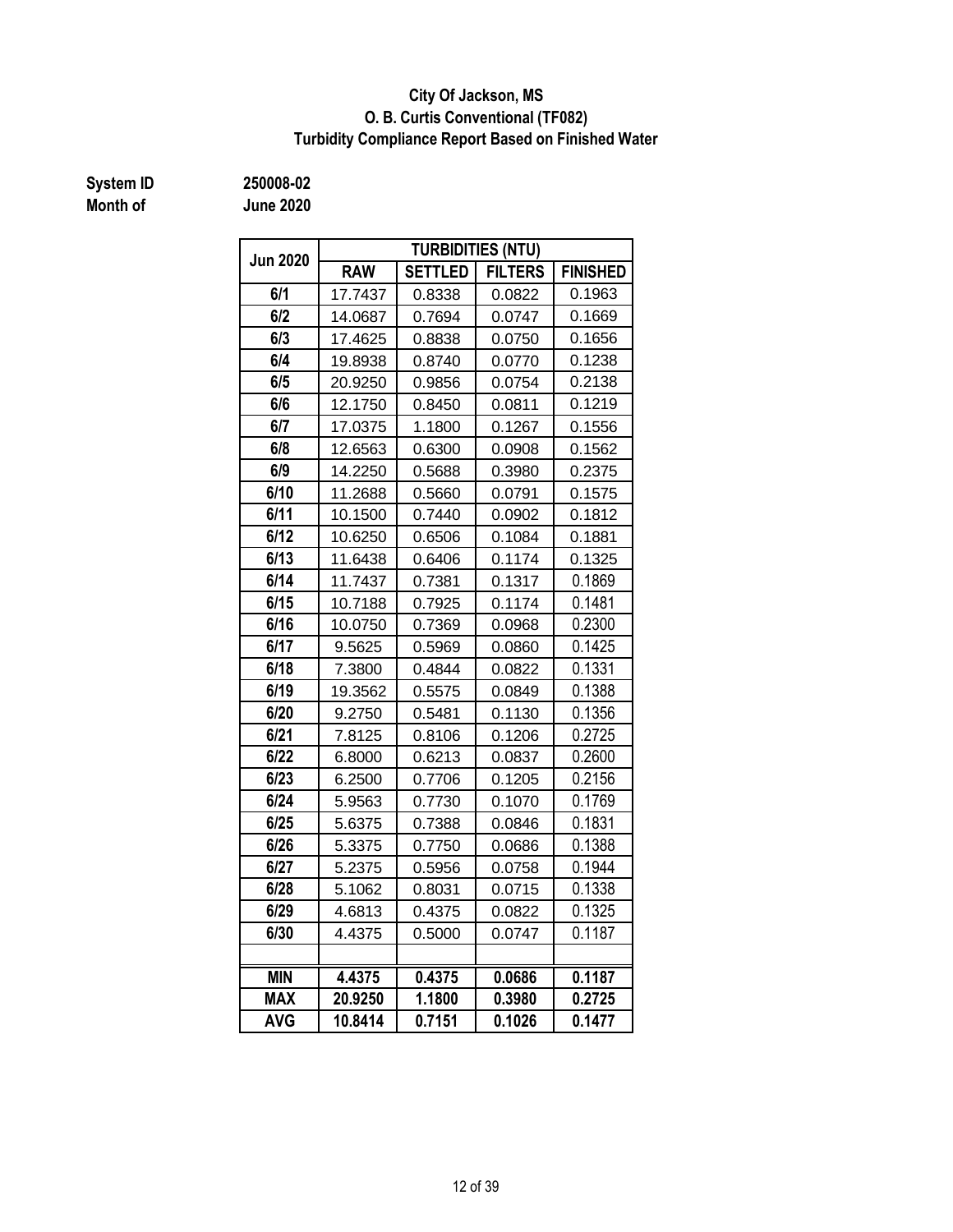#### **Turbidity Compliance Based on Finished Water City Of Jackson, MS O. B. Curtis Conventional (TF082)**

# **Month of June 2020**

**System ID 250008-02**

| <b>Jun 2020</b> |          |            |         | <b>TIME</b> |            |            |
|-----------------|----------|------------|---------|-------------|------------|------------|
|                 | 12:00 AM | 4:00 AM    | 8:00 AM | 12:00 PM    | 4:00 PM    | 8:00 PM    |
| 6/1             | 0.1531   | 0.1625     | 0.1550  | 0.1406      | 0.1963     | 0.1587     |
| 6/2             | 0.1531   | 0.1587     | 0.1625  | 0.1625      | 0.1569     | 0.1669     |
| 6/3             | 0.1656   | 0.1550     | 0.1475  | 0.1394      | 0.1356     | 0.1287     |
| 6/4             | 0.1238   | 0.1206     | 0.1225  | 0.1150      |            | 0.1219     |
| 6/5             | 0.1181   | 0.1163     | 0.1137  | 0.1287      | 0.2138     | 0.1187     |
| 6/6             | 0.1181   | 0.1175     | 0.1219  | 0.1206      | 0.1194     | 0.1163     |
| 6/7             | 0.1194   | 0.1187     | 0.1206  | 0.1556      | 0.1406     | 0.1350     |
| 6/8             | 0.1388   | 0.1406     | 0.1562  | 0.1419      | 0.1306     | 0.1275     |
| 6/9             | 0.2362   | 0.2375     | 0.1937  | 0.1538      | 0.1812     | 0.1325     |
| 6/10            | 0.1225   | 0.1444     | 0.1575  | <b>OFF</b>  | <b>OFF</b> | <b>OFF</b> |
| 6/11            | 0.1669   | 0.1700     | 0.1812  | 0.1488      | 0.1375     | 0.1206     |
| 6/12            | 0.1256   | 0.1881     | 0.1269  | 0.1238      | 0.1275     | 0.1238     |
| 6/13            | 0.1325   | 0.1306     | 0.1300  | 0.1256      | 0.1231     | 0.1213     |
| 6/14            | 0.1306   | 0.1369     | 0.1244  | 0.1244      | 0.1812     | 0.1869     |
| 6/15            | 0.1425   | 0.1437     | 0.1481  | 0.1375      | 0.1312     | 0.1356     |
| 6/16            | 0.2300   | 0.1900     | 0.1338  | 0.1294      | 0.1763     | 0.1331     |
| 6/17            | 0.1425   | <b>OFF</b> | 0.1262  | 0.1219      | 0.1250     | 0.1287     |
| 6/18            | 0.1331   | <b>OFF</b> | 0.1300  | 0.1300      | 0.1312     | 0.1287     |
| 6/19            | 0.1287   | 0.1300     | 0.1388  | 0.1319      | 0.1275     | 0.1306     |
| 6/20            | 0.1331   | 0.1294     | 0.1325  | 0.1331      | 0.1325     | 0.1356     |
| 6/21            | 0.1450   | 0.1575     | 0.1600  | 0.1600      | 0.2725     | 0.2075     |
| 6/22            | 0.2094   | 0.2275     | 0.2444  | 0.2262      | 0.2537     | 0.2600     |
| 6/23            | 0.2156   | 0.1956     | 0.1675  | 0.1600      | 0.1694     | 0.1706     |
| 6/24            | 0.1756   | 0.1769     | 0.1731  | <b>OFF</b>  | 0.1694     | 0.1763     |
| 6/25            | 0.1831   | 0.1800     | 0.1675  | 0.1744      | 0.1600     | 0.1581     |
| 6/26            | 0.1388   | <b>OFF</b> | 0.1338  | 0.1225      | 0.1169     | 0.1156     |
| 6/27            | 0.1506   | 0.1944     | 0.1338  | 0.1238      | 0.1206     | 0.1225     |
| 6/28            | 0.1269   | 0.1256     | 0.1269  | 0.1287      | 0.1338     | 0.1269     |
| 6/29            | 0.1306   | 0.1281     | 0.1199  | 0.1325      | 0.1269     | 0.1219     |
| 6/30            | 0.1169   | <b>OFF</b> | 0.1169  | 0.1156      | 0.1175     | 0.1187     |
|                 |          |            |         |             |            |            |
| <b>MIN</b>      | 0.1169   | 0.1163     | 0.1137  | 0.1150      | 0.1169     | 0.1156     |
| <b>MAX</b>      | 0.2362   | 0.2375     | 0.2444  | 0.2262      | 0.2725     | 0.2600     |
| <b>AVG</b>      | 0.1502   | 0.1568     | 0.1456  | 0.1396      | 0.1526     | 0.1424     |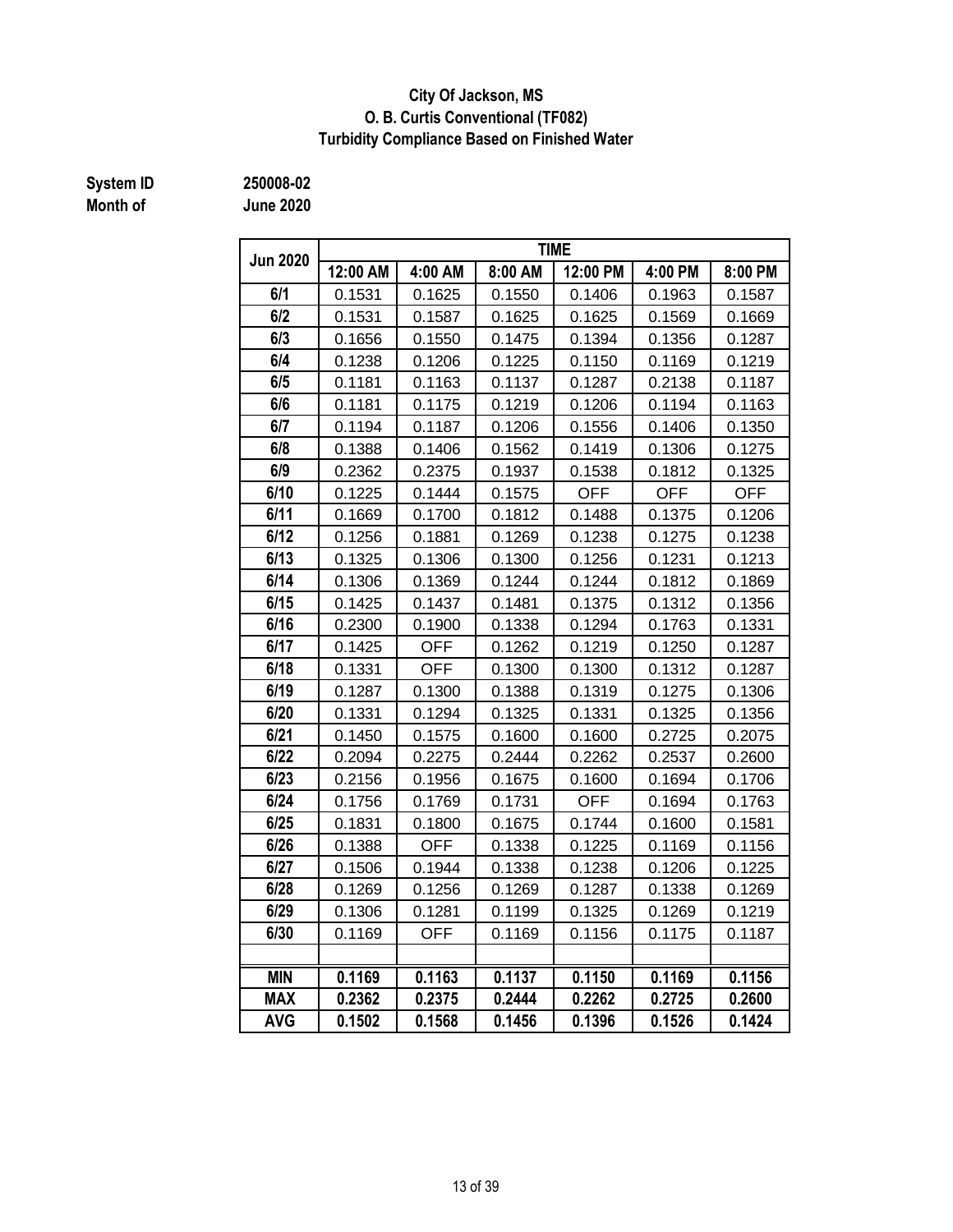#### **City Of Jackson, MS O. B. Curtis Conventional (TF082) Disinfectant Compliance**

# **Month of June 2020**

**System ID 250008-02**

|                 | <b>TIME</b> |            |            |            |            |            |  |  |  |  |  |
|-----------------|-------------|------------|------------|------------|------------|------------|--|--|--|--|--|
| <b>Jun 2020</b> | 12:00 AM    | 4:00 AM    | 8:00 AM    | 12:00 PM   | 4:00 PM    | 8:00 PM    |  |  |  |  |  |
| 6/1             | 2.6         | 2.7        | 3.3        | 3.5        | 3.1        | 2.8        |  |  |  |  |  |
| 6/2             | 2.7         | 2.7        | 2.7        | 2.8        | 2.9        | 2.6        |  |  |  |  |  |
| 6/3             | 2.5         | 1.6        | 1.2        | 1.3        | 2.1        | 3.2        |  |  |  |  |  |
| 6/4             | 2.8         | 2.9        | 2.9        | 3.1        | 3.0        | 3.1        |  |  |  |  |  |
| 6/5             | 3.5         | 3.0        | 2.2<br>3.0 |            | 2.2        | 2.8        |  |  |  |  |  |
| 6/6             | 1.2         | 1.3        | 2.5        | 2.7        | 4.0        | 3.4        |  |  |  |  |  |
| 6/7             | 2.8         | 3.2        | 3.6        | 3.5        | 2.9        | 2.7        |  |  |  |  |  |
| 6/8             | 3.5         | 2.5        | 2.6        | 2.8<br>2.6 |            | 2.2        |  |  |  |  |  |
| 6/9             | 2.2         | 2.4        | 2.8        | 2.4        | 2.4        | 2.9        |  |  |  |  |  |
| 6/10            | 3.6         | 2.6        | 2.5        | <b>OFF</b> | <b>OFF</b> | <b>OFF</b> |  |  |  |  |  |
| 6/11            | 2.1         | 2.2        | 2.7        | 2.5        | 3.0        | 2.3        |  |  |  |  |  |
| 6/12            | 2.4         | 2.5        | 2.7        | 2.9        | 2.8        | 2.9        |  |  |  |  |  |
| 6/13            | 2.6         | 2.9        | 2.7        | 2.9        | 2.8        | 2.9        |  |  |  |  |  |
| 6/14            | 2.9         | 3.5        | 3.6        | 3.2        | 3.3        | 3.2        |  |  |  |  |  |
| 6/15            | 2.9         | 3.6        | 2.8        | 2.9<br>3.0 |            | 2.7        |  |  |  |  |  |
| 6/16            | 2.6         | 2.7        | 2.9        | 2.9<br>2.8 |            | 3.0        |  |  |  |  |  |
| 6/17            | 2.5         | <b>OFF</b> | 2.8        | 2.7        | 2.9        | 2.6        |  |  |  |  |  |
| 6/18            | 2.9         | <b>OFF</b> | 2.6        | 3.6        | 3.1        | 3.0        |  |  |  |  |  |
| 6/19            | 2.6         | 2.9        | 2.9        | 3.1        | 3.6        | 2.9        |  |  |  |  |  |
| 6/20            | 3.0         | 2.9        | 3.2        | 3.0        | 3.0        | 3.1        |  |  |  |  |  |
| 6/21            | 2.6         | 3.4        | 2.7        | 2.5        | 2.5        | 2.3        |  |  |  |  |  |
| 6/22            | 2.8         | 2.5        | 2.9        | 3.2        | 2.6        | 2.5        |  |  |  |  |  |
| 6/23            | 2.7         | 2.4        | 2.0        | 1.7        | 3.6        | 1.7        |  |  |  |  |  |
| 6/24            | 2.1         | 2.8        | 2.8        | <b>OFF</b> | 2.8        | 4.0        |  |  |  |  |  |
| 6/25            | 3.5         | 2.6        | 3.0        | 3.9        | 3.7        | 2.9        |  |  |  |  |  |
| 6/26            | 3.2         | <b>OFF</b> | 3.0        | 3.8        | 3.0        | 2.6        |  |  |  |  |  |
| 6/27            | 2.6         | 2.3        | 2.6        | 2.7        | 2.7        | 3.5        |  |  |  |  |  |
| 6/28            | 3.5         | 3.4        | 2.6        | 2.6        | 1.9        | 1.6        |  |  |  |  |  |
| 6/29            | 2.4         | 2.5        | 3.0        | 3.0        | 3.8        | 2.6        |  |  |  |  |  |
| 6/30            | 2.4         | OFF        | 2.6        | 3.5        | 2.8        | 2.7        |  |  |  |  |  |
|                 |             |            |            |            |            |            |  |  |  |  |  |
| <b>MIN</b>      | 1.2         | 1.3        | 1.2        | 1.3        | 1.9        | 1.6        |  |  |  |  |  |
| <b>MAX</b>      | 3.6         | 3.6        | 3.6        | 3.9        | 4.0        | 4.0        |  |  |  |  |  |
| <b>AVG</b>      | 2.7         | 2.7        | 2.8        | 2.9        | 2.9        | 2.8        |  |  |  |  |  |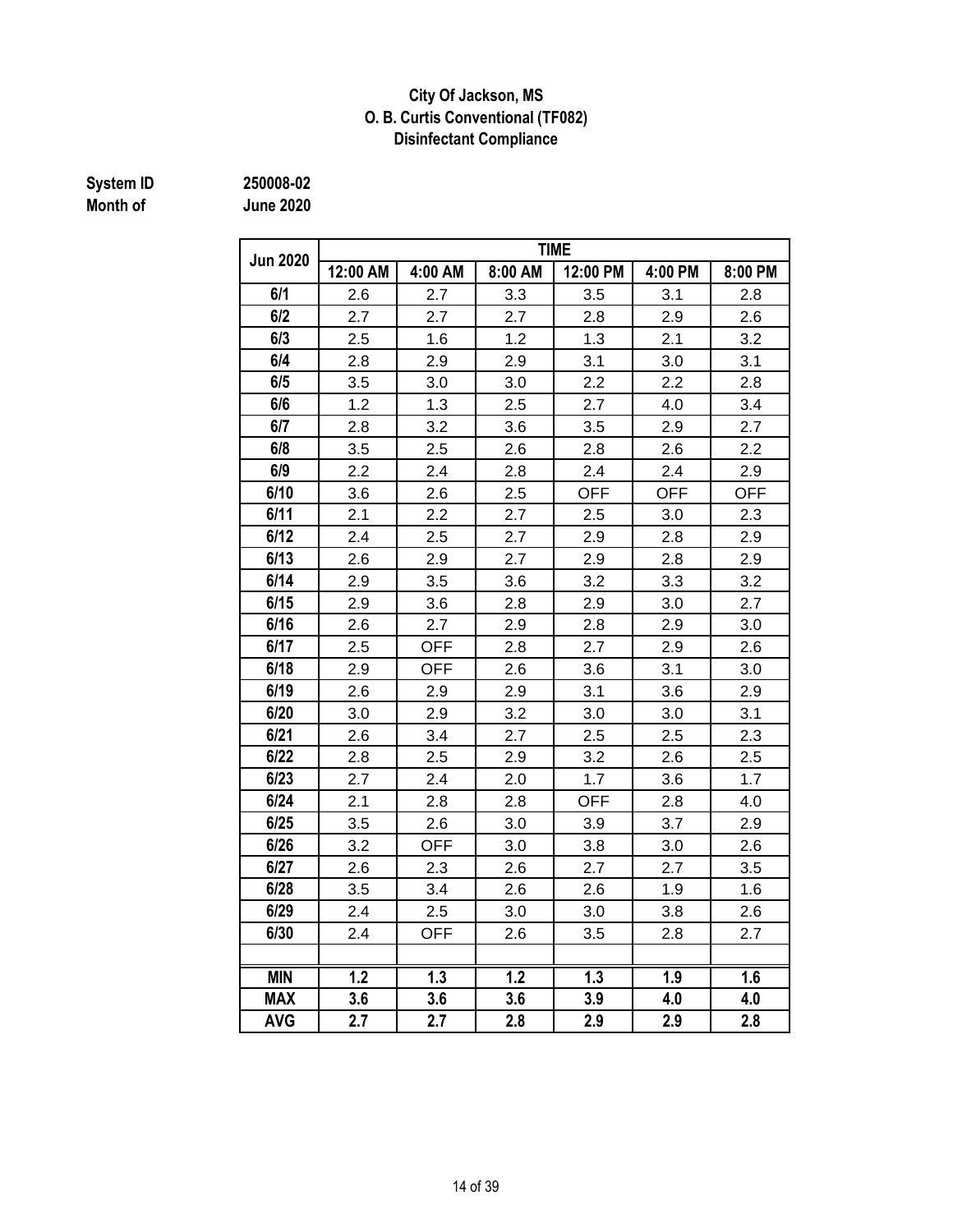|             |             |                      |            | <b>FILTERS (NTU)</b> |        |            |            |  |  |  |
|-------------|-------------|----------------------|------------|----------------------|--------|------------|------------|--|--|--|
| <b>Date</b> | <b>Hour</b> | #1                   | #2         | #3                   | #4     | #5         | #6         |  |  |  |
|             | 12:00 AM    | 0.0840               | <b>OFF</b> | 0.0961               | 0.1285 | <b>OFF</b> | 0.1372     |  |  |  |
|             | 4:00 AM     | 0.0925               | <b>OFF</b> | 0.1028               | 0.1364 | <b>OFF</b> | 0.1490     |  |  |  |
| 06/01/20    | 8:00 AM     | 0.0804               | <b>OFF</b> | 0.0971               | 0.1261 | <b>OFF</b> | 0.1380     |  |  |  |
|             | 12:00 PM    | 0.0739               | <b>OFF</b> | 0.0968               | 0.1222 | OFF        | 0.1332     |  |  |  |
|             | 4:00 PM     | 0.0602               | OFF        | 0.0890               | 0.1096 | <b>OFF</b> | 0.1164     |  |  |  |
|             | 8:00 PM     | 0.0675               | OFF        | 0.0889               | 0.1143 | <b>OFF</b> | 0.1237     |  |  |  |
|             | <b>AVG</b>  | 0.0764               | <b>OFF</b> | 0.0951               | 0.1228 | <b>OFF</b> | 0.1329     |  |  |  |
|             | 12:00 AM    | 0.0861               | <b>OFF</b> | 0.1013               | 0.1375 | <b>OFF</b> | 0.1461     |  |  |  |
|             | 4:00 AM     | 0.0752               | <b>OFF</b> | 0.0956               | 0.1257 | <b>OFF</b> | 0.1331     |  |  |  |
|             | 8:00 AM     | 0.0655               | <b>OFF</b> | 0.1025               | 0.1109 | <b>OFF</b> | 0.1075     |  |  |  |
| 06/02/20    | 12:00 PM    | 0.0709               | <b>OFF</b> | 0.1225               | 0.1186 | <b>OFF</b> | 0.1411     |  |  |  |
|             | 4:00 PM     | 0.0735               | OFF        | 0.1060               | 0.1228 | OFF        | 0.1378     |  |  |  |
|             | 8:00 PM     | 0.0612               | <b>OFF</b> | 0.0876               | 0.1081 | <b>OFF</b> | 0.1104     |  |  |  |
|             | <b>AVG</b>  | 0.0721               | <b>OFF</b> | 0.1026               | 0.1206 | <b>OFF</b> | 0.1293     |  |  |  |
|             | 12:00 AM    | 0.0620               | <b>OFF</b> | 0.0755               | 0.0976 | <b>OFF</b> | 0.0915     |  |  |  |
|             | 4:00 AM     | 0.0453               | <b>OFF</b> | 0.0657               | 0.0892 | <b>OFF</b> | 0.0845     |  |  |  |
|             | 8:00 AM     | 0.0374               | <b>OFF</b> | 0.0555               | 0.0799 | <b>OFF</b> | 0.0718     |  |  |  |
| 06/03/20    | 12:00 PM    | 0.0352               | <b>OFF</b> | 0.0524               | 0.0763 | <b>OFF</b> | 0.0689     |  |  |  |
|             | 4:00 PM     | 0.0378               | OFF        | 0.0500               | 0.0739 | <b>OFF</b> | 0.0648     |  |  |  |
|             | 8:00 PM     | 0.0527               | OFF        | 0.0495               | 0.0729 | <b>OFF</b> | 0.0646     |  |  |  |
|             | <b>AVG</b>  | 0.0451               | <b>OFF</b> | 0.0581               | 0.0816 | <b>OFF</b> | 0.0744     |  |  |  |
|             | 12:00 AM    | 0.0397               | <b>OFF</b> | 0.0485               | 0.0712 | <b>OFF</b> | 0.0598     |  |  |  |
| 06/04/20    | 4:00 AM     | <b>OFF</b><br>0.0402 |            | 0.0480               | 0.0705 | <b>OFF</b> | 0.0605     |  |  |  |
|             | 8:00 AM     | 0.0401               | <b>OFF</b> | 0.0473               | 0.0699 | <b>OFF</b> | 0.0607     |  |  |  |
|             | 12:00 PM    | 0.0615               | <b>OFF</b> | 0.0472               | 0.0698 | <b>OFF</b> | 0.0615     |  |  |  |
|             | 4:00 PM     | 0.1253               | OFF        | 0.0479               | 0.0706 | <b>OFF</b> | 0.0618     |  |  |  |
|             | 8:00 PM     | 0.0901               | OFF        | 0.0468               | 0.0693 | <b>OFF</b> | 0.0613     |  |  |  |
|             | <b>AVG</b>  | 0.0661               | <b>OFF</b> | 0.0476               | 0.0702 | <b>OFF</b> | 0.0609     |  |  |  |
|             | 12:00 AM    | 0.0591               | <b>OFF</b> | 0.0460               | 0.0685 | <b>OFF</b> | 0.0545     |  |  |  |
|             | 4:00 AM     | 0.0663               | <b>OFF</b> | 0.0459               | 0.0678 | <b>OFF</b> | 0.0574     |  |  |  |
|             | 8:00 AM     | 0.0512               | <b>OFF</b> | 0.0452               | 0.0670 | <b>OFF</b> | 0.0591     |  |  |  |
| 06/05/20    | 12:00 PM    | 0.0430               | <b>OFF</b> | 0.0460               | 0.0683 | <b>OFF</b> | 0.0599     |  |  |  |
|             | 4:00 PM     | 0.2773               | OFF        | 0.0487               | 0.0699 | <b>OFF</b> | 0.0692     |  |  |  |
|             | 8:00 PM     | 0.2341               | OFF        | 0.0532               | 0.0736 | <b>OFF</b> | 0.0721     |  |  |  |
|             | <b>AVG</b>  | 0.1218               | <b>OFF</b> | 0.0475               | 0.0692 | <b>OFF</b> | 0.0620     |  |  |  |
|             | 12:00 AM    | 0.0692               | <b>OFF</b> | 0.0534               | 0.0745 | <b>OFF</b> | 0.0655     |  |  |  |
|             | 4:00 AM     | 0.0524               | <b>OFF</b> | 0.0526               | 0.0744 | <b>OFF</b> | 0.0658     |  |  |  |
|             | 8:00 AM     | 0.2090               | OFF        | 0.0509               | 0.0740 | <b>OFF</b> | 0.0662     |  |  |  |
|             | 12:00 PM    | 0.1525               | OFF        | 0.0511               | 0.0757 | OFF        | 0.0695     |  |  |  |
|             | 4:00 PM     | 0.0531               | OFF        | 0.0508               | 0.0763 | <b>OFF</b> | 0.0685     |  |  |  |
| 06/06/20    | 8:00 PM     | 0.0558               | OFF        | 0.0488               | 0.0759 | <b>OFF</b> | 0.0682     |  |  |  |
|             | <b>AVG</b>  | 0.0987               | <b>OFF</b> | 0.0513               | 0.0751 | <b>OFF</b> | 0.0673     |  |  |  |
|             | 12:00 AM    | <b>OFF</b>           | <b>OFF</b> | 0.0490               | 0.0769 | <b>OFF</b> | 0.0602     |  |  |  |
|             | 4:00 AM     | <b>OFF</b>           | OFF        | 0.0506               | 0.0786 | <b>OFF</b> | 0.0653     |  |  |  |
|             | 8:00 AM     | <b>OFF</b>           | OFF        | 0.0564               | 0.0817 | <b>OFF</b> | 0.0723     |  |  |  |
| 06/07/20    | 12:00 PM    | <b>OFF</b>           | OFF        | 0.0715               | 0.1267 | OFF        | 0.0923     |  |  |  |
|             | 4:00 PM     | 0.1110               | OFF        | 0.0639               | 0.0847 | <b>OFF</b> | 0.0870     |  |  |  |
|             | 8:00 PM     | 0.0940               | OFF        | 0.0643               | 0.0857 | OFF        | 0.0830     |  |  |  |
|             | <b>AVG</b>  | 0.1658               | OFF        | 0.0593               | 0.0891 | OFF        | 0.0767     |  |  |  |
|             | 12:00 AM    | 0.0522               | OFF        | 0.0626               | 0.0849 | <b>OFF</b> | 0.0788     |  |  |  |
|             | 4:00 AM     | 0.0518               | OFF        | 0.0644               | 0.0908 | <b>OFF</b> | 0.0821     |  |  |  |
|             | 8:00 AM     | 0.0686               | OFF        | 0.0642               | 0.0865 | OFF        | 0.0815     |  |  |  |
| 06/08/20    | 12:00 PM    | 0.0364               | OFF        | 0.0616               | 0.0841 | OFF        | OFF        |  |  |  |
|             | 4:00 PM     | OFF                  | OFF        | <b>OFF</b>           | OFF    | OFF        | OFF        |  |  |  |
|             | 8:00 PM     | OFF                  | OFF        | <b>OFF</b>           | OFF    | OFF        | <b>OFF</b> |  |  |  |
|             | <b>AVG</b>  | 0.0522               | <b>OFF</b> | 0.0632               | 0.0866 | OFF        | 0.0808     |  |  |  |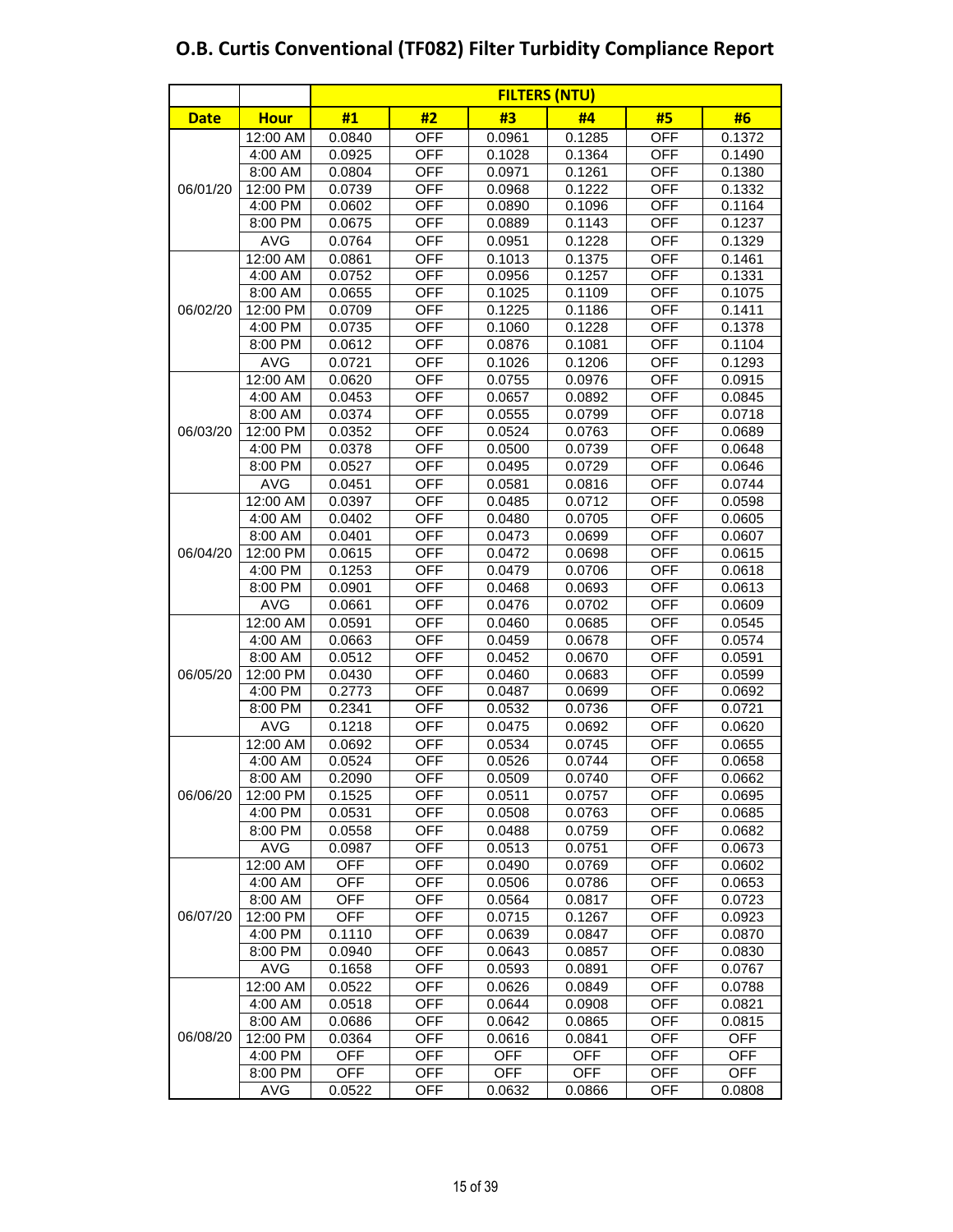|             |                     |                  |            | <b>FILTERS (NTU)</b> |                  |                          |                  |
|-------------|---------------------|------------------|------------|----------------------|------------------|--------------------------|------------------|
| <b>Date</b> | <b>Hour</b>         | #1               | #2         | #3                   | #4               | #5                       | #6               |
|             | 12:00 AM            | <b>OFF</b>       | <b>OFF</b> | 0.0721               | 0.3980           | <b>OFF</b>               | 0.2626           |
|             | 4:00 AM             | <b>OFF</b>       | <b>OFF</b> | 0.0554               | 0.2173           | <b>OFF</b>               | 0.1353           |
|             | 8:00 AM             | <b>OFF</b>       | <b>OFF</b> | 0.0530               | 0.0676           | <b>OFF</b>               | <b>OFF</b>       |
| 06/09/20    | 12:00 PM            | OFF              | <b>OFF</b> | 0.0563               | 0.0710           | OFF                      | 0.0616           |
|             | 4:00 PM             | 0.0661           | OFF        | 0.0669               | 0.0740           | <b>OFF</b>               | 0.0690           |
|             | 8:00 PM             | 0.0507           | OFF        | <b>OFF</b>           | 0.0749           | <b>OFF</b>               | 0.0670           |
|             | <b>AVG</b>          | 0.0584           | <b>OFF</b> | 0.0598               | 0.1653           | <b>OFF</b>               | 0.1091           |
|             | 12:00 AM            | 0.0452           | <b>OFF</b> | 0.0462               | 0.0770           | <b>OFF</b>               | 0.0661           |
|             | 4:00 AM             | 0.0432           | OFF        | 0.0471               | 0.0791           | <b>OFF</b>               | 0.0656           |
|             | 8:00 AM             | 0.0440           | <b>OFF</b> | 0.0487               | 0.0780           | <b>OFF</b>               | 0.0664           |
| 06/10/20    | 12:00 PM            | OFF              | OFF        | <b>OFF</b>           | <b>OFF</b>       | <b>OFF</b>               | OFF              |
|             | 4:00 PM             | OFF              | <b>OFF</b> | <b>OFF</b>           | <b>OFF</b>       | <b>OFF</b>               | <b>OFF</b>       |
|             | 8:00 PM             | <b>OFF</b>       | <b>OFF</b> | <b>OFF</b>           | <b>OFF</b>       | <b>OFF</b>               | <b>OFF</b>       |
|             | <b>AVG</b>          | 0.0441           | <b>OFF</b> | 0.0473               | 0.0780           | <b>OFF</b>               | 0.0660           |
|             | 12:00 AM            | 0.0397           | <b>OFF</b> | 0.0575               | 0.0815           | <b>OFF</b>               | 0.0763           |
|             | 4:00 AM             | 0.0449           | <b>OFF</b> | 0.0574               | 0.0787           | <b>OFF</b>               | 0.0748           |
|             | 8:00 AM             | 0.0619           | <b>OFF</b> | 0.0582               | 0.0807           | <b>OFF</b>               | 0.0746           |
| 611/2020    | 12:00 PM            | 0.0507           | OFF        | 0.0621               | 0.0824           | <b>OFF</b>               | 0.0796           |
|             | 4:00 PM             | 0.0483           | <b>OFF</b> | 0.0645               | 0.0858           | <b>OFF</b>               | 0.0811           |
|             | 8:00 PM             | 0.0478           | <b>OFF</b> | 0.0646               | 0.0902           | <b>OFF</b>               | 0.0733           |
|             | <b>AVG</b>          | 0.0489           | <b>OFF</b> | 0.0607               | 0.0832           | <b>OFF</b>               | 0.0766           |
|             | 12:00 AM            | 0.0463           | <b>OFF</b> | 0.0653               | 0.0863           | <b>OFF</b>               | 0.0771           |
|             | 4:00 AM             | 0.0410           | OFF        | 0.0588               | 0.0775           | OFF                      | 0.0704           |
| 06/12/20    | 8:00 AM             | 0.0442           | OFF        | 0.0626               | 0.0854           | <b>OFF</b>               | 0.0758           |
|             | 12:00 PM            | 0.0467           | <b>OFF</b> | 0.0916               | 0.0980           | <b>OFF</b>               | 0.1084           |
|             | 4:00 PM             | 0.0618           | <b>OFF</b> | 0.0740               | 0.0864           | <b>OFF</b>               | <b>OFF</b>       |
|             | 8:00 PM             | 0.0519           | <b>OFF</b> | 0.0682               | 0.0825           | <b>OFF</b>               | 0.0804           |
|             | <b>AVG</b>          | 0.0486           | OFF        | 0.0701               | 0.0860           | <b>OFF</b>               | 0.0824           |
|             | 12:00 AM            | 0.0567           | OFF        | 0.0668               | 0.0810           | <b>OFF</b>               | 0.0807           |
| 06/13/20    | 4:00 AM             | 0.0560           | OFF        | 0.0649               | 0.0792           | <b>OFF</b>               | 0.0790           |
|             | 8:00 AM             | 0.0527           | OFF        | 0.0599               | 0.0751           | <b>OFF</b>               | <b>OFF</b>       |
|             | 12:00 PM            | 0.0579           | <b>OFF</b> | 0.0641               | 0.0769           | <b>OFF</b>               | <b>OFF</b>       |
|             | 4:00 PM             | 0.1174           | OFF        | 0.0659               | 0.0775           | <b>OFF</b>               | <b>OFF</b>       |
|             | 8:00 PM             | 0.0652           | <b>OFF</b> | 0.0637               | 0.0772           | <b>OFF</b>               | 0.0737           |
|             | <b>AVG</b>          | 0.0677           | <b>OFF</b> | 0.0642               | 0.0778           | <b>OFF</b>               | 0.0778           |
|             | 12:00 AM            | 0.0618           | OFF        | 0.0637               | 0.0772           | <b>OFF</b>               | 0.0737           |
|             | 4:00 AM             | 0.0519           | OFF        | 0.0646               | 0.0864           | <b>OFF</b>               | 0.0772           |
|             | 8:00 AM             | 0.0567           | OFF        | 0.0633               | 0.0982           | <b>OFF</b>               | 0.0798           |
| 06/14/20    | 12:00 PM            | 0.0560           | <b>OFF</b> | 0.0872               | 0.0913           | <b>OFF</b>               | 0.1089           |
|             | 4:00 PM             | 0.0527           | <b>OFF</b> | 0.0777               | 0.0872           | <b>OFF</b>               | 0.0978           |
|             | 8:00 PM             | 0.0579           | <b>OFF</b> | 0.0844               | 0.1317           | <b>OFF</b>               | 0.1005           |
|             | <b>AVG</b>          | 0.0562           | OFF        | 0.0735               | 0.0953           | OFF                      | 0.0896           |
|             | 12:00 AM            | 0.1174           | OFF        | 0.0774               | 0.1099           | <b>OFF</b>               | 0.0941           |
|             | 4:00 AM             | 0.0652           | OFF        | 0.0696               | 0.0941           | <b>OFF</b>               | 0.0816           |
|             | 8:00 AM<br>12:00 PM | 0.0557<br>0.0638 | OFF<br>OFF | 0.0646<br>0.0664     | 0.0933<br>0.1034 | <b>OFF</b><br><b>OFF</b> | 0.0788<br>0.0826 |
| 06/15/20    |                     | 0.0597           | OFF        | 0.0648               |                  | <b>OFF</b>               |                  |
|             | 4:00 PM<br>8:00 PM  | 0.0686           | OFF        | 0.0672               | 0.1021<br>0.1131 | <b>OFF</b>               | 0.0819<br>0.0901 |
|             | <b>AVG</b>          | 0.0717           | OFF        | 0.0683               | 0.1027           | <b>OFF</b>               | 0.0849           |
|             | 12:00 AM            | 0.0442           | <b>OFF</b> | 0.0579               | 0.0927           | <b>OFF</b>               | 0.0745           |
|             | 4:00 AM             | 0.0450           | OFF        | 0.0569               | 0.0891           | <b>OFF</b>               | 0.0750           |
|             | 8:00 AM             | 0.0444           | OFF        | 0.0570               | 0.0896           | <b>OFF</b>               | 0.0759           |
| 06/16/20    | 12:00 PM            | 0.0429           | OFF        | 0.0562               | 0.0876           | <b>OFF</b>               | 0.0968           |
|             | $4:00$ PM           | 0.0444           | OFF        | 0.0575               | 0.0895           | OFF                      | 0.0815           |
|             | 8:00 PM             | 0.0448           | OFF        | 0.0565               | 0.0892           | OFF                      | 0.0757           |
|             | <b>AVG</b>          | 0.0443           | OFF        | 0.0570               | 0.0896           | OFF                      | 0.0799           |
|             |                     |                  |            |                      |                  |                          |                  |
|             |                     |                  |            |                      |                  |                          |                  |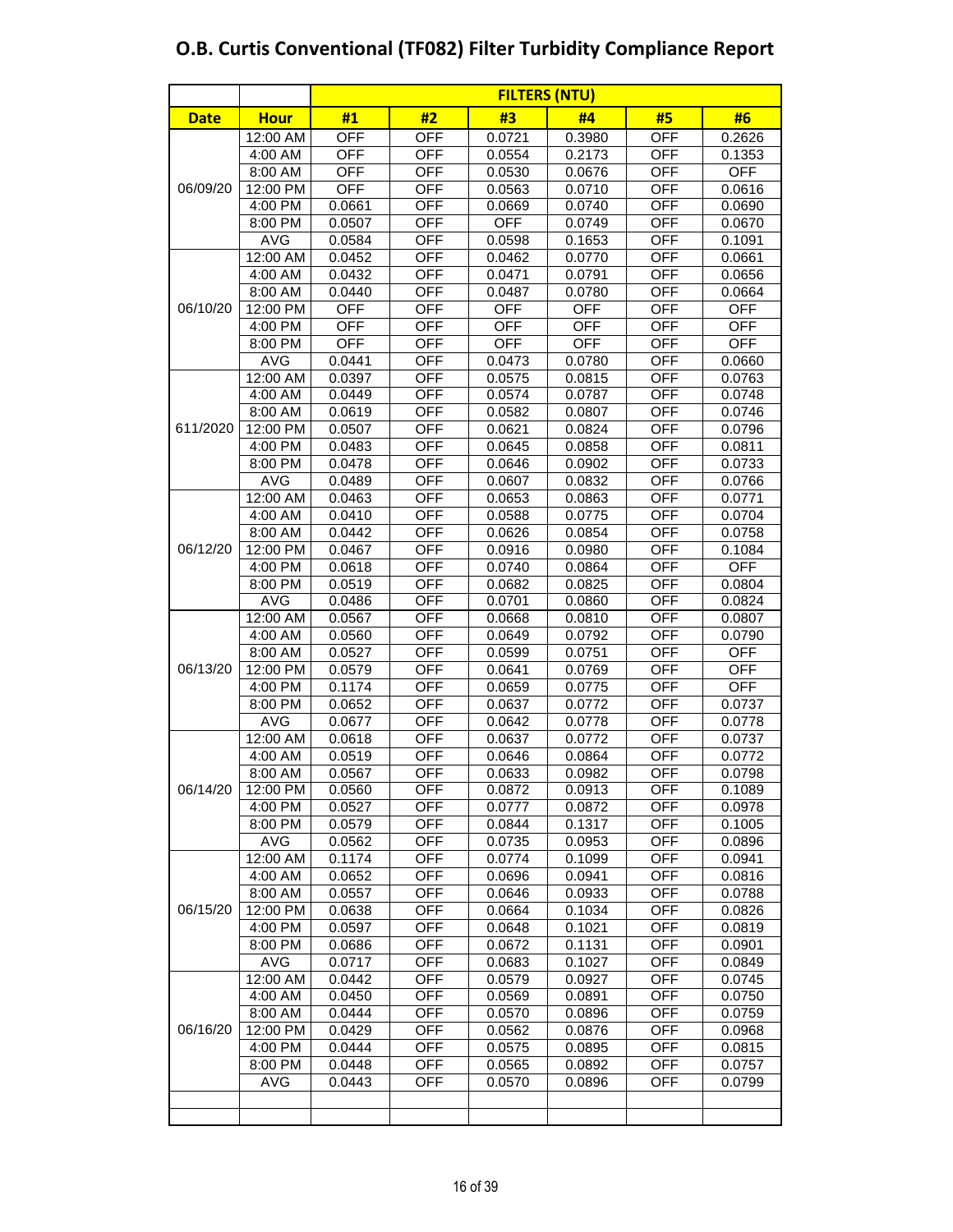| <b>Date</b> | <b>Hour</b>        | #1                | #2                | #3               | #4               | #5                       | #6               |
|-------------|--------------------|-------------------|-------------------|------------------|------------------|--------------------------|------------------|
|             | 12:00 AM           | 0.0398            | <b>OFF</b>        | 0.0533           | 0.0833           | <b>OFF</b>               | 0.0844           |
|             | 4:00 AM            | 0.0440            | <b>OFF</b>        | 0.0541           | 0.0860           | <b>OFF</b>               | 0.0825           |
|             | 8:00 AM            | 0.0393            | <b>OFF</b>        | 0.0535           | 0.0838           | <b>OFF</b>               | 0.0769           |
| 06/17/20    | 12:00 PM           | 0.0353            | <b>OFF</b>        | 0.0521           | 0.0803           | <b>OFF</b>               | 0.0808           |
|             | 4:00 PM            | 0.0376            | OFF               | 0.0547           | 0.0811           | OFF                      | 0.0785           |
|             | 8:00 PM            | 0.0393            | <b>OFF</b>        | 0.0762           | 0.0807           | <b>OFF</b>               | 0.0741           |
|             | AVG                | 0.0392            | <b>OFF</b>        | 0.0573           | 0.0825           | <b>OFF</b>               | 0.0795           |
|             | 12:00 AM           | 0.0383            | <b>OFF</b>        | 0.0792           | 0.0811           | <b>OFF</b>               | 0.0785           |
|             | 4:00 AM            | 0.0446            | <b>OFF</b>        | 0.0585           | 0.0822           | <b>OFF</b>               | <b>OFF</b>       |
|             | 8:00 AM            | 0.0455            | <b>OFF</b>        | 0.0570           | 0.0799           | <b>OFF</b>               | 0.0735           |
| 06/18/20    | 12:00 PM           | 0.0427            | <b>OFF</b>        | 0.0558           | 0.0787           | <b>OFF</b>               | 0.0746           |
|             | 4:00 PM            | 0.0421            | <b>OFF</b>        | 0.0731           | 0.0789           | <b>OFF</b>               | 0.0730           |
|             | 8:00 PM            | 0.0428            | <b>OFF</b>        | 0.0577           | 0.0778           | <b>OFF</b>               | 0.0678           |
|             | <b>AVG</b>         | 0.0427            | <b>OFF</b>        | 0.0635           | 0.0798           | <b>OFF</b>               | 0.0735           |
|             | 12:00 AM           | 0.0572            | <b>OFF</b>        | 0.0574           | 0.0758           | <b>OFF</b>               | 0.0689           |
|             | 4:00 AM            | 0.0449            | <b>OFF</b>        | 0.0595           | 0.0751           | <b>OFF</b>               | 0.0689           |
|             | 8:00 AM            | 0.0427            | <b>OFF</b>        | 0.0603           | 0.0739           | <b>OFF</b>               | 0.0720           |
| 06/19/20    | 12:00 PM           | 0.0623            | <b>OFF</b>        | 0.0631           | 0.0756           | <b>OFF</b>               | 0.0849           |
|             | 4:00 PM            | 0.0650            | <b>OFF</b>        | 0.0755           | 0.0829           | <b>OFF</b>               | <b>OFF</b>       |
|             | 8:00 PM            | 0.0632            | <b>OFF</b>        | 0.0649           | 0.0782           | <b>OFF</b>               | 0.0777           |
|             | <b>AVG</b>         | 0.0559            | <b>OFF</b>        | 0.0634           | 0.0769           | <b>OFF</b>               | 0.0749           |
|             | 12:00 AM           | 0.0603            | <b>OFF</b>        | 0.0658           | 0.0791           | <b>OFF</b>               | 0.0758           |
|             | 4:00 AM            | 0.0563            | <b>OFF</b>        | 0.0663           | 0.0797           | <b>OFF</b>               | 0.0692           |
|             | 8:00 AM            | 0.0930            | <b>OFF</b>        | 0.0635           | 0.0782           | <b>OFF</b>               | 0.0707           |
| 06/20/20    | 12:00 PM           | 0.0700            | <b>OFF</b>        | 0.0613           | 0.0762           | <b>OFF</b>               | 0.0744           |
|             | 4:00 PM            | 0.0780            | <b>OFF</b>        | 0.0648           | 0.0773           | <b>OFF</b>               | 0.0756           |
|             | 8:00 PM            | 0.1130            | <b>OFF</b>        | 0.0634           | 0.0785           | <b>OFF</b>               | 0.0701           |
|             | <b>AVG</b>         | 0.0784            | <b>OFF</b>        | 0.0642           | 0.0782           | <b>OFF</b>               | 0.0726           |
|             | 12:00 AM           | 0.0930            | <b>OFF</b>        | 0.0598           | 0.0766           | <b>OFF</b>               | 0.0701           |
|             | 4:00 AM            | OFF               | OFF               | 0.0630           | 0.0777           | OFF                      | 0.0714           |
|             | 8:00 AM            | 0.0772            | <b>OFF</b>        | 0.0666           | 0.0968           | <b>OFF</b>               | 0.0762           |
|             | 12:00 PM           | <b>OFF</b>        | <b>OFF</b>        | 0.0710           | 0.1206           | <b>OFF</b>               | 0.0840           |
| 06/21/20    | 4:00 PM            | <b>OFF</b>        | <b>OFF</b>        | 0.0584           | 0.0915           | <b>OFF</b>               | 0.1026           |
|             | 8:00 PM            | <b>OFF</b>        | <b>OFF</b>        | 0.0573           | 0.0848           | <b>OFF</b>               | 0.0850           |
|             | <b>AVG</b>         | 0.0851            | <b>OFF</b>        | 0.0627           | 0.0914           | <b>OFF</b>               | 0.0815           |
|             | 12:00 AM           | <b>OFF</b>        | <b>OFF</b>        | 0.0539           | 0.0791<br>0.0774 | <b>OFF</b>               | 0.0756           |
|             | 4:00 AM<br>8:00 AM | OFF<br><b>OFF</b> | OFF<br><b>OFF</b> | 0.0524<br>0.0576 | 0.0750           | <b>OFF</b><br><b>OFF</b> | 0.0837<br>0.0646 |
| 06/22/20    | 12:00 PM           | <b>OFF</b>        | <b>OFF</b>        | 0.0589           | 0.0822           | <b>OFF</b>               | 0.0737           |
|             | 4:00 PM            | OFF               | OFF               | 0.0532           | 0.0788           | <b>OFF</b>               | 0.0716           |
|             | 8:00 PM            | <b>OFF</b>        | <b>OFF</b>        | 0.0492           | 0.0752           | <b>OFF</b>               | 0.0669           |
|             | AVG                | <b>OFF</b>        | OFF               | 0.0542           | 0.0779           | <b>OFF</b>               | 0.0727           |
|             | 12:00 AM           | OFF               | OFF               | 0.0474           | 0.0728           | OFF                      | 0.0634           |
|             | 4:00 AM            | OFF               | OFF               | 0.0457           | 0.0706           | <b>OFF</b>               | 0.0622           |
|             | 8:00 AM            | <b>OFF</b>        | <b>OFF</b>        | 0.0518           | 0.0777           | <b>OFF</b>               | 0.0705           |
| 06/23/20    | 12:00 PM           | <b>OFF</b>        | OFF               | 0.0883           | 0.0940           | OFF                      | 0.1100           |
|             | 4:00 PM            | OFF               | OFF               | 0.0898           | 0.0971           | OFF                      | 0.1112           |
|             | 8:00 PM            | <b>OFF</b>        | OFF               | 0.0968           | 0.1035           | OFF                      | 0.1205           |
|             | AVG                | OFF               | OFF               | 0.0700           | 0.0860           | <b>OFF</b>               | 0.0896           |
|             | 12:00 AM           | <b>OFF</b>        | <b>OFF</b>        | 0.0856           | 0.0992           | <b>OFF</b>               | 0.1070           |
|             | 4:00 AM            | OFF               | OFF               | 0.0793           | 0.0964           | OFF                      | 0.1031           |
| 06/24/20    | 8:00 AM            | <b>OFF</b>        | <b>OFF</b>        | 0.0826           | 0.1035           | <b>OFF</b>               | 0.1067           |
|             | 12:00 PM           | <b>OFF</b>        | <b>OFF</b>        | <b>OFF</b>       | <b>OFF</b>       | <b>OFF</b>               | <b>OFF</b>       |
|             | 4:00 PM            | OFF               | <b>OFF</b>        | 0.0914           | 0.0960           | <b>OFF</b>               | 0.1048           |
|             | 8:00 PM            | OFF               | OFF               | 0.0755           | 0.0815           | OFF                      | 0.0792           |
|             | AVG                | OFF               | OFF               | 0.0829           | 0.0953           | OFF                      | 0.1001           |
|             |                    |                   |                   |                  |                  |                          |                  |
|             |                    |                   |                   |                  |                  |                          |                  |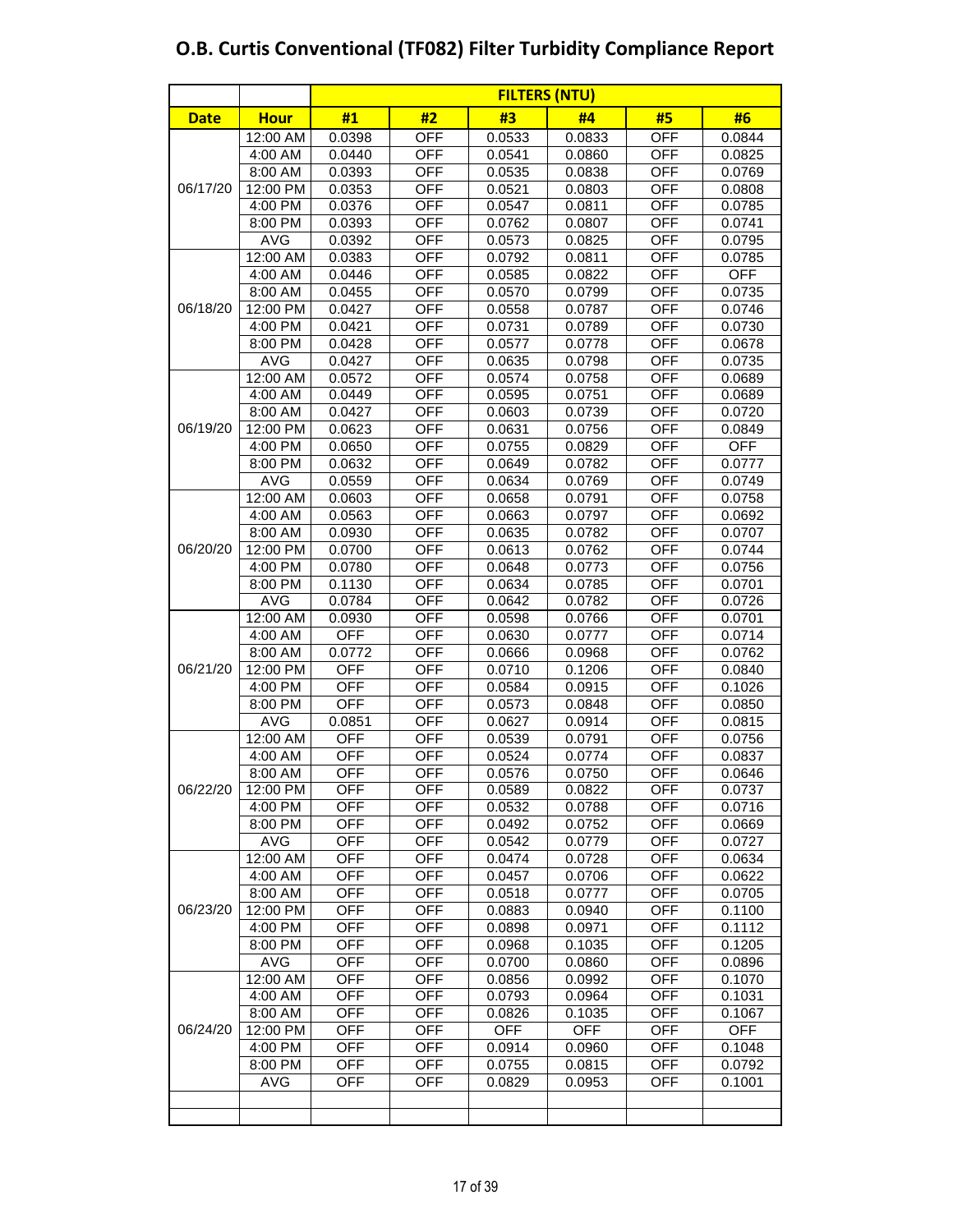|             |             |                  |                  |        | <b>FILTERS (NTU)</b> |                  |        |
|-------------|-------------|------------------|------------------|--------|----------------------|------------------|--------|
| <b>Date</b> | <b>Hour</b> | #1               | #2               | #3     | #4                   | #5               | #6     |
|             | 12:00 AM    | $\overline{OFF}$ | $\overline{OFF}$ | 0.0752 | 0.0785               | <b>OFF</b>       | 0.0749 |
|             | 4:00 AM     | <b>OFF</b>       | <b>OFF</b>       | 0.0732 | 0.0759               | <b>OFF</b>       | 0.0728 |
|             | $8:00$ AM   | <b>OFF</b>       | <b>OFF</b>       | 0.0696 | 0.0744               | OFF              | 0.0696 |
| 06/25/20    | 12:00 PM    | <b>OFF</b>       | <b>OFF</b>       | 0.0730 | 0.0846               | <b>OFF</b>       | 0.0695 |
|             | 4:00 PM     | OFF              | OFF              | 0.0630 | <b>OFF</b>           | OFF              | 0.0700 |
|             | 8:00 PM     | OFF              | <b>OFF</b>       | 0.0443 | 0.0651               | OFF              | 0.0672 |
|             | <b>AVG</b>  | <b>OFF</b>       | <b>OFF</b>       | 0.0664 | 0.0757               | <b>OFF</b>       | 0.0707 |
|             | 12:00 AM    | <b>OFF</b>       | <b>OFF</b>       | 0.0427 | 0.0632               | <b>OFF</b>       | 0.0656 |
|             | 4:00 AM     | OFF              | OFF              | 0.0412 | 0.0618               | <b>OFF</b>       | 0.0622 |
|             | 8:00 AM     | OFF              | $\overline{OFF}$ | 0.0401 | 0.0610               | $\overline{OFF}$ | 0.0608 |
| 06/26/20    | 12:00 PM    | OFF              | <b>OFF</b>       | 0.0412 | 0.0625               | <b>OFF</b>       | 0.0647 |
|             | 4:00 PM     | <b>OFF</b>       | OFF              | 0.0426 | 0.0640               | OFF              | 0.0535 |
| 06/27/20    | 8:00 PM     | <b>OFF</b>       | <b>OFF</b>       | 0.0475 | 0.0686               | <b>OFF</b>       | 0.0647 |
|             | <b>AVG</b>  | OFF              | OFF              | 0.0425 | 0.0635               | OFF              | 0.0619 |
|             | 12:00 AM    | OFF              | OFF              | 0.0509 | 0.0721               | OFF              | 0.0712 |
|             | 4:00 AM     | <b>OFF</b>       | <b>OFF</b>       | 0.0517 | 0.0727               | <b>OFF</b>       | 0.0724 |
|             | 8:00 AM     | OFF              | OFF              | 0.0507 | 0.0719               | <b>OFF</b>       | 0.0722 |
|             | 12:00 PM    | <b>OFF</b>       | <b>OFF</b>       | 0.0519 | 0.0736               | <b>OFF</b>       | 0.0752 |
|             | 4:00 PM     | $\overline{OFF}$ | <b>OFF</b>       | 0.0518 | 0.0735               | <b>OFF</b>       | 0.0758 |
|             | 8:00 PM     | <b>OFF</b>       | <b>OFF</b>       | 0.0508 | 0.0726               | <b>OFF</b>       | 0.0729 |
|             | <b>AVG</b>  | <b>OFF</b>       | OFF              | 0.0513 | 0.0727               | OFF              | 0.0733 |
|             | 12:00 AM    | 0.0494           | <b>OFF</b>       | 0.0497 | 0.0715               | <b>OFF</b>       | 0.0695 |
|             | 4:00 AM     | 0.0568           | OFF              | 0.0489 | 0.0708               | OFF              | 0.0684 |
|             | 8:00 AM     | 0.0575           | OFF              | 0.0489 | OFF                  | OFF              | 0.0679 |
| 06/28/20    | 12:00 PM    | 0.0577           | <b>OFF</b>       | 0.0487 | 0.0674               | <b>OFF</b>       | 0.0677 |
|             | 4:00 PM     | 0.0561           | <b>OFF</b>       | OFF    | 0.0693               | <b>OFF</b>       | 0.0672 |
|             | 8:00 PM     | 0.0696           | <b>OFF</b>       | 0.0480 | 0.0713               | <b>OFF</b>       | 0.0691 |
|             | <b>AVG</b>  | 0.0579           | OFF              | 0.0489 | 0.0701               | $\overline{OFF}$ | 0.0683 |
|             | 12:00 AM    | 0.0651           | <b>OFF</b>       | 0.0481 | 0.0715               | <b>OFF</b>       | 0.0684 |
|             | 4:00 AM     | 0.0650           | OFF              | 0.0486 | 0.0716               | OFF              | 0.0678 |
|             | 8:00 AM     | 0.0635           | <b>OFF</b>       | 0.0502 | 0.0731               | <b>OFF</b>       | 0.0728 |
| 06/29/20    | 12:00 PM    | <b>OFF</b>       | OFF              | 0.0512 | 0.0725               | OFF              | 0.0822 |
|             | 4:00 PM     | 0.0492           | OFF              | 0.0513 | 0.0741               | OFF              | 0.0657 |
|             | 8:00 PM     | 0.0488           | <b>OFF</b>       | 0.0515 | 0.0742               | <b>OFF</b>       | 0.0670 |
|             | <b>AVG</b>  | 0.0583           | OFF              | 0.0502 | 0.0728               | <b>OFF</b>       | 0.0706 |
|             | 12:00 AM    | 0.0467           | <b>OFF</b>       | 0.0502 | 0.0729               | <b>OFF</b>       | 0.0663 |
|             | 4:00 AM     | 0.0439           | OFF              | 0.0497 | 0.0721               | OFF              | 0.0653 |
|             | 8:00 AM     | 0.0450           | <b>OFF</b>       | 0.0499 | 0.0727               | <b>OFF</b>       | 0.0684 |
| 06/30/20    | 12:00 PM    | 0.0495           | OFF              | 0.0512 | 0.0743               | OFF              | 0.0711 |
|             | 4:00 PM     | 0.0531           | <b>OFF</b>       | 0.0517 | 0.0747               | <b>OFF</b>       | 0.0722 |
|             | 8:00 PM     | 0.0450           | OFF              | 0.0510 | 0.0741               | OFF              | 0.0712 |
|             | <b>AVG</b>  | 0.0472           | OFF              | 0.0506 | 0.0734               | OFF              | 0.0691 |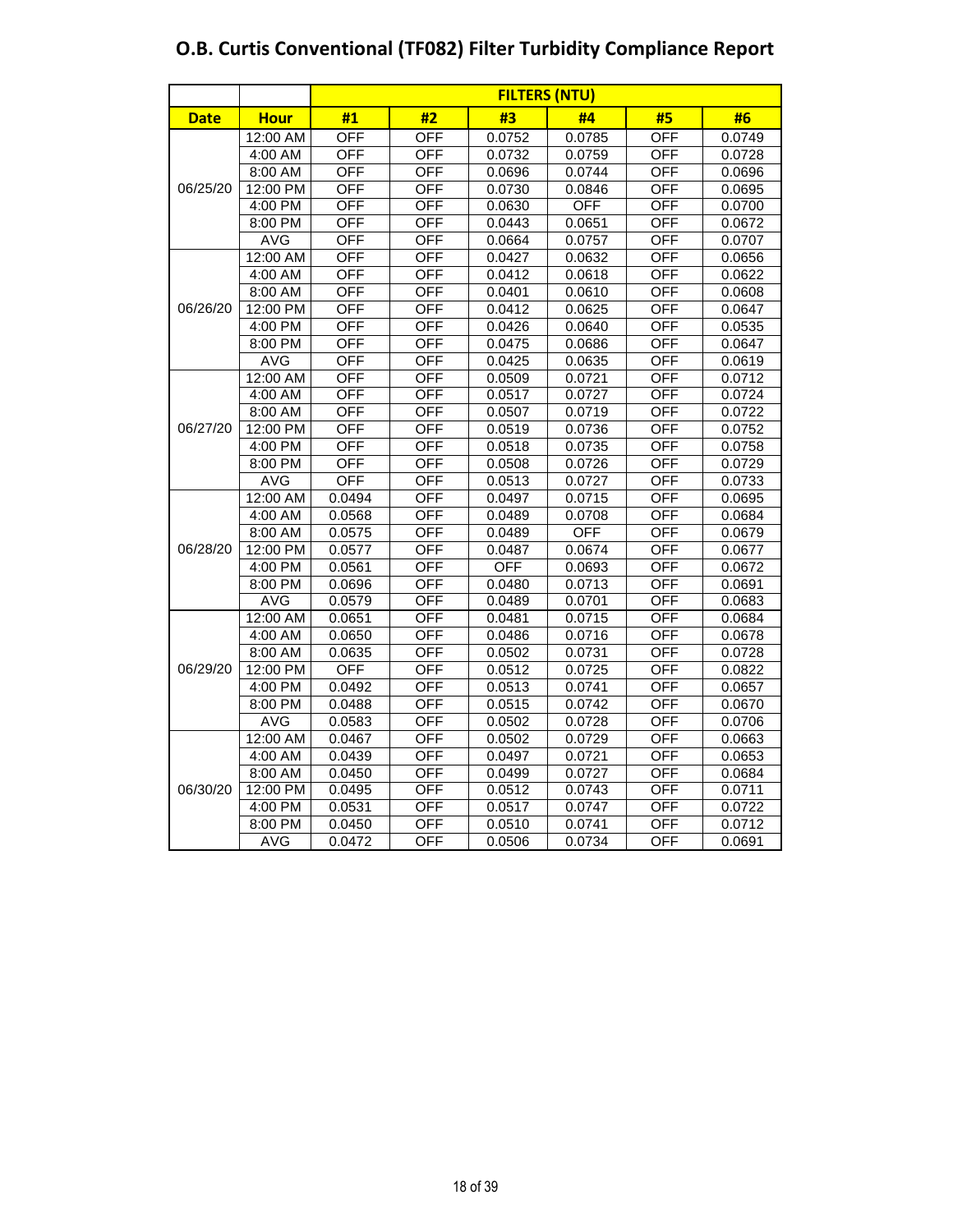### **OB Curtis Conventional (TF082) UV Compliance**

| System ID |                             | 250008-02                            | Month of                                         |                                       | <b>June 2020</b> |                             |                                      |                                                  |                                       |     | Total Off-Specification Volume (MG) = 0 |                               |                                           |                                       |     |
|-----------|-----------------------------|--------------------------------------|--------------------------------------------------|---------------------------------------|------------------|-----------------------------|--------------------------------------|--------------------------------------------------|---------------------------------------|-----|-----------------------------------------|-------------------------------|-------------------------------------------|---------------------------------------|-----|
|           |                             |                                      | <b>UV Reactor #1</b>                             |                                       |                  |                             | <b>UV Reactor #2</b>                 |                                                  |                                       |     |                                         | <b>UV Reactor #3</b>          |                                           |                                       |     |
| Date      | Run<br><b>Time</b><br>(Hrs) | <b>Total</b><br>Production<br>(Gals) | <b>Calculated</b><br><b>Min Dose</b><br>(mJ/cm2) | <b>Min Flow</b><br>Rate (MGD) UVT (%) | Min              | Run<br><b>Time</b><br>(Hrs) | <b>Total</b><br>Production<br>(Gals) | <b>Calculated</b><br><b>Min Dose</b><br>(mJ/cm2) | <b>Min Flow</b><br>Rate (MGD) UVT (%) | Min | Run<br><b>Time</b><br>(Hrs)             | Total<br>Production<br>(Gals) | Calculated<br><b>Min Dose</b><br>(mJ/cm2) | <b>Min Flow</b><br>Rate (MGD) UVT (%) | Min |
| 6/1/2020  | 24.0                        | 2740968                              | 34                                               | 2.7                                   | 85               |                             |                                      |                                                  |                                       |     | 24.0                                    | 2566389                       | 33                                        | 2.6                                   | 89  |
| 6/2/2020  | 24.0                        | 2799982                              | 34                                               | 2.8                                   | 85               |                             |                                      |                                                  |                                       |     | 22.2                                    | 2371879                       | 224                                       | 2.4                                   | 89  |
| 6/3/2020  | 23.8                        | 2638825                              | 38                                               | 2.6                                   | 85               |                             |                                      |                                                  |                                       |     | 23.8                                    | 2462456                       | 36                                        | 2.5                                   | 89  |
| 6/4/2020  | 24.0                        | 1792183                              | 52                                               | 1.8                                   | 85               |                             |                                      |                                                  |                                       |     | 24.0                                    | 2877826                       | 32                                        | 2.9                                   | 89  |
| 6/5/2020  | 15.7                        | 819373.0                             | 50                                               | 0.8                                   | 85               |                             |                                      |                                                  |                                       |     | 23.8                                    | 3504923                       | 32                                        | 3.5                                   | 89  |
| 6/6/2020  |                             |                                      | <b>OFFLINE</b>                                   |                                       |                  |                             |                                      |                                                  |                                       |     | 24.0                                    | 4749913                       | 21                                        | 4.7                                   | 89  |
| 6/7/2020  | 8.3                         | 996389.0                             | 15                                               | 1.0                                   | 85               |                             |                                      |                                                  |                                       |     | 23.8                                    | 4190647                       | 32                                        | 4.2                                   | 89  |
| 6/8/2020  | 14.2                        | 1624384                              | 23                                               | 1.6                                   | 85               |                             |                                      |                                                  |                                       |     | 19.0                                    | 2184615                       | 247                                       | 2.2                                   | 89  |
| 6/9/2020  | 9.1                         | 1022026                              | 16                                               | 1.0                                   | 85               |                             |                                      |                                                  |                                       |     | 22.2                                    | 2797144                       | 179                                       | 2.8                                   | 89  |
| 6/10/2020 | 13.1                        | 1399740                              | 23                                               | $1.4$                                 | 85               |                             |                                      |                                                  |                                       |     | 13.1                                    | 1291454                       | 466                                       | 1.3                                   | 89  |
| 6/11/2020 | 24.0                        | 2284674                              | 43                                               | 2.3                                   | 85               |                             |                                      |                                                  |                                       |     | 24.0                                    | 2098864                       | 42                                        | 2.1                                   | 89  |
| 6/12/2020 | 23.0                        | 2490537                              | 38                                               | 2.5                                   | 85               |                             |                                      |                                                  |                                       |     | 23.0                                    | 2297924                       | 48                                        | 2.3                                   | 89  |
| 6/13/2020 | 24.0                        | 2684552                              | 37                                               | 2.7                                   | 85               |                             |                                      |                                                  |                                       |     | 24.0                                    | 2478141                       | 36                                        | 2.5                                   | 89  |
| 6/14/2020 | 23.8                        | 1657552                              | 58                                               | 1.7                                   | 85               |                             |                                      |                                                  |                                       |     | 23.7                                    | 3894253                       | 39                                        | 3.9                                   | 89  |
| 6/15/2020 | 21.9                        | 2595420                              | 33                                               | 2.6                                   | 85               |                             |                                      | <b>OFFLINE</b>                                   |                                       |     | 24.0                                    | 2847249                       | 33                                        | 2.8                                   | 89  |
| 6/16/2020 | 24.0                        | 3056692                              | 35                                               | 3.1                                   | 85               |                             |                                      |                                                  |                                       |     | 24.0                                    | 2834033                       | 34                                        | 2.8                                   | 89  |
| 6/17/2020 | 24.0                        | 2805378                              | 38                                               | 2.8                                   | 85               |                             |                                      |                                                  |                                       |     | 24.0                                    | 2591374                       | 36                                        | 2.6                                   | 89  |
| 6/18/2020 | 24.0                        | 2394978                              | 43                                               | $2.4\,$                               | 85               |                             |                                      |                                                  |                                       |     | 22.7                                    | 2021587                       | 179                                       | 2.0                                   | 89  |
| 6/19/2020 | 23.6                        | 1468630                              | 60                                               | 1.5                                   | 85               |                             |                                      |                                                  |                                       |     | 23.6                                    | 3399117                       | 27                                        | 3.4                                   | 89  |
| 6/20/2020 | 24.0                        | 940034                               | 84                                               | 0.9                                   | 85               |                             |                                      |                                                  |                                       |     | 24.0                                    | 4523423                       | 21                                        | 4.5                                   | 89  |
| 6/21/2020 | 5.8                         | 596017                               | 25                                               | 0.6                                   | 85               |                             |                                      |                                                  |                                       |     | 23.6                                    | 4839649                       | 24                                        | 4.8                                   | 89  |
| 6/22/2020 |                             |                                      |                                                  |                                       |                  |                             |                                      |                                                  |                                       |     | 22.4                                    | 4094032                       | 205                                       | 4.1                                   | 89  |
| 6/23/2020 |                             |                                      |                                                  |                                       |                  |                             |                                      |                                                  |                                       |     | 23.5                                    | 3788432                       | 23                                        | 3.8                                   | 89  |
| 6/24/2020 |                             |                                      | <b>OFFLINE</b>                                   |                                       |                  |                             |                                      |                                                  |                                       |     | 19.3                                    | 4536359                       | 64                                        | 4.5                                   | 89  |
| 6/25/2020 |                             |                                      |                                                  |                                       |                  |                             |                                      |                                                  |                                       |     | 22.3                                    | 5756729                       | 193                                       | 5.8                                   | 89  |
| 6/26/2020 |                             |                                      |                                                  |                                       |                  |                             |                                      |                                                  |                                       |     | 24.0                                    | 4311214                       | 29                                        | 4.3                                   | 89  |
| 6/27/2020 | 24.0                        | 3340081                              | 25                                               | 3.3                                   | 85               |                             |                                      |                                                  |                                       |     | 24.0                                    | 3106942                       | 27                                        | 3.1                                   | 89  |
| 6/28/2020 | 24.0                        | 3376639                              | 25                                               | 3.4                                   | 85               |                             |                                      |                                                  |                                       |     | 22.2                                    | 2944487                       | 219                                       | 2.9                                   | 89  |
| 6/29/2020 | 22.4                        | 3094896                              | 24                                               | 3.1                                   | 85               |                             |                                      |                                                  |                                       |     | 24.0                                    | 3220251                       | 27                                        | 3.2                                   | 89  |
| 6/30/2020 | 24.0                        | 3310652                              | 25                                               | 3.3                                   | 85               |                             |                                      |                                                  |                                       |     | 24.0                                    | 3089611                       | 28                                        | 3.1                                   | 89  |
|           |                             |                                      |                                                  |                                       |                  |                             |                                      |                                                  |                                       |     |                                         |                               |                                           |                                       |     |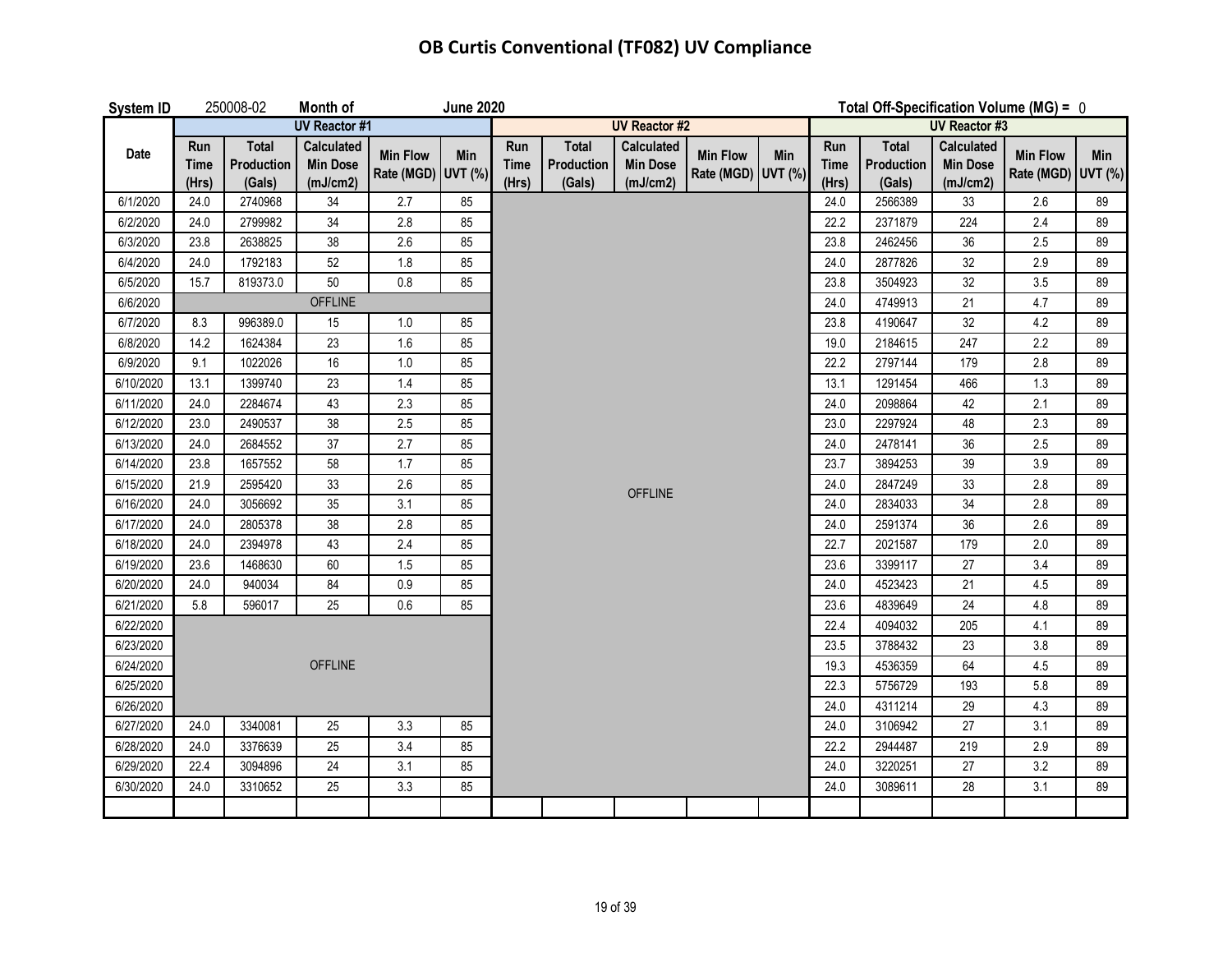## **OB Curtis Conventional (TF082) UV Compliance**

| <b>System ID</b> |                             | 250008-02                            | Month of                                         |                                       | <b>June 2020</b> |                             |                                      |                                                  |                                       |                      |                             | Total Off-Specification Volume (MG) = 0 |                                                  |                                       |     |  |
|------------------|-----------------------------|--------------------------------------|--------------------------------------------------|---------------------------------------|------------------|-----------------------------|--------------------------------------|--------------------------------------------------|---------------------------------------|----------------------|-----------------------------|-----------------------------------------|--------------------------------------------------|---------------------------------------|-----|--|
|                  |                             |                                      | <b>UV Reactor #4</b>                             |                                       |                  |                             |                                      | <b>UV Reactor #5</b>                             |                                       | <b>UV Reactor #6</b> |                             |                                         |                                                  |                                       |     |  |
| Date             | Run<br><b>Time</b><br>(Hrs) | <b>Total</b><br>Production<br>(Gals) | <b>Calculated</b><br><b>Min Dose</b><br>(mJ/cm2) | <b>Min Flow</b><br>Rate (MGD) UVT (%) | <b>Min</b>       | Run<br><b>Time</b><br>(Hrs) | <b>Total</b><br>Production<br>(Gals) | <b>Calculated</b><br><b>Min Dose</b><br>(mJ/cm2) | <b>Min Flow</b><br>Rate (MGD) UVT (%) | Min                  | Run<br><b>Time</b><br>(Hrs) | <b>Total</b><br>Production<br>(Gals)    | <b>Calculated</b><br><b>Min Dose</b><br>(mJ/cm2) | <b>Min Flow</b><br>Rate (MGD) UVT (%) | Min |  |
| 6/1/2020         | 24.0                        | 2783877                              | $30\,$                                           | $2.8\,$                               | 95               |                             |                                      |                                                  |                                       |                      | 24.0                        | 2754451                                 | 45                                               | 2.8                                   | 85  |  |
| 6/2/2020         | 24.0                        | 2847891                              | 30                                               | 2.8                                   | 95               |                             |                                      |                                                  |                                       |                      | 21.8                        | 2556325                                 | 41                                               | 2.6                                   | 85  |  |
| 6/3/2020         | 23.8                        | 2714793                              | 32                                               | 2.7                                   | 95               |                             |                                      |                                                  |                                       |                      | 23.8                        | 2685242                                 | 48                                               | 2.7                                   | 85  |  |
| 6/4/2020         | 24.0                        | 3144876                              | 29                                               | 3.1                                   | 95               |                             |                                      |                                                  |                                       |                      | 24.0                        | 3110827                                 | 44                                               | 3.1                                   | 85  |  |
| 6/5/2020         | 23.8                        | 3779018                              | 27                                               | 3.8                                   | 95               |                             |                                      |                                                  |                                       |                      | 23.8                        | 3773925                                 | 40                                               | 3.8                                   | 85  |  |
| 6/6/2020         | 24.0                        | 2914984                              | 31                                               | 2.9                                   | 95               |                             |                                      |                                                  |                                       |                      | 24.0                        | 5083725                                 | 29                                               | 5.1                                   | 85  |  |
| 6/7/2020         | 22.0                        | 1937502                              | 39                                               | $1.9\,$                               | 95               |                             |                                      |                                                  |                                       |                      | 23.8                        | 4179654                                 | 37                                               | 4.2                                   | 85  |  |
| 6/8/2020         | 19.0                        | 2392678                              | 25                                               | 2.4                                   | 95               |                             |                                      |                                                  |                                       |                      | 17.2                        | 2146332                                 | 44                                               | 2.1                                   | 85  |  |
| 6/9/2020         | 23.3                        | 3483302                              | 28                                               | 3.5                                   | 95               |                             |                                      |                                                  |                                       |                      | 23.5                        | 3452394                                 | 41                                               | 3.5                                   | 85  |  |
| 6/10/2020        | 12.8                        | 1397989                              | 18                                               | 1.4                                   | 95               |                             |                                      |                                                  |                                       |                      | 12.8                        | 1375847                                 | 40                                               | 1.4                                   | 85  |  |
| 6/11/2020        | 24.0                        | 2325517                              | 36                                               | 2.3                                   | 95               |                             |                                      |                                                  |                                       |                      | 24.0                        | 2295904                                 | 57                                               | 2.3                                   | 85  |  |
| 6/12/2020        | 23.0                        | 2533282                              | 32                                               | 2.5                                   | 95               |                             |                                      |                                                  |                                       |                      | 12.5                        | 2515340                                 | 28                                               | 2.5                                   | 85  |  |
| 6/13/2020        | 24.0                        | 2724206                              | 32                                               | 2.7                                   | 95               |                             |                                      |                                                  |                                       |                      |                             |                                         | <b>OFFLINE</b>                                   |                                       |     |  |
| 6/14/2020        | 22.6                        | 2520606                              | 33                                               | 2.5                                   | 95               |                             |                                      |                                                  |                                       |                      | 15.6                        | 4051077                                 | 22                                               | 4.1                                   | 85  |  |
| 6/15/2020        | 24.0                        | 3117270                              | 29                                               | 3.1                                   | 95               |                             |                                      | <b>OFFLINE</b>                                   |                                       |                      | 24.0                        | 2743061                                 | 49                                               | 2.7                                   | 85  |  |
| 6/16/2020        | 24.0                        | 3109812                              | $30\,$                                           | 3.1                                   | 95               |                             |                                      |                                                  |                                       |                      | 23.0                        | 1588144                                 | 115                                              | 1.6                                   | 85  |  |
| 6/17/2020        | 24.0                        | 2847651                              | 32                                               | 2.8                                   | 95               |                             |                                      |                                                  |                                       |                      | 24.0                        | 2819816                                 | 48                                               | 2.8                                   | 85  |  |
| 6/18/2020        | 24.0                        | 3356037                              | 29                                               | 3.4                                   | 95               |                             |                                      |                                                  |                                       |                      | 24.0                        | 3333189                                 | 42                                               | 3.3                                   | 85  |  |
| 6/19/2020        | 23.6                        | 3707930                              | 26                                               | 3.7                                   | 95               |                             |                                      |                                                  |                                       |                      | 23.7                        | 3667063                                 | 37                                               | 3.7                                   | 85  |  |
| 6/20/2020        | 24.0                        | 2911794                              | 30                                               | 2.9                                   | 95               |                             |                                      |                                                  |                                       |                      | 24.0                        | 4836900                                 | 29                                               | $4.8\,$                               | 85  |  |
| 6/21/2020        | 22.1                        | 3512915                              | 28                                               | 3.5                                   | 95               |                             |                                      |                                                  |                                       |                      | 23.6                        | 4056706                                 | 35                                               | 4.1                                   | 85  |  |
| 6/22/2020        | 24.0                        | 4839367                              | 23                                               | $4.8\,$                               | 95               |                             |                                      |                                                  |                                       |                      | 22.8                        | 3516192                                 | 39                                               | 3.5                                   | 85  |  |
| 6/23/2020        | 23.5                        | 4105980                              | 23                                               | 4.1                                   | 95               |                             |                                      |                                                  |                                       |                      | 23.5                        | 4066004                                 | 32                                               | 4.1                                   | 85  |  |
| 6/24/2020        | 19.3                        | 3131914                              | 19                                               | 3.1                                   | 95               |                             |                                      |                                                  |                                       |                      | 19.3                        | 3979758                                 | 22                                               | $4.0\,$                               | 85  |  |
| 6/25/2020        | 22.3                        | 4009653                              | 25                                               | 4.0                                   | 95               |                             |                                      |                                                  |                                       |                      | 24.0                        | 4242570                                 | 31                                               | 4.2                                   | 85  |  |
| 6/26/2020        | 24.0                        | 4661877                              | 26                                               | 4.7                                   | 95               |                             |                                      |                                                  |                                       |                      | 22.2                        | 3357561                                 | 45                                               | 3.4                                   | 85  |  |
| 6/27/2020        | 24.0                        | 3387908                              | 26                                               | 3.4                                   | 95               |                             |                                      |                                                  |                                       |                      | 24.0                        | 3360280                                 | 37                                               | 3.4                                   | 85  |  |
| 6/28/2020        | 22.6                        | 3265672                              | 24                                               | 3.3                                   | 95               |                             |                                      |                                                  |                                       |                      | 24.0                        | 3431012                                 | 37                                               | 3.4                                   | 85  |  |
| 6/29/2020        | 24.0                        | 3509458                              | 26                                               | 3.5                                   | 95               |                             |                                      |                                                  |                                       |                      | 22.4                        | 3256207                                 | 35                                               | 3.3                                   | 85  |  |
| 6/30/2020        | 24.0                        | 3363018                              | 26                                               | 3.4                                   | 95               |                             |                                      |                                                  |                                       |                      | 24.0                        | 3337555                                 | 38                                               | 3.3                                   | 85  |  |
|                  |                             |                                      |                                                  |                                       |                  |                             |                                      |                                                  |                                       |                      |                             |                                         |                                                  |                                       |     |  |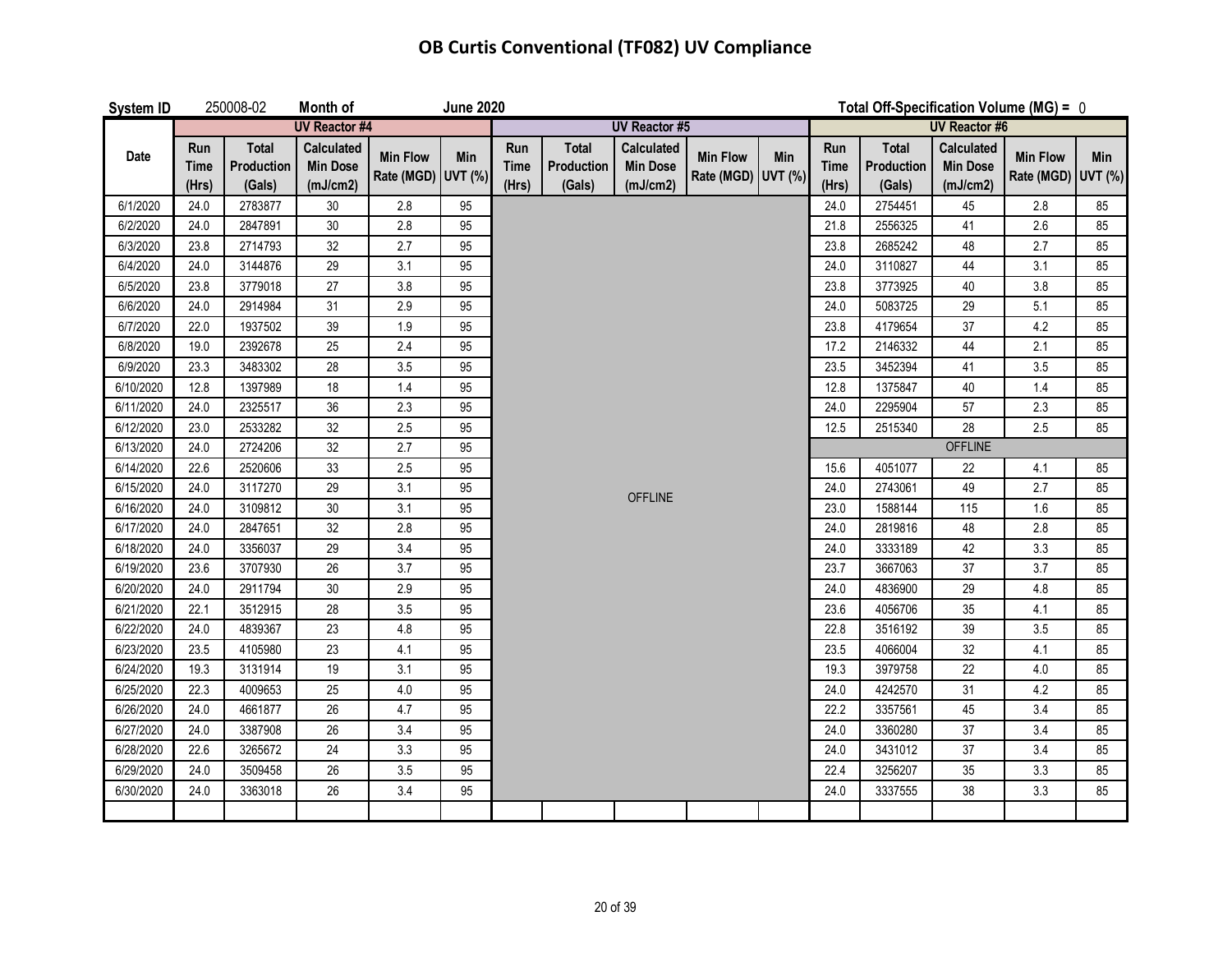#### **CITY OF JACKSON O. B. Curtis Membrane (TF083) Monthly Report For HS# 2 Based on Finished Water**

### **Month of June 2020 System ID 250008-02**

1. Total number of turbidity measurements taken during the month.

2. Percentage of turbidity that were equal to or less than the turbidity limit of 0.3 NTU. 98.7%

3. Number of filters that exceeded 0.5 NTU in 2 consecutive readings taken 15 min. apart after first four hours of operation.

4. Number of filters that exceeded 1.0 NTU in 2 consecutive readings taken 15 min. apart in 3 consecutive months.

5. Lowest daily disinfectant concentration entering the distribution system in mg/l.

| 6. Date and duration of each period the disinfectant fell below 0.2 mg/l for more than an hour while |  |
|------------------------------------------------------------------------------------------------------|--|
| entering the distribution system.                                                                    |  |

7. Total number of disinfectant residual measured in the distribution system where total coliform samples were collected.

8. Number of instances where disinfectant was not measured in the distribution system where total coliform samples were collected.

9. Number of instances where disinfectant was measured in the distributed system but not detected. NONE

10. Date of last calibration for online monitoring equipment. **6/21/2020 6/21/2020** 

|   | 3.3        |    | 3.4 | 13 | 3.4 | 19 | 3.4 | 25 | 3.4        |
|---|------------|----|-----|----|-----|----|-----|----|------------|
| 2 | 2.9        | O  | 3.3 | 14 | 3.8 | 20 | 3.1 | 26 | <b>OFF</b> |
| 3 | 1.5        | a  | 3.3 | 15 | 3.7 | 21 | 3.1 | 27 | 3.5        |
| 4 | 2.8        | 10 | 2.9 | 16 | 3.6 | 22 | 2.1 | 28 | 2.6        |
| 5 | 3.1<br>J.I | 44 | 3.0 | 17 | 3.4 | 23 | 1.4 | 29 | 2.8        |
| 6 | 2.0        | 12 | 3.5 | 18 | 3.4 | 24 | 1.4 | 30 | 3.0        |
|   |            |    |     |    |     |    |     | 31 |            |



| 135 |  |
|-----|--|
|     |  |



NONE

NONE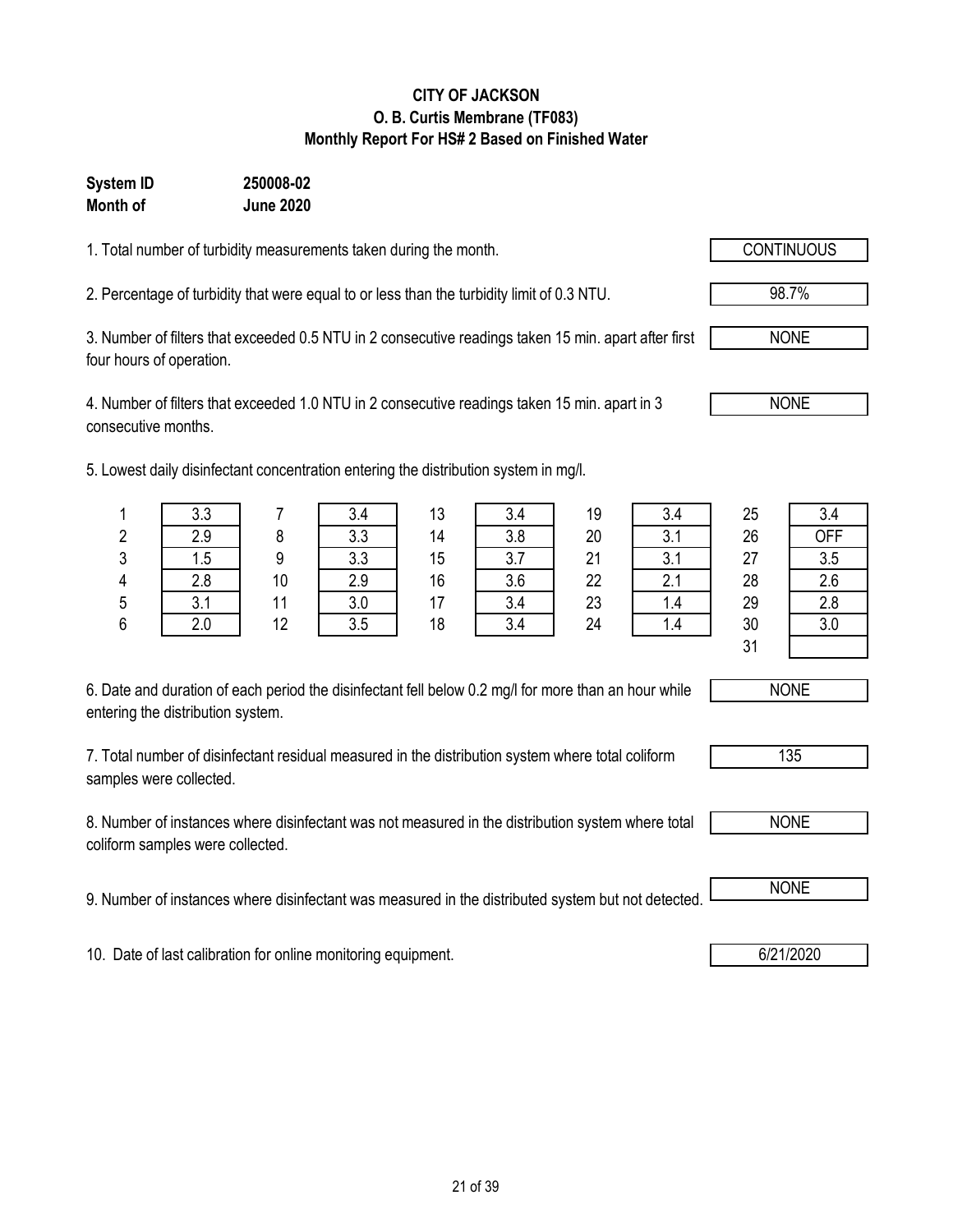#### **Turbidity Compliance Report Based on Finished Water O. B. Curtis Membrane (TF083) City Of Jackson, MS**

**System ID 250008-02**

**Month of June 2020**

| <b>Jun 2020</b> |            | <b>TURBIDITIES (NTU)</b> |                 |
|-----------------|------------|--------------------------|-----------------|
|                 | <b>RAW</b> | <b>TRAINS</b>            | <b>FINISHED</b> |
| 6/1             | 17.7437    | 0.1291                   | 0.1350          |
| 6/2             | 14.0687    | 0.1780                   | 0.2256          |
| 6/3             | 17.4625    | 0.1670                   | 0.1340          |
| 6/4             | 19.8938    | 0.1790                   | 0.0541          |
| 6/5             | 20.9250    | 0.1087                   | 0.0437          |
| 6/6             | 12.1750    | 0.0787                   | 0.1969          |
| 6/7             | 17.0375    | 0.1500                   | 0.0975          |
| 6/8             | 12.6563    | 0.1160                   | 0.0459          |
| 6/9             | 14.2250    | 0.1360                   | 0.1859          |
| 6/10            | 11.2688    | 0.1340                   | 0.0934          |
| 6/11            | 10.1500    | 0.1193                   | 0.0612          |
| 6/12            | 10.6250    | 0.1025                   | 0.0584          |
| 6/13            | 11.6438    | 0.1241                   | 0.0681          |
| 6/14            | 11.7437    | 0.1409                   | 0.0722          |
| 6/15            | 10.7188    | 0.1001                   | 0.0728          |
| 6/16            | 10.0750    | 0.0854                   | 0.1328          |
| 6/17            | 9.5625     | 0.1429                   | 0.0838          |
| 6/18            | 7.3800     | 0.1050                   | 0.0669          |
| 6/19            | 19.3562    | 0.1110                   | 0.0800          |
| 6/20            | 9.2750     | 0.1240                   | 0.1728          |
| 6/21            | 7.8125     | 0.1320                   | 0.1850          |
| 6/22            | 6.8000     | 0.1210                   | 0.3716          |
| 6/23            | 6.2500     | 0.1360                   | 0.2391          |
| 6/24            | 5.9563     | 0.1300                   | 0.1628          |
| 6/25            | 5.6375     | 0.0940                   | 0.0931          |
| 6/26            | 5.3375     | <b>OFF</b>               | <b>OFF</b>      |
| 6/27            | 5.2375     | 0.1000                   | 0.0556          |
| 6/28            | 5.1062     | 0.0672                   | 0.2181          |
| 6/29            | 4.6813     | 0.1040                   | 0.1625          |
| 6/30            | 4.4375     | 0.1307                   | 0.0400          |
|                 |            |                          |                 |
| <b>MIN</b>      | 4.4375     | 0.0672                   | 0.0400          |
| <b>MAX</b>      | 20.9250    | 0.1790                   | 0.3716          |
| <b>AVG</b>      | 10.8414    | 0.1223                   | 0.1244          |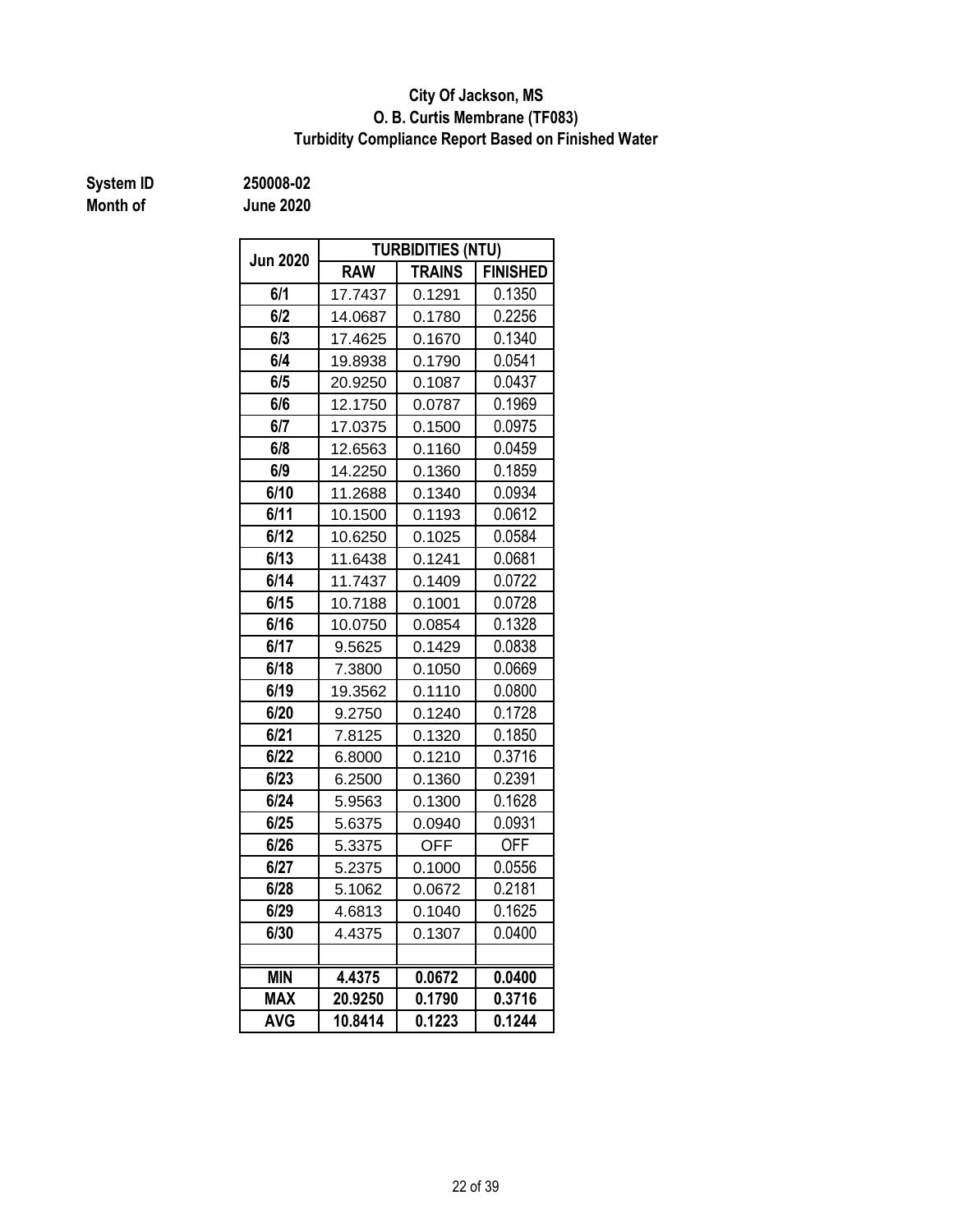#### **City Of Jackson, MS O. B. Curtis Membrane (TF083) Turbidity Compliance Based on Finished Water**

# **Month of June 2020**

**System ID 250008-02**

| <b>Jun 2020</b> | <b>TIME</b> |            |            |            |            |            |  |  |  |  |
|-----------------|-------------|------------|------------|------------|------------|------------|--|--|--|--|
|                 | 12:00 AM    | 4:00 AM    | 8:00 AM    | 12:00 PM   | 4:00 PM    | 8:00 PM    |  |  |  |  |
| 6/1             | 0.0506      | 0.0509     | 0.0628     | <b>OFF</b> | <b>OFF</b> | 0.1350     |  |  |  |  |
| 6/2             | 0.0538      | 0.2256     | 0.0550     | 0.0531     | 0.0519     | 0.0960     |  |  |  |  |
| 6/3             | 0.1131      | 0.0697     | 0.1340     | 0.0497     | 0.0888     | 0.1030     |  |  |  |  |
| 6/4             | 0.0541      | 0.0450     | 0.0437     | 0.0409     | 0.0391     | 0.0419     |  |  |  |  |
| 6/5             | 0.0425      | 0.0437     | 0.0437     | 0.0431     | 0.0422     | 0.0412     |  |  |  |  |
| 6/6             | 0.0409      | 0.0500     | 0.0637     | 0.0522     | 0.1969     | 0.0456     |  |  |  |  |
| 6/7             | 0.0444      | 0.0850     | 0.0500     | 0.0975     | 0.0488     | 0.0431     |  |  |  |  |
| 6/8             | 0.0431      | 0.0459     | 0.0450     | 0.0400     | 0.0375     | 0.0394     |  |  |  |  |
| 6/9             | 0.0641      | 0.0725     | 0.0950     | 0.1859     | 0.0459     | 0.0381     |  |  |  |  |
| 6/10            | 0.0378      | 0.0375     | 0.0441     | 0.0391     | 0.0934     | 0.0412     |  |  |  |  |
| 6/11            | 0.0584      | 0.0513     | 0.0612     | 0.0425     | 0.0534     | 0.0403     |  |  |  |  |
| 6/12            | 0.0409      | 0.0584     | 0.0400     | 0.0444     | 0.0400     | 0.0459     |  |  |  |  |
| 6/13            | 0.0675      | 0.0456     | 0.0681     | 0.0506     | 0.0434     | 0.0400     |  |  |  |  |
| 6/14            | 0.0447      | 0.0722     | 0.0497     | 0.0513     | 0.0559     | 0.0516     |  |  |  |  |
| 6/15            | 0.0525      | 0.0550     | 0.0591     | 0.0541     | 0.0500     | 0.0728     |  |  |  |  |
| 6/16            | 0.1328      | <b>OFF</b> | 0.0603     | 0.0519     | 0.0531     | 0.0528     |  |  |  |  |
| 6/17            | 0.0516      | 0.0838     | 0.0484     | 0.0491     | 0.0506     | 0.0522     |  |  |  |  |
| 6/18            | 0.0600      | 0.0669     | 0.0653     | 0.0659     | 0.0644     | 0.0637     |  |  |  |  |
| 6/19            | 0.0656      | <b>OFF</b> | 0.0697     | 0.0787     | 0.0800     | 0.0759     |  |  |  |  |
| 6/20            | 0.0753      | 0.0878     | 0.1678     | 0.0991     | 0.0809     | 0.1728     |  |  |  |  |
| 6/21            | 0.0775      | 0.0800     | OFF        | 0.1784     | 0.1653     | 0.1850     |  |  |  |  |
| 6/22            | 0.2162      | 0.2425     | 0.2703     | 0.3306     | 0.3716     | 0.3631     |  |  |  |  |
| 6/23            | 0.1784      | 0.1097     | 0.1013     | 0.1934     | 0.2391     | 0.2144     |  |  |  |  |
| 6/24            | 0.1297      | 0.1094     | 0.1628     | <b>OFF</b> | 0.0838     | 0.0862     |  |  |  |  |
| 6/25            | 0.0931      | <b>OFF</b> | 0.0866     | 0.0913     | 0.0897     | 0.0828     |  |  |  |  |
| 6/26            | <b>OFF</b>  | <b>OFF</b> | <b>OFF</b> | <b>OFF</b> | <b>OFF</b> | <b>OFF</b> |  |  |  |  |
| 6/27            | <b>OFF</b>  | <b>OFF</b> | <b>OFF</b> | 0.0556     | 0.0525     | 0.0434     |  |  |  |  |
| 6/28            | 0.0434      | 0.0416     | 0.0406     | 0.2181     | 0.2181     | 0.0506     |  |  |  |  |
| 6/29            | 0.0478      | 0.0491     | 0.0816     | 0.0966     | 0.0491     | 0.1625     |  |  |  |  |
| 6/30            | 0.0400      | 0.0375     | 0.0341     | 0.0341     | 0.0341     | 0.0391     |  |  |  |  |
|                 |             |            |            |            |            |            |  |  |  |  |
| <b>MIN</b>      | 0.0378      | 0.0375     | 0.0341     | 0.0341     | 0.0341     | 0.0381     |  |  |  |  |
| <b>MAX</b>      | 0.2162      | 0.2425     | 0.2703     | 0.3306     | 0.3716     | 0.3631     |  |  |  |  |
| <b>AVG</b>      | 0.0721      | 0.0767     | 0.0779     | 0.0884     | 0.0900     | 0.0869     |  |  |  |  |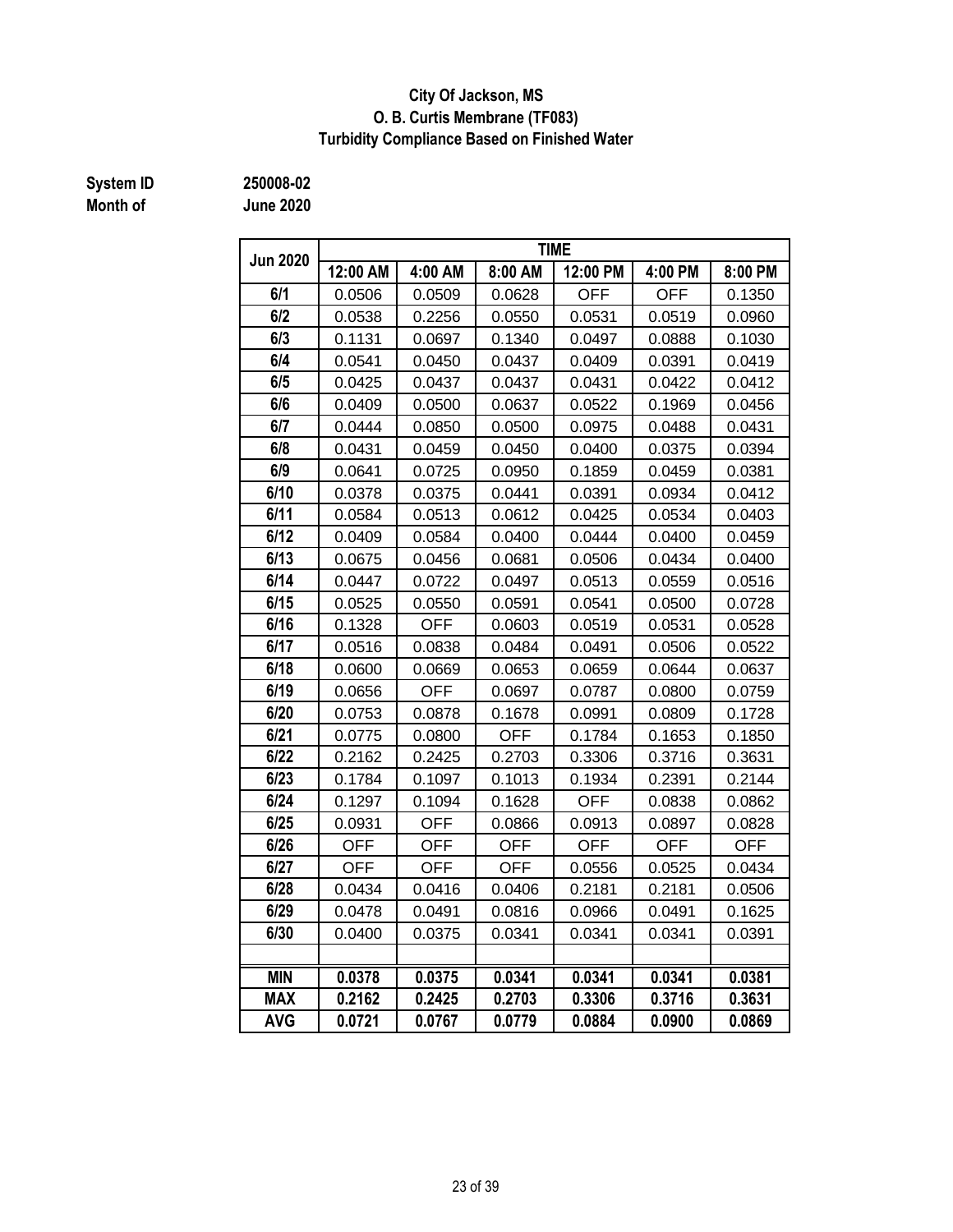#### **City Of Jackson, MS O. B. Curtis Membrane (TF083) Disinfectant Compliance**

# **Month of June 2020**

**System ID 250008-02**

| <b>Jun 2020</b> |            |            |            | <b>TIME</b> |            |            |
|-----------------|------------|------------|------------|-------------|------------|------------|
|                 | 12:00 AM   | 4:00 AM    | 8:00 AM    | 12:00 PM    | 4:00 PM    | 8:00 PM    |
| 6/1             | 3.4        | 3.6        | 3.4        | <b>OFF</b>  | <b>OFF</b> | 3.3        |
| 6/2             | 3.2        | 3.6        | 3.6        | 3.1         | 3.0        | 2.9        |
| 6/3             | 2.9        | 2.1        | 2.1        | 1.5         | 2.2        | 2.9        |
| 6/4             | 3.4        | 3.1        | 3.1        | 3.0         | 2.8        | 3.0        |
| 6/5             | 3.3        | 3.6        | 3.6        | 3.3         | 3.1        | 3.3        |
| 6/6             | 3.2        | 2.0        | 2.1        | 2.4         | 3.5        | 4.0        |
| 6/7             | 4.0        | 3.9        | 3.4        | 3.4         | 4.0        | 3.9        |
| 6/8             | 3.9        | 3.8        | 3.9        | 3.3         | 3.8        | 3.4        |
| 6/9             | 3.3        | 3.6        | 3.9        | 4.0         | 4.0        | 4.0        |
| 6/10            | 3.3        | 3.9        | 3.8        | 3.5         | 2.9        | 2.9        |
| 6/11            | 3.0        | 3.1        | 3.5        | 3.6         | 3.3        | 3.3        |
| 6/12            | 3.5        | 3.7        | 3.9        | 3.9         | 3.9        | 3.9        |
| 6/13            | 3.4        | 3.9        | 3.5        | 3.8         | 4.2        | 3.8        |
| 6/14            | 3.9        | 4.4        | 4.2        | 4.3         | 4.3        | 3.8        |
| 6/15            | 3.7        | 3.7        | 3.8        | 3.7         | 3.9        | 3.7        |
| 6/16            | 3.6        | <b>OFF</b> | 3.8        | 3.9         | 3.8        | 3.7        |
| 6/17            | 3.4        | 3.4        | 3.6        | 3.8         | 3.8        | 3.7        |
| 6/18            | 3.7        | 3.4        | 3.5        | 3.5         | 4.0        | 3.9        |
| 6/19            | 3.8        | <b>OFF</b> | 3.5        | 3.4         | 3.9        | 3.7        |
| 6/20            | 3.7        | 3.1        | 3.8        | 3.6         | 3.5        | 3.6        |
| 6/21            | 3.5        | 3.5        | 3.4        | 3.4         | 3.1        | 3.1        |
| 6/22            | 3.2        | 3.2        | 3.3        | 3.6         | 3.2        | 2.1        |
| 6/23            | 1.9        | 2.1        | 2.8        | 3.3         | 2.3        | 1.4        |
| 6/24            | 1.4        | 1.7        | 2.4        | 2.4         | 2.7        | 3.5        |
| 6/25            | 3.8        | 3.8        | <b>OFF</b> | 3.4         | 3.9        | 3.6        |
| 6/26            | <b>OFF</b> | <b>OFF</b> | <b>OFF</b> | <b>OFF</b>  | <b>OFF</b> | <b>OFF</b> |
| 6/27            | <b>OFF</b> | <b>OFF</b> | <b>OFF</b> | 3.5         | 3.7        | 3.7        |
| 6/28            | 2.9        | 3.6        | 3.6        | 3.7         | 2.8        | 2.6        |
| 6/29            | 2.8        | 3.1        | 3.1        | 3.0         | 3.3        | 3.0        |
| 6/30            | 3.0        | 3.0        | 3.2        | $3.5\,$     | 3.3        | 3.4        |
|                 |            |            |            |             |            |            |
| <b>MIN</b>      | 1.4        | 1.7        | 2.1        | 1.5         | 2.2        | 1.4        |
| <b>MAX</b>      | 4.0        | 4.4        | 4.2        | 4.3         | 4.3        | 4.0        |
| <b>AVG</b>      | 3.3        | 3.3        | 3.4        | 3.4         | 3.4        | 3.3        |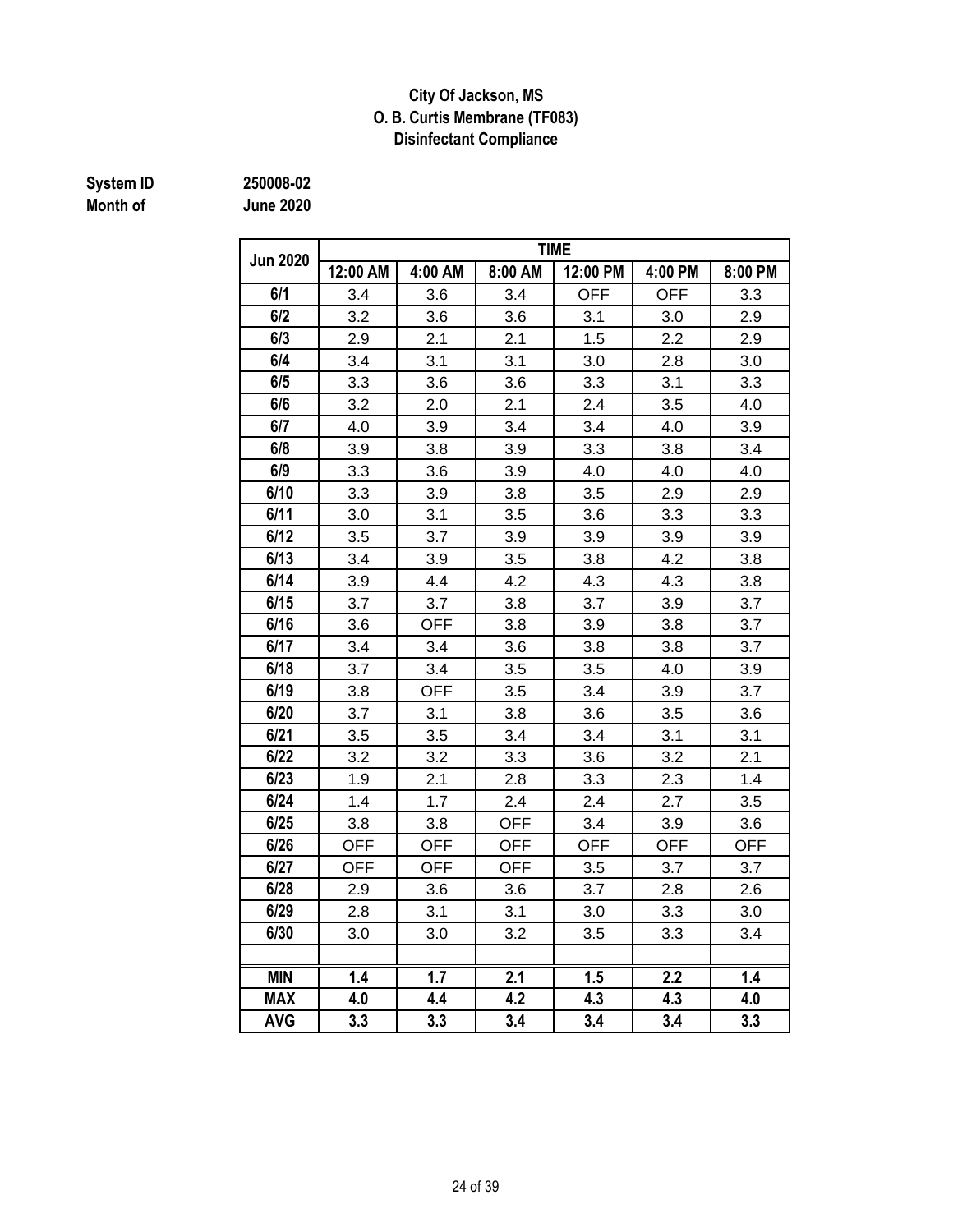|             |                      |                          |                          | <b>TRAINS (NTU)</b>  |                          |                          |                          |
|-------------|----------------------|--------------------------|--------------------------|----------------------|--------------------------|--------------------------|--------------------------|
| <b>Date</b> | <b>Hour</b>          | #1                       | #2                       | #3                   | #4                       | #5                       | #6                       |
|             | 12:00 AM             | <b>OFF</b>               | 0.1120                   | 0.0674               | 0.0630                   | <b>OFF</b>               | <b>OFF</b>               |
|             | 04:00 AM             | <b>OFF</b>               | 0.1291                   | 0.0266               | 0.0558                   | <b>OFF</b>               | <b>OFF</b>               |
|             | 08:00 AM             | <b>OFF</b>               | <b>OFF</b>               | 0.0737               | 0.0998                   | <b>OFF</b>               | <b>OFF</b>               |
| 6/1/2020    | 12:00 PM             | <b>OFF</b>               | <b>OFF</b>               | <b>OFF</b>           | <b>OFF</b>               | <b>OFF</b>               | <b>OFF</b>               |
|             | 04:00 PM             | <b>OFF</b>               | <b>OFF</b>               | <b>OFF</b>           | <b>OFF</b>               | <b>OFF</b>               | <b>OFF</b>               |
|             | 08:00 PM             | <b>OFF</b>               | 0.0843                   | <b>OFF</b>           | 0.0544                   | <b>OFF</b>               | <b>OFF</b>               |
|             | <b>AVG</b>           | <b>OFF</b>               | 0.1085                   | 0.0559               | 0.0683                   | <b>OFF</b>               | <b>OFF</b>               |
|             | 12:00 AM             | <b>OFF</b>               | <b>OFF</b>               | 0.0358               | <b>OFF</b>               | <b>OFF</b>               | <b>OFF</b>               |
|             | 04:00 AM             | <b>OFF</b>               | <b>OFF</b>               | 0.0414               | 0.0483                   | <b>OFF</b>               | <b>OFF</b>               |
|             | 08:00 AM             | <b>OFF</b>               | 0.0740                   | 0.0352               | 0.0499                   | <b>OFF</b>               | <b>OFF</b>               |
| 6/2/2020    | 12:00 PM             | <b>OFF</b>               | 0.0590                   | 0.0315               | 0.0482                   | <b>OFF</b>               | <b>OFF</b>               |
|             | 04:00 PM             | <b>OFF</b>               | 0.1780                   | 0.0303               | 0.0492                   | <b>OFF</b>               | <b>OFF</b>               |
|             | 08:00 PM             | OFF                      | 0.0985                   | <b>OFF</b>           | 0.0486                   | <b>OFF</b>               | <b>OFF</b>               |
|             | <b>AVG</b>           | <b>OFF</b>               | 0.1024                   | 0.0348               | 0.0488                   | <b>OFF</b>               | <b>OFF</b>               |
|             | 12:00 AM             | <b>OFF</b>               | 0.1280                   | <b>OFF</b>           | 0.0526                   | <b>OFF</b>               | <b>OFF</b>               |
|             | 04:00 AM<br>08:00 AM | OFF<br><b>OFF</b>        | 0.1360                   | 0.0328               | <b>OFF</b>               | <b>OFF</b><br><b>OFF</b> | <b>OFF</b><br><b>OFF</b> |
| 6/3/2020    |                      |                          | 0.0830                   | 0.0308               | <b>OFF</b>               |                          |                          |
|             | 12:00 PM<br>04:00 PM | <b>OFF</b><br><b>OFF</b> | 0.1310<br>0.1290         | 0.0363<br>0.0358     | <b>OFF</b><br><b>OFF</b> | <b>OFF</b><br><b>OFF</b> | <b>OFF</b><br><b>OFF</b> |
|             | 08:00 PM             | <b>OFF</b>               | 0.1670                   | 0.0375               | 0.0613                   | <b>OFF</b>               | <b>OFF</b>               |
|             | <b>AVG</b>           | <b>OFF</b>               | 0.1290                   | 0.0346               | 0.0570                   | <b>OFF</b>               | <b>OFF</b>               |
|             | 12:00 AM             | <b>OFF</b>               | 0.1790                   | 0.0362               | <b>OFF</b>               | <b>OFF</b>               | <b>OFF</b>               |
|             | 04:00 AM             | OFF                      | <b>OFF</b>               | <b>OFF</b>           | 0.0608                   | <b>OFF</b>               | <b>OFF</b>               |
|             | 08:00 AM             | <b>OFF</b>               | 0.0700                   | 0.0334               | 0.0615                   | <b>OFF</b>               | <b>OFF</b>               |
| 6/4/2020    | 12:00 PM             | <b>OFF</b>               | 0.0690                   | 0.0331               | 0.0613                   | <b>OFF</b>               | <b>OFF</b>               |
|             | 04:00 PM             | <b>OFF</b>               | <b>OFF</b>               | <b>OFF</b>           | 0.0616                   | <b>OFF</b>               | <b>OFF</b>               |
|             | 08:00 PM             | <b>OFF</b>               | <b>OFF</b>               | 0.0371               | <b>OFF</b>               | <b>OFF</b>               | <b>OFF</b>               |
|             | <b>AVG</b>           | <b>OFF</b>               | 0.1060                   | 0.0350               | 0.0604                   | <b>OFF</b>               | <b>OFF</b>               |
|             | 12:00 AM             | <b>OFF</b>               | <b>OFF</b>               | <b>OFF</b>           | 0.1087                   | <b>OFF</b>               | <b>OFF</b>               |
|             | 04:00 AM             | <b>OFF</b>               | <b>OFF</b>               | <b>OFF</b>           | <b>OFF</b>               | <b>OFF</b>               | <b>OFF</b>               |
|             | 08:00 AM             | <b>OFF</b>               | <b>OFF</b>               | 0.0459               | 0.0963                   | <b>OFF</b>               | <b>OFF</b>               |
| 6/5/2020    | 12:00 PM             | <b>OFF</b>               | <b>OFF</b>               | <b>OFF</b>           | 0.0773                   | <b>OFF</b>               | <b>OFF</b>               |
|             | 04:00 PM             | OFF                      | <b>OFF</b>               | <b>OFF</b>           | 0.0745                   | <b>OFF</b>               | <b>OFF</b>               |
|             | 08:00 PM             | <b>OFF</b>               | <b>OFF</b>               | <b>OFF</b>           | 0.0752                   | <b>OFF</b>               | <b>OFF</b>               |
|             | <b>AVG</b>           | OFF                      | <b>OFF</b>               | 0.0459               | 0.0864                   | <b>OFF</b>               | <b>OFF</b>               |
|             | $12:00$ AM           | <b>OFF</b>               | <b>OFF</b>               | <b>OFF</b>           | 0.0761                   | <b>OFF</b>               | <b>OFF</b>               |
|             | 04:00 AM             | <b>OFF</b>               | <b>OFF</b>               | <b>OFF</b>           | 0.0756                   | <b>OFF</b>               | <b>OFF</b>               |
| 6/6/2020    | 08:00 AM<br>12:00 PM | <b>OFF</b><br><b>OFF</b> | <b>OFF</b><br><b>OFF</b> | <b>OFF</b><br>0.0508 | 0.0759<br>0.0760         | <b>OFF</b><br><b>OFF</b> | <b>OFF</b><br><b>OFF</b> |
|             | 04:00 PM             | <b>OFF</b>               | <b>OFF</b>               | 0.0457               | 0.0760                   | <b>OFF</b>               | <b>OFF</b>               |
|             | 08:00 PM             | <b>OFF</b>               | <b>OFF</b>               | 0.0572               | 0.0787                   | <b>OFF</b>               | <b>OFF</b>               |
|             | <b>AVG</b>           | <b>OFF</b>               | <b>OFF</b>               | 0.0512               | 0.0764                   | <b>OFF</b>               | <b>OFF</b>               |
|             | 12:00 AM             | <b>OFF</b>               | <b>OFF</b>               | 0.0528               | 0.0774                   | OFF                      | OFF                      |
|             | 04:00 AM             | <b>OFF</b>               | <b>OFF</b>               | 0.0596               | 0.0775                   | <b>OFF</b>               | <b>OFF</b>               |
|             | 08:00 AM             | <b>OFF</b>               | <b>OFF</b>               | 0.0502               | 0.0779                   | <b>OFF</b>               | <b>OFF</b>               |
| 6/7/2020    | 12:00 PM             | <b>OFF</b>               | 0.1220                   | 0.0566               | 0.0773                   | <b>OFF</b>               | <b>OFF</b>               |
|             | 04:00 PM             | <b>OFF</b>               | 0.1500                   | 0.0479               | 0.0774                   | <b>OFF</b>               | <b>OFF</b>               |
|             | 08:00 PM             | <b>OFF</b>               | 0.1270                   | 0.0445               | <b>OFF</b>               | OFF                      | OFF                      |
|             | <b>AVG</b>           | <b>OFF</b>               | 0.1330                   | 0.0519               | 0.0775                   | <b>OFF</b>               | <b>OFF</b>               |
|             | 12:00 AM             | <b>OFF</b>               | <b>OFF</b>               | <b>OFF</b>           | <b>OFF</b>               | <b>OFF</b>               | <b>OFF</b>               |
|             | 04:00 AM             | <b>OFF</b>               | <b>OFF</b>               | <b>OFF</b>           | <b>OFF</b>               | <b>OFF</b>               | <b>OFF</b>               |
|             | 08:00 AM             | <b>OFF</b>               | 0.0900                   | 0.0436               | <b>OFF</b>               | <b>OFF</b>               | <b>OFF</b>               |
| 6/8/2020    | 12:00 PM             | <b>OFF</b>               | 0.0810                   | 0.0394               | OFF                      | OFF                      | OFF                      |
|             | 04:00 PM             | <b>OFF</b>               | <b>OFF</b>               | <b>OFF</b>           | <b>OFF</b>               | <b>OFF</b>               | <b>OFF</b>               |
|             | 08:00 PM             | <b>OFF</b>               | 0.1160                   | <b>OFF</b>           | 0.0838                   | <b>OFF</b>               | <b>OFF</b>               |
|             | <b>AVG</b>           | OFF                      | 0.0957                   | 0.0415               | 0.0838                   | <b>OFF</b>               | <b>OFF</b>               |
|             |                      |                          |                          |                      |                          |                          |                          |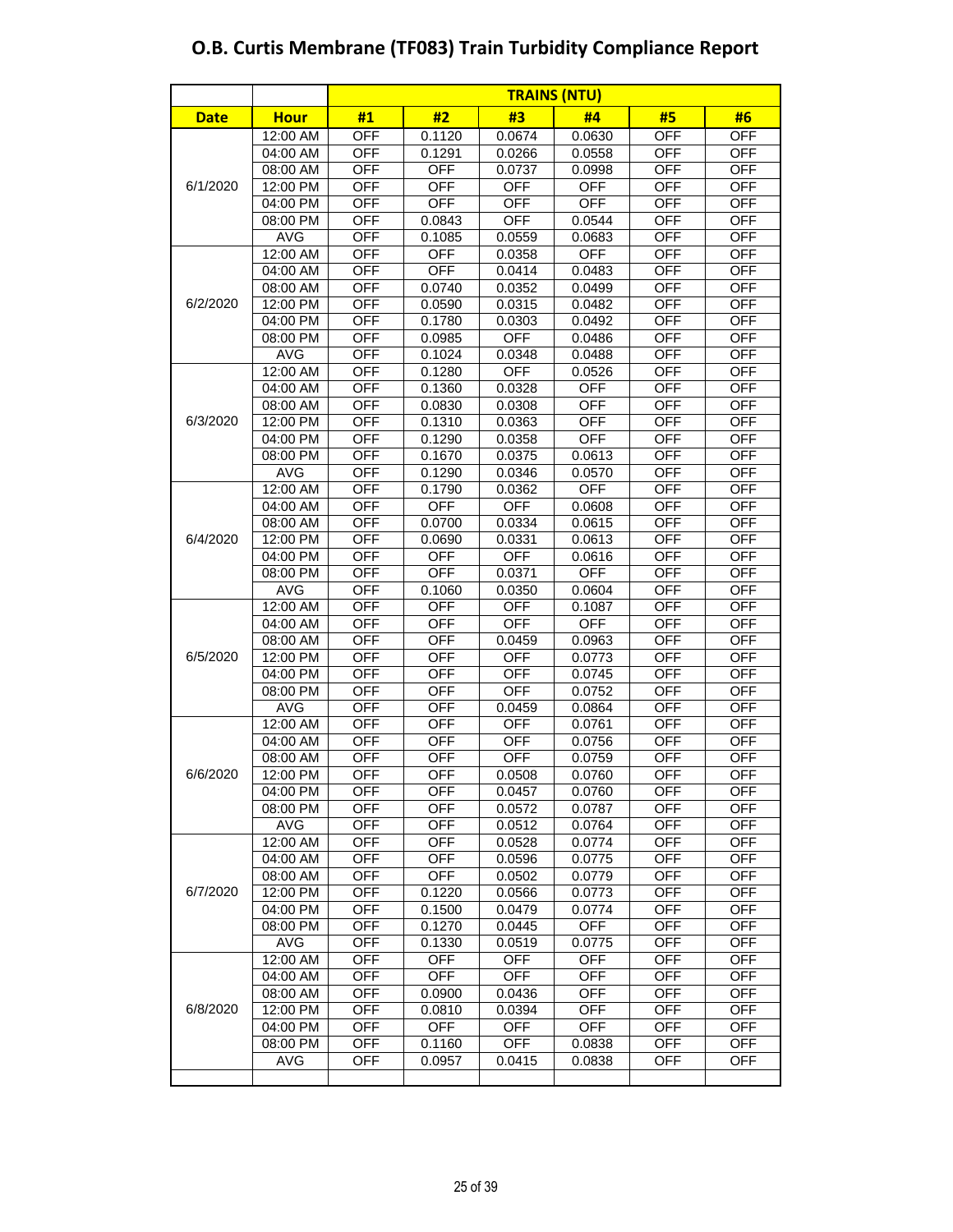|             |                      |                          |                      |                  | <b>TRAINS (NTU)</b> |                          |                          |
|-------------|----------------------|--------------------------|----------------------|------------------|---------------------|--------------------------|--------------------------|
| <b>Date</b> | <b>Hour</b>          | #1                       | #2                   | #3               | #4                  | #5                       | #6                       |
|             | 12:00 AM             | <b>OFF</b>               | 0.1360               | 0.0351           | 0.0887              | <b>OFF</b>               | <b>OFF</b>               |
|             | 04:00 AM             | <b>OFF</b>               | 0.1140               | <b>OFF</b>       | 0.0871              | <b>OFF</b>               | <b>OFF</b>               |
|             | 08:00 AM             | <b>OFF</b>               | <b>OFF</b>           | 0.0317           | 0.0862              | <b>OFF</b>               | <b>OFF</b>               |
| 6/9/2020    | 12:00 PM             | <b>OFF</b>               | <b>OFF</b>           | 0.0299           | 0.0867              | <b>OFF</b>               | <b>OFF</b>               |
|             | 04:00 PM             | <b>OFF</b>               | 0.1320               | 0.0327           | 0.0869              | <b>OFF</b>               | <b>OFF</b>               |
|             | 08:00 PM             | <b>OFF</b>               | 0.1240               | 0.0353           | 0.0874              | <b>OFF</b>               | <b>OFF</b>               |
|             | <b>AVG</b>           | <b>OFF</b>               | 0.1265               | 0.0329           | 0.0872              | <b>OFF</b>               | <b>OFF</b>               |
|             | 12:00 AM             | <b>OFF</b>               | <b>OFF</b>           | 0.0347           | <b>OFF</b>          | <b>OFF</b>               | <b>OFF</b>               |
|             | 04:00 AM             | <b>OFF</b>               | <b>OFF</b>           | <b>OFF</b>       | OFF                 | <b>OFF</b>               | <b>OFF</b>               |
|             | 08:00 AM             | <b>OFF</b>               | 0.0500               | 0.0321           | 0.0893              | <b>OFF</b>               | <b>OFF</b>               |
| 6/10/2020   | 12:00 PM             | <b>OFF</b>               | 0.0560               | 0.0354           | 0.0898              | <b>OFF</b>               | <b>OFF</b>               |
|             | 04:00 PM             | <b>OFF</b>               | 0.1170               | 0.0378           | 0.0914              | <b>OFF</b>               | <b>OFF</b>               |
|             | 08:00 PM             | <b>OFF</b>               | 0.1340               | <b>OFF</b>       | 0.0922              | <b>OFF</b>               | <b>OFF</b>               |
|             | <b>AVG</b>           | <b>OFF</b>               | 0.0893               | 0.0350           | 0.0907              | <b>OFF</b>               | <b>OFF</b>               |
|             | 12:00 AM             | <b>OFF</b>               | 0.1193               | 0.0389           | 0.0959              | <b>OFF</b>               | <b>OFF</b>               |
|             | 04:00 AM             | <b>OFF</b>               | 0.0673               | <b>OFF</b>       | 0.0948              | <b>OFF</b>               | <b>OFF</b>               |
|             | 08:00 AM             | <b>OFF</b>               | 0.0567               | 0.0465           | 0.0941              | <b>OFF</b>               | <b>OFF</b>               |
| 6/11/2020   | 12:00 PM             | <b>OFF</b>               | 0.0441               | 0.0484           | 0.0935              | <b>OFF</b>               | <b>OFF</b>               |
|             | 04:00 PM             | <b>OFF</b>               | 0.0404               | 0.0487           | 0.0945              | <b>OFF</b>               | <b>OFF</b>               |
|             | 08:00 PM             | <b>OFF</b>               | <b>OFF</b>           | 0.0374           | 0.0955              | <b>OFF</b>               | <b>OFF</b>               |
|             | <b>AVG</b>           | <b>OFF</b>               | 0.0656               | 0.0440           | 0.0947              | <b>OFF</b>               | <b>OFF</b>               |
|             | 12:00 AM             | <b>OFF</b>               | <b>OFF</b>           | 0.0492           | <b>OFF</b>          | <b>OFF</b>               | <b>OFF</b>               |
|             | 04:00 AM             | <b>OFF</b>               | 0.0433               | 0.0520           | <b>OFF</b>          | <b>OFF</b>               | <b>OFF</b>               |
|             | 08:00 AM             | <b>OFF</b>               | 0.0580               | 0.0459           | 0.0994              | <b>OFF</b>               | <b>OFF</b>               |
| 6/12/2020   | 12:00 PM             | <b>OFF</b>               | 0.0574               | 0.0414           | 0.0998              | <b>OFF</b>               | <b>OFF</b>               |
|             | 04:00 PM             | <b>OFF</b>               | 0.0499               | 0.0414           | 0.1018              | <b>OFF</b>               | <b>OFF</b>               |
|             | 08:00 PM             | <b>OFF</b>               | <b>OFF</b>           | 0.0439           | 0.1025              | <b>OFF</b>               | <b>OFF</b>               |
|             | <b>AVG</b>           | <b>OFF</b>               | 0.0522               | 0.0456           | 0.1009              | <b>OFF</b>               | <b>OFF</b>               |
|             | 12:00 AM<br>04:00 AM | <b>OFF</b><br><b>OFF</b> | 0.0403<br><b>OFF</b> | 0.0424           | <b>OFF</b>          | <b>OFF</b><br><b>OFF</b> | <b>OFF</b><br><b>OFF</b> |
|             | 08:00 AM             | <b>OFF</b>               | <b>OFF</b>           | 0.0508           | 0.1116<br>0.1148    | <b>OFF</b>               | <b>OFF</b>               |
| 6/13/2020   | 12:00 PM             | <b>OFF</b>               | <b>OFF</b>           | 0.0469           |                     | <b>OFF</b>               | <b>OFF</b>               |
|             | 04:00 PM             | <b>OFF</b>               | <b>OFF</b>           | 0.0504<br>0.0457 | 0.1126<br>0.1241    | <b>OFF</b>               | <b>OFF</b>               |
|             | 08:00 PM             | <b>OFF</b>               | <b>OFF</b>           | 0.0497           | 0.0440              | <b>OFF</b>               | <b>OFF</b>               |
|             | <b>AVG</b>           | <b>OFF</b>               | 0.0403               | 0.0477           | 0.1014              | <b>OFF</b>               | <b>OFF</b>               |
|             | 12:00 AM             | <b>OFF</b>               | <b>OFF</b>           | <b>OFF</b>       | <b>OFF</b>          | <b>OFF</b>               | <b>OFF</b>               |
|             | 04:00 AM             | <b>OFF</b>               | <b>OFF</b>           | 0.0494           | 0.1409              | <b>OFF</b>               | <b>OFF</b>               |
|             | 08:00 AM             | <b>OFF</b>               | <b>OFF</b>           | 0.0502           | 0.1376              | <b>OFF</b>               | <b>OFF</b>               |
| 6/14/2020   | 12:00 PM             | <b>OFF</b>               | <b>OFF</b>           | 0.0517           | 0.0920              | <b>OFF</b>               | <b>OFF</b>               |
|             | 04:00 PM             | <b>OFF</b>               | <b>OFF</b>           | 0.0498           | 0.1290              | <b>OFF</b>               | <b>OFF</b>               |
|             | 08:00 PM             | <b>OFF</b>               | <b>OFF</b>           | 0.0405           | 0.1085              | <b>OFF</b>               | <b>OFF</b>               |
|             | <b>AVG</b>           | <b>OFF</b>               | <b>OFF</b>           | 0.0483           | 0.1216              | <b>OFF</b>               | <b>OFF</b>               |
|             | 12:00 AM             | <b>OFF</b>               | <b>OFF</b>           | 0.0450           | 0.1001              | OFF                      | <b>OFF</b>               |
|             | 04:00 AM             | <b>OFF</b>               | <b>OFF</b>           | 0.0352           | 0.0454              | <b>OFF</b>               | <b>OFF</b>               |
|             | 08:00 AM             | <b>OFF</b>               | <b>OFF</b>           | 0.0314           | 0.0389              | <b>OFF</b>               | <b>OFF</b>               |
| 6/15/2020   | 12:00 PM             | <b>OFF</b>               | <b>OFF</b>           | <b>OFF</b>       | 0.0717              | <b>OFF</b>               | <b>OFF</b>               |
|             | 04:00 PM             | <b>OFF</b>               | <b>OFF</b>           | 0.0357           | 0.0352              | <b>OFF</b>               | <b>OFF</b>               |
|             | 08:00 PM             | <b>OFF</b>               | <b>OFF</b>           | 0.0394           | <b>OFF</b>          | <b>OFF</b>               | <b>OFF</b>               |
|             | <b>AVG</b>           | OFF                      | <b>OFF</b>           | 0.0373           | 0.0583              | <b>OFF</b>               | <b>OFF</b>               |
|             | 12:00 AM             | <b>OFF</b>               | <b>OFF</b>           | 0.0309           | <b>OFF</b>          | <b>OFF</b>               | <b>OFF</b>               |
|             | 04:00 AM             | <b>OFF</b>               | <b>OFF</b>           | <b>OFF</b>       | <b>OFF</b>          | <b>OFF</b>               | <b>OFF</b>               |
|             | 08:00 AM             | <b>OFF</b>               | <b>OFF</b>           | 0.0334           | <b>OFF</b>          | <b>OFF</b>               | <b>OFF</b>               |
| 6/16/2020   | 12:00 PM             | <b>OFF</b>               | <b>OFF</b>           | 0.0854           | <b>OFF</b>          | <b>OFF</b>               | <b>OFF</b>               |
|             | 04:00 PM             | <b>OFF</b>               | <b>OFF</b>           | <b>OFF</b>       | <b>OFF</b>          | <b>OFF</b>               | <b>OFF</b>               |
|             | 08:00 PM             | <b>OFF</b>               | <b>OFF</b>           | <b>OFF</b>       | <b>OFF</b>          | <b>OFF</b>               | <b>OFF</b>               |
|             | <b>AVG</b>           | OFF                      | <b>OFF</b>           | 0.0499           | <b>OFF</b>          | <b>OFF</b>               | <b>OFF</b>               |
|             |                      |                          |                      |                  |                     |                          |                          |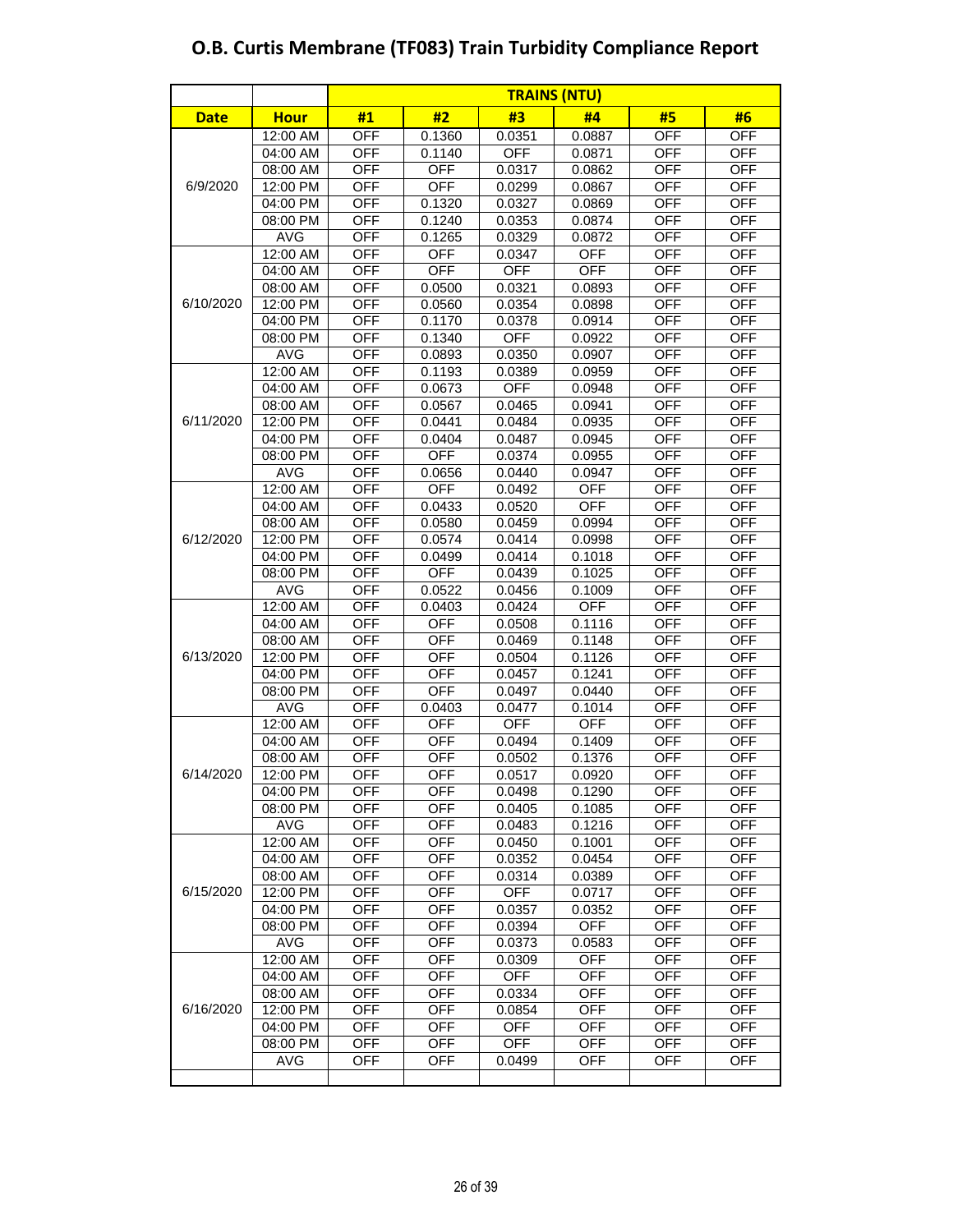|             |                        |                          |                          | <b>TRAINS (NTU)</b>  |                  |                          |                          |
|-------------|------------------------|--------------------------|--------------------------|----------------------|------------------|--------------------------|--------------------------|
| <b>Date</b> | <b>Hour</b>            | #1                       | #2                       | #3                   | #4               | #5                       | #6                       |
|             | 12:00 AM               | <b>OFF</b>               | <b>OFF</b>               | 0.0421               | 0.0303           | <b>OFF</b>               | <b>OFF</b>               |
|             | 04:00 AM               | <b>OFF</b>               | <b>OFF</b>               | 0.0553               | 0.0307           | <b>OFF</b>               | <b>OFF</b>               |
|             | 08:00 AM               | <b>OFF</b>               | <b>OFF</b>               | 0.0616               | 0.0304           | <b>OFF</b>               | <b>OFF</b>               |
| 6/17/2020   | 12:00 PM               | <b>OFF</b>               | <b>OFF</b>               | 0.0425               | 0.1429           | <b>OFF</b>               | <b>OFF</b>               |
|             | 04:00 PM               | <b>OFF</b>               | <b>OFF</b>               | <b>OFF</b>           | <b>OFF</b>       | <b>OFF</b>               | <b>OFF</b>               |
|             | 08:00 PM               | <b>OFF</b>               | <b>OFF</b>               | <b>OFF</b>           | <b>OFF</b>       | <b>OFF</b>               | <b>OFF</b>               |
|             | <b>AVG</b>             | <b>OFF</b>               | <b>OFF</b>               | 0.0504               | 0.0586           | <b>OFF</b>               | <b>OFF</b>               |
|             | 12:00 AM               | OFF                      | <b>OFF</b>               | 0.0289               | <b>OFF</b>       | <b>OFF</b>               | <b>OFF</b>               |
|             | 04:00 AM               | <b>OFF</b>               | <b>OFF</b>               | <b>OFF</b>           | 0.1050           | <b>OFF</b>               | <b>OFF</b>               |
|             | 08:00 AM               | <b>OFF</b>               | <b>OFF</b>               | 0.0273               | 0.0810           | <b>OFF</b>               | <b>OFF</b>               |
| 6/18/2020   | 12:00 PM               | <b>OFF</b>               | <b>OFF</b>               | <b>OFF</b>           | 0.0430           | <b>OFF</b>               | <b>OFF</b>               |
|             | 04:00 PM               | <b>OFF</b>               | <b>OFF</b>               | <b>OFF</b>           | 0.0810           | <b>OFF</b>               | <b>OFF</b>               |
|             | 08:00 PM               | <b>OFF</b>               | <b>OFF</b>               | <b>OFF</b>           | 0.0740           | <b>OFF</b>               | <b>OFF</b>               |
|             | <b>AVG</b>             | <b>OFF</b>               | <b>OFF</b>               | 0.0273               | 0.0768           | <b>OFF</b>               | <b>OFF</b>               |
|             | 12:00 AM               | <b>OFF</b>               | <b>OFF</b>               | <b>OFF</b>           | 0.1110           | <b>OFF</b>               | <b>OFF</b>               |
|             | 04:00 AM               | <b>OFF</b>               | <b>OFF</b>               | <b>OFF</b>           | <b>OFF</b>       | <b>OFF</b>               | <b>OFF</b>               |
|             | 08:00 AM               | <b>OFF</b>               | <b>OFF</b>               | <b>OFF</b>           | 0.0950           | <b>OFF</b>               | <b>OFF</b>               |
| 6/19/2020   | 12:00 PM               | <b>OFF</b>               | <b>OFF</b>               | 0.0722               | 0.1040           | <b>OFF</b>               | <b>OFF</b>               |
|             | 04:00 PM               | <b>OFF</b>               | <b>OFF</b>               | 0.0765               | 0.0540           | <b>OFF</b>               | <b>OFF</b>               |
|             | 08:00 PM               | <b>OFF</b>               | <b>OFF</b>               | 0.0830               | OFF              | <b>OFF</b>               | <b>OFF</b>               |
|             | <b>AVG</b>             | <b>OFF</b>               | <b>OFF</b>               | 0.0772               | 0.0910           | <b>OFF</b>               | <b>OFF</b>               |
|             | 12:00 AM               | <b>OFF</b>               | <b>OFF</b>               | 0.1080               | 0.1240           | <b>OFF</b>               | <b>OFF</b>               |
|             | 04:00 AM               | <b>OFF</b>               | <b>OFF</b>               | 0.0526               | 0.1210           | <b>OFF</b>               | <b>OFF</b>               |
|             | 08:00 AM               | <b>OFF</b>               | <b>OFF</b>               | <b>OFF</b>           | 0.0440           | <b>OFF</b>               | <b>OFF</b>               |
| 6/20/2020   | 12:00 PM               | <b>OFF</b>               | <b>OFF</b>               | 0.0526               | 0.1040           | <b>OFF</b>               | <b>OFF</b>               |
|             | 04:00 PM               | <b>OFF</b>               | <b>OFF</b>               | 0.0527               | 0.0590           | <b>OFF</b>               | <b>OFF</b>               |
|             | 08:00 PM<br><b>AVG</b> | <b>OFF</b>               | <b>OFF</b><br><b>OFF</b> | <b>OFF</b>           | 0.1190           | <b>OFF</b>               | <b>OFF</b>               |
|             | 12:00 AM               | <b>OFF</b><br><b>OFF</b> | <b>OFF</b>               | 0.0665<br><b>OFF</b> | 0.0952           | <b>OFF</b><br><b>OFF</b> | <b>OFF</b><br><b>OFF</b> |
|             | 04:00 AM               | <b>OFF</b>               | <b>OFF</b>               | <b>OFF</b>           | 0.1270<br>0.1320 | <b>OFF</b>               | <b>OFF</b>               |
|             | 08:00 AM               | <b>OFF</b>               | <b>OFF</b>               | <b>OFF</b>           | <b>OFF</b>       | <b>OFF</b>               | <b>OFF</b>               |
| 6/21/2020   | 12:00 PM               | <b>OFF</b>               | <b>OFF</b>               | 0.0610               | 0.0690           | <b>OFF</b>               | <b>OFF</b>               |
|             | 04:00 PM               | <b>OFF</b>               | <b>OFF</b>               | 0.0850               | 0.0410           | <b>OFF</b>               | <b>OFF</b>               |
|             | 08:00 PM               | <b>OFF</b>               | <b>OFF</b>               | 0.0570               | 0.0400           | <b>OFF</b>               | <b>OFF</b>               |
|             | <b>AVG</b>             | <b>OFF</b>               | <b>OFF</b>               | 0.0677               | 0.0818           | <b>OFF</b>               | <b>OFF</b>               |
|             | 12:00 AM               | OFF                      | <b>OFF</b>               | 0.0550               | 0.0680           | <b>OFF</b>               | <b>OFF</b>               |
|             | 04:00 AM               | <b>OFF</b>               | <b>OFF</b>               | 0.0430               | <b>OFF</b>       | <b>OFF</b>               | <b>OFF</b>               |
|             | 08:00 AM               | <b>OFF</b>               | <b>OFF</b>               | 0.0680               | 0.0770           | <b>OFF</b>               | <b>OFF</b>               |
| 6/22/2020   | 12:00 PM               | <b>OFF</b>               | <b>OFF</b>               | 0.0790               | 0.0410           | <b>OFF</b>               | 0.0620                   |
|             | 04:00 PM               | <b>OFF</b>               | <b>OFF</b>               | 0.0510               | 0.0630           | <b>OFF</b>               | 0.0480                   |
|             | 08:00 PM               | <b>OFF</b>               | 0.1210                   | 0.0720               | 0.0890           | <b>OFF</b>               | 0.0670                   |
|             | <b>AVG</b>             | <b>OFF</b>               | 0.1210                   | 0.0613               | 0.0676           | <b>OFF</b>               | 0.0590                   |
|             | 12:00 AM               | <b>OFF</b>               | 0.1360                   | 0.0990               | 0.1020           | OFF                      | <b>OFF</b>               |
|             | 04:00 AM               | <b>OFF</b>               | <b>OFF</b>               | 0.1040               | 0.1160           | <b>OFF</b>               | <b>OFF</b>               |
|             | 08:00 AM               | <b>OFF</b>               | <b>OFF</b>               | 0.0780               | <b>OFF</b>       | <b>OFF</b>               | <b>OFF</b>               |
| 6/23/2020   | 12:00 PM               | <b>OFF</b>               | <b>OFF</b>               | 0.0510               | <b>OFF</b>       | <b>OFF</b>               | 0.0480                   |
|             | 04:00 PM               | <b>OFF</b>               | <b>OFF</b>               | 0.0740               | OFF              | <b>OFF</b>               | <b>OFF</b>               |
|             | 08:00 PM               | <b>OFF</b>               | <b>OFF</b>               | 0.1040               | <b>OFF</b>       | OFF                      | 0.0170                   |
|             | <b>AVG</b>             | OFF                      | <b>OFF</b>               | 0.0850               | <b>OFF</b>       | <b>OFF</b>               | 0.0325                   |
|             | 12:00 AM               | <b>OFF</b>               | <b>OFF</b>               | 0.0500               | <b>OFF</b>       | <b>OFF</b>               | <b>OFF</b>               |
|             | 04:00 AM               | <b>OFF</b>               | <b>OFF</b>               | 0.0560               | <b>OFF</b>       | <b>OFF</b>               | 0.0278                   |
|             | $08:00$ AM             | <b>OFF</b>               | <b>OFF</b>               | 0.0520               | <b>OFF</b>       | <b>OFF</b>               | <b>OFF</b>               |
| 6/24/2020   | 12:00 PM               | <b>OFF</b>               | <b>OFF</b>               | 0.0750               | <b>OFF</b>       | <b>OFF</b>               | <b>OFF</b>               |
|             | 04:00 PM               | <b>OFF</b>               | <b>OFF</b>               | 0.1300               | <b>OFF</b>       | <b>OFF</b>               | <b>OFF</b>               |
|             | 08:00 PM               | <b>OFF</b>               | 0.0344                   | 0.0780               | <b>OFF</b>       | <b>OFF</b>               | <b>OFF</b>               |
|             | <b>AVG</b>             | <b>OFF</b>               | 0.0344                   | 0.0735               | <b>OFF</b>       | <b>OFF</b>               | <b>OFF</b>               |
|             |                        |                          |                          |                      |                  |                          |                          |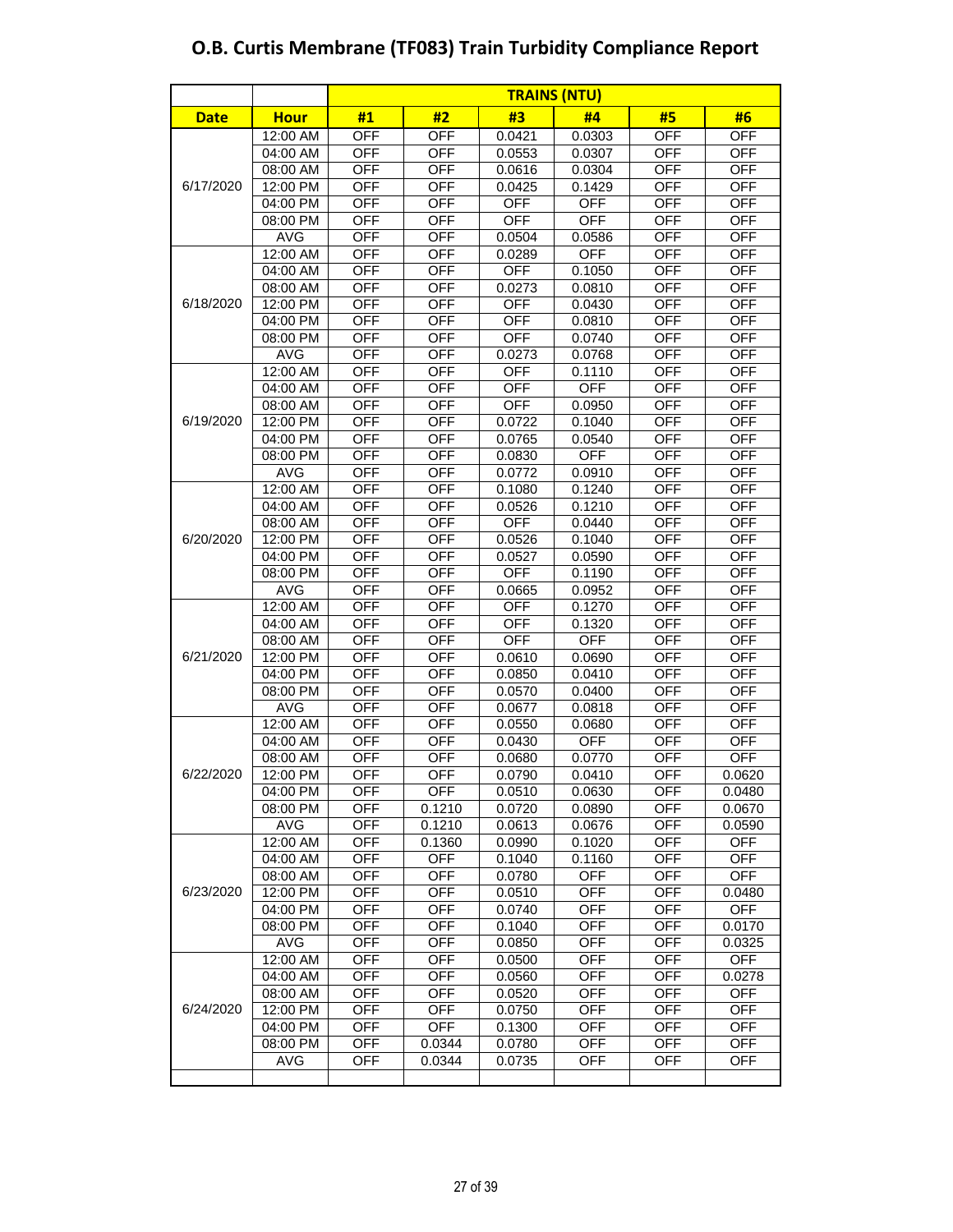|             |             | <b>TRAINS (NTU)</b> |            |            |            |            |            |  |  |
|-------------|-------------|---------------------|------------|------------|------------|------------|------------|--|--|
| <b>Date</b> | <b>Hour</b> | #1                  | #2         | #3         | #4         | #5         | #6         |  |  |
|             | 12:00 AM    | <b>OFF</b>          | <b>OFF</b> | <b>OFF</b> | <b>OFF</b> | <b>OFF</b> | <b>OFF</b> |  |  |
|             | 04:00 AM    | <b>OFF</b>          | <b>OFF</b> | <b>OFF</b> | <b>OFF</b> | <b>OFF</b> | <b>OFF</b> |  |  |
|             | 08:00 AM    | <b>OFF</b>          | <b>OFF</b> | 0.0460     | <b>OFF</b> | <b>OFF</b> | <b>OFF</b> |  |  |
| 6/25/2020   | 12:00 PM    | <b>OFF</b>          | 0.0812     | 0.0550     | <b>OFF</b> | <b>OFF</b> | <b>OFF</b> |  |  |
|             | 04:00 PM    | <b>OFF</b>          | 0.0817     | <b>OFF</b> | <b>OFF</b> | <b>OFF</b> | <b>OFF</b> |  |  |
|             | 08:00 PM    | <b>OFF</b>          | 0.0635     | 0.0940     | <b>OFF</b> | <b>OFF</b> | <b>OFF</b> |  |  |
|             | <b>AVG</b>  | <b>OFF</b>          | 0.0755     | 0.0650     | <b>OFF</b> | <b>OFF</b> | <b>OFF</b> |  |  |
|             | 12:00 AM    | <b>OFF</b>          | <b>OFF</b> | <b>OFF</b> | <b>OFF</b> | <b>OFF</b> | <b>OFF</b> |  |  |
|             | 04:00 AM    | <b>OFF</b>          | <b>OFF</b> | <b>OFF</b> | <b>OFF</b> | <b>OFF</b> | <b>OFF</b> |  |  |
|             | 08:00 AM    | <b>OFF</b>          | <b>OFF</b> | <b>OFF</b> | <b>OFF</b> | <b>OFF</b> | <b>OFF</b> |  |  |
| 6/26/2020   | 12:00 PM    | <b>OFF</b>          | <b>OFF</b> | <b>OFF</b> | <b>OFF</b> | <b>OFF</b> | <b>OFF</b> |  |  |
|             | 04:00 PM    | <b>OFF</b>          | <b>OFF</b> | <b>OFF</b> | <b>OFF</b> | <b>OFF</b> | <b>OFF</b> |  |  |
|             | 08:00 PM    | <b>OFF</b>          | <b>OFF</b> | <b>OFF</b> | <b>OFF</b> | <b>OFF</b> | <b>OFF</b> |  |  |
|             | <b>AVG</b>  | <b>OFF</b>          | <b>OFF</b> | <b>OFF</b> | <b>OFF</b> | <b>OFF</b> | <b>OFF</b> |  |  |
|             | 12:00 AM    | <b>OFF</b>          | <b>OFF</b> | <b>OFF</b> | <b>OFF</b> | <b>OFF</b> | <b>OFF</b> |  |  |
|             | 04:00 AM    | <b>OFF</b>          | <b>OFF</b> | OFF        | OFF        | OFF        | <b>OFF</b> |  |  |
|             | 08:00 AM    | <b>OFF</b>          | <b>OFF</b> | <b>OFF</b> | OFF        | <b>OFF</b> | <b>OFF</b> |  |  |
| 6/27/2020   | 12:00 PM    | <b>OFF</b>          | 0.0660     | 0.1000     | <b>OFF</b> | <b>OFF</b> | <b>OFF</b> |  |  |
|             | 04:00 PM    | <b>OFF</b>          | 0.0798     | 0.0590     | <b>OFF</b> | <b>OFF</b> | <b>OFF</b> |  |  |
|             | 08:00 PM    | <b>OFF</b>          | 0.0458     | <b>OFF</b> | <b>OFF</b> | <b>OFF</b> | <b>OFF</b> |  |  |
|             | <b>AVG</b>  | <b>OFF</b>          | 0.0639     | 0.0795     | <b>OFF</b> | <b>OFF</b> | <b>OFF</b> |  |  |
|             | 12:00 AM    | <b>OFF</b>          | 0.0557     | <b>OFF</b> | <b>OFF</b> | <b>OFF</b> | <b>OFF</b> |  |  |
|             | 04:00 AM    | <b>OFF</b>          | <b>OFF</b> | <b>OFF</b> | <b>OFF</b> | <b>OFF</b> | <b>OFF</b> |  |  |
|             | 08:00 AM    | <b>OFF</b>          | 0.0672     | <b>OFF</b> | <b>OFF</b> | <b>OFF</b> | <b>OFF</b> |  |  |
| 6/28/2020   | 12:00 PM    | <b>OFF</b>          | 0.0529     | <b>OFF</b> | <b>OFF</b> | <b>OFF</b> | <b>OFF</b> |  |  |
|             | 04:00 PM    | <b>OFF</b>          | 0.0553     | <b>OFF</b> | <b>OFF</b> | <b>OFF</b> | <b>OFF</b> |  |  |
|             | 08:00 PM    | <b>OFF</b>          | 0.0576     | <b>OFF</b> | OFF        | <b>OFF</b> | <b>OFF</b> |  |  |
|             | <b>AVG</b>  | <b>OFF</b>          | 0.0577     | <b>OFF</b> | <b>OFF</b> | <b>OFF</b> | <b>OFF</b> |  |  |
|             | $12:00$ AM  | <b>OFF</b>          | 0.0627     | <b>OFF</b> | <b>OFF</b> | <b>OFF</b> | <b>OFF</b> |  |  |
|             | 04:00 AM    | <b>OFF</b>          | <b>OFF</b> | 0.1040     | <b>OFF</b> | <b>OFF</b> | <b>OFF</b> |  |  |
|             | 08:00 AM    | <b>OFF</b>          | 0.0685     | 0.0900     | <b>OFF</b> | <b>OFF</b> | <b>OFF</b> |  |  |
| 6/29/2020   | 12:00 PM    | <b>OFF</b>          | 0.0704     | 0.0510     | OFF        | <b>OFF</b> | <b>OFF</b> |  |  |
|             | 04:00 PM    | <b>OFF</b>          | 0.0544     | 0.0580     | <b>OFF</b> | <b>OFF</b> | <b>OFF</b> |  |  |
|             | 08:00 PM    | <b>OFF</b>          | <b>OFF</b> | 0.0710     | <b>OFF</b> | <b>OFF</b> | <b>OFF</b> |  |  |
|             | <b>AVG</b>  | <b>OFF</b>          | 0.0640     | 0.0748     | <b>OFF</b> | <b>OFF</b> | <b>OFF</b> |  |  |
|             | 12:00 AM    | <b>OFF</b>          | <b>OFF</b> | 0.0990     | <b>OFF</b> | <b>OFF</b> | <b>OFF</b> |  |  |
|             | 04:00 AM    | <b>OFF</b>          | 0.1307     | 0.0860     | <b>OFF</b> | <b>OFF</b> | <b>OFF</b> |  |  |

08:00 AM OFF 0.0951 OFF OFF OFF OFF

04:00 PM OFF 0.0973 OFF OFF OFF OFF OFF<br>08:00 PM OFF 0.1193 0.1040 OFF OFF OFF 08:00 PM OFF 0.1193 0.1040 OFF OFF OFF OFF<br>AVG OFF 0.1274 0.0963 OFF OFF OFF AVG OFF 0.1274 0.0963 OFF OFF OFF

12:00 PM

6/30/2020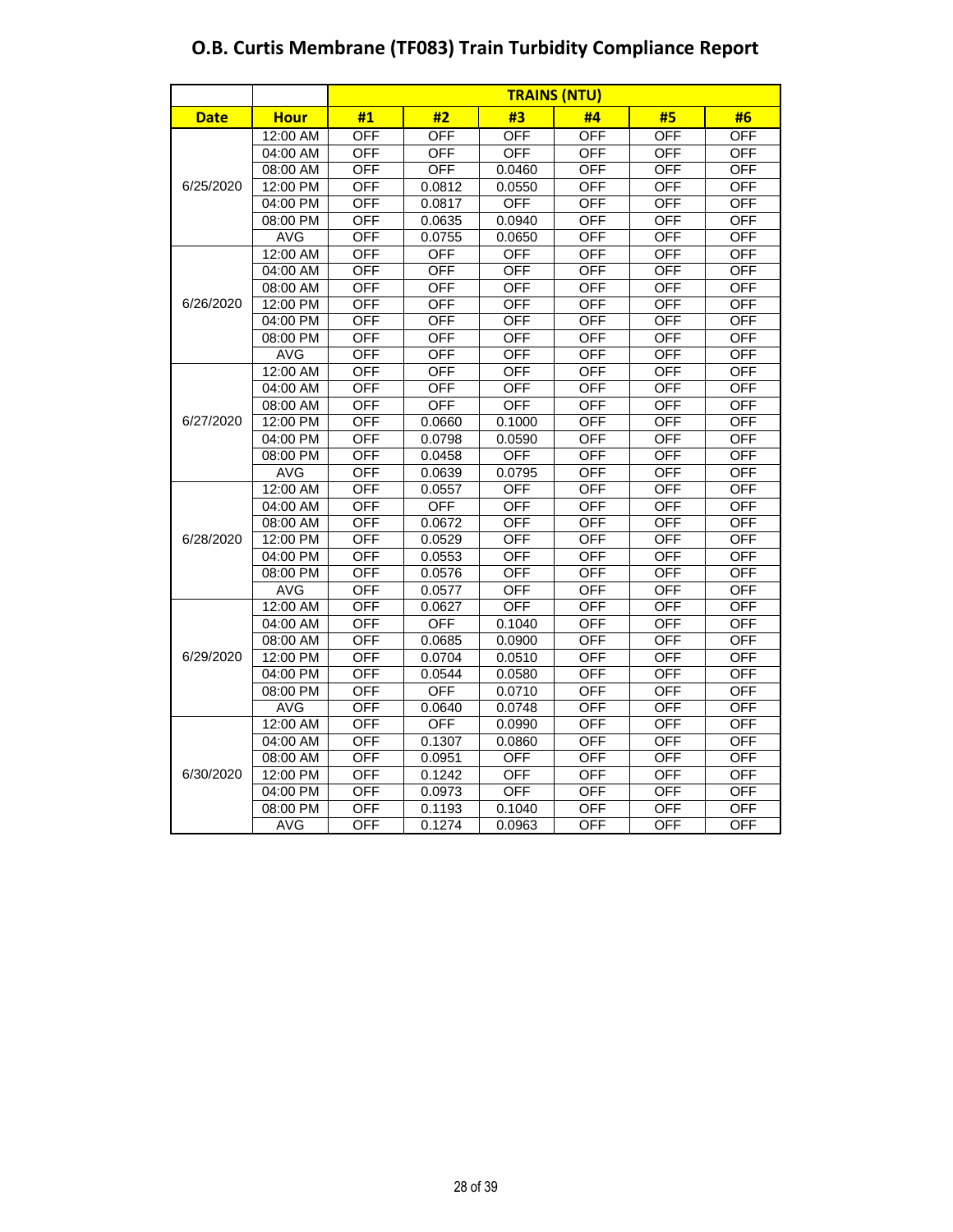# **O.B. Curtis Membrane (TF083) Trains Daily MIT Results**

| <b>Date Time</b> | <b>Train 1 LRV</b> | <b>Date Time</b> | <b>Train 2 LRV</b> | <b>Date Time</b> | <b>Train 3 LRV</b> | <b>Date Time</b> | <b>Train 4 LRV</b> |
|------------------|--------------------|------------------|--------------------|------------------|--------------------|------------------|--------------------|
|                  | <b>OFF</b>         | 6/1/20 7:10 AM   | 4.0                | 6/1/20 1:00 AM   | 5.0                | 6/1/20 2:35 AM   | 4.5                |
|                  |                    | 6/2/20 11:10 PM  | 4.2                | 6/2/20 1:05 AM   | 5.0                | 6/2/20 3:05 AM   | 4.5                |
|                  |                    | 6/3/20 10:45 PM  | 4.2                | 6/3/20 12:40 AM  | 5.0                | 6/3/20 2:45 AM   | 4.5                |
|                  |                    | 6/6/20 1:40 PM   | 4.7                | 6/4/20 1:10 AM   | 5.0                | 6/4/20 3:05 AM   | 4.6                |
|                  |                    | 6/7/20 7:25 AM   | 4.7                | 6/5/20 12:40 AM  | 5.0                | 6/5/20 2:40 AM   | 4.6                |
|                  |                    | 6/8/20 12:20 AM  | 4.2                | 6/6/20 12:45 AM  | 5.0                | 6/6/20 2:40 AM   | 4.5                |
|                  |                    | 6/9/20 11:40 PM  | 4.0                | 6/7/20 12:40 AM  | 5.0                | 6/7/20 2:30 AM   | 4.5                |
|                  |                    | 6/10/20 10:30 PM | 4.0                | 6/8/20 12:40 AM  | 5.0                | 6/8/20 2:35 AM   | 4.6                |
|                  |                    | 6/11/20 10:35 PM | 4.3                | 6/9/20 12:35 AM  | 5.0                | 6/9/20 2:40 AM   | 4.6                |
|                  |                    | 6/12/20 10:30 PM | 4.0                | 6/10/20 12:40 AM | 5.0                | 6/10/20 2:30 AM  | 4.5                |
|                  |                    | 6/22/20 5:40 PM  | 4.0                | 6/11/20 3:30 AM  | 5.0                | 6/11/20 2:35 AM  | 4.3                |
|                  |                    | 6/23/20 3:00 AM  | 4.0                | 6/12/20 12:30 AM | 4.9                | 6/12/20 2:45 AM  | 4.3                |
|                  |                    | 6/25/20 10:15 AM | 4.1                | 6/13/20 12:35 AM | 5.1                | 6/13/20 3:05 AM  | 4.2                |
|                  |                    | 6/26/20 2:45 AM  | 4.0                | 6/14/20 1:00 AM  | 4.8                | 6/14/20 3:05 AM  | 4.1                |
|                  |                    | 6/27/20 2:25 AM  | 4.0                | 6/15/20 12:40 AM | 4.8                | 6/15/20 2:35 AM  | 4.1                |
|                  |                    | 6/28/20 1:05 AM  | 4.1                | 6/16/20 5:40 PM  | 4.3                | 6/16/20 7:25 PM  | 4.1                |
|                  |                    | 6/29/20 12:00 AM | 4.1                | 6/19/20 1:40 AM  | 4.3                | 6/17/20 12:10 PM | 4.1                |
|                  |                    | 6/30/20 2:15 AM  | 4.2                | 6/20/20 12:30 AM | 4.5                | 6/20/20 2:30 AM  | 4.3                |
|                  |                    |                  |                    | 6/21/20 12:30 AM | 4.6                | 6/21/20 2:35 AM  | 4.2                |
|                  |                    |                  |                    | 6/22/20 1:10 AM  | 4.3                | 6/22/20 4:15 AM  | 4.0                |
|                  |                    |                  |                    | 6/23/20 12:45 AM | 4.3                | 6/23/20 4:45 AM  | 4.0                |
|                  |                    |                  |                    | 6/24/20 6:40 AM  | 4.4                |                  |                    |
|                  |                    |                  |                    | 6/25/20 12:40 AM | 4.4                |                  |                    |
|                  |                    |                  |                    | 6/26/20 10:20 PM | 4.0                |                  |                    |
|                  |                    |                  |                    | 6/27/20 10:00 PM | 4.0                |                  |                    |
|                  |                    |                  |                    | 6/28/20 1:20 AM  | 4.6                |                  |                    |
|                  |                    |                  |                    | 6/29/20 1:40 AM  | 4.1                |                  |                    |
|                  |                    |                  |                    |                  |                    |                  |                    |
|                  |                    |                  |                    |                  |                    |                  |                    |
|                  |                    |                  |                    |                  |                    |                  |                    |
|                  |                    |                  |                    |                  |                    |                  |                    |
|                  |                    |                  |                    |                  |                    |                  |                    |
| <b>Date Time</b> | <b>Train 5 LRV</b> | <b>Date Time</b> | <b>Train 6 LRV</b> |                  |                    |                  |                    |
|                  | <b>OFF</b>         | 6/22/20 12:15 PM | 4.3                |                  |                    |                  |                    |
|                  |                    | 6/23/20 7:55 AM  | 4.1                |                  |                    |                  |                    |
|                  |                    | 6/24/20 6:55 AM  | 4.1                |                  |                    |                  |                    |
|                  |                    | 6/30/20 2:30 AM  | $\overline{4.2}$   |                  |                    |                  |                    |
|                  |                    |                  |                    |                  |                    |                  |                    |
|                  |                    |                  |                    |                  |                    |                  |                    |
|                  |                    |                  |                    |                  |                    |                  |                    |
|                  |                    |                  |                    |                  |                    |                  |                    |
|                  |                    |                  |                    |                  |                    |                  |                    |
|                  |                    |                  |                    |                  |                    |                  |                    |
|                  |                    |                  |                    |                  |                    |                  |                    |
|                  |                    |                  |                    |                  |                    |                  |                    |
|                  |                    |                  |                    |                  |                    |                  |                    |
|                  |                    |                  |                    |                  |                    |                  |                    |
|                  |                    |                  |                    |                  |                    |                  |                    |
|                  |                    |                  |                    |                  |                    |                  |                    |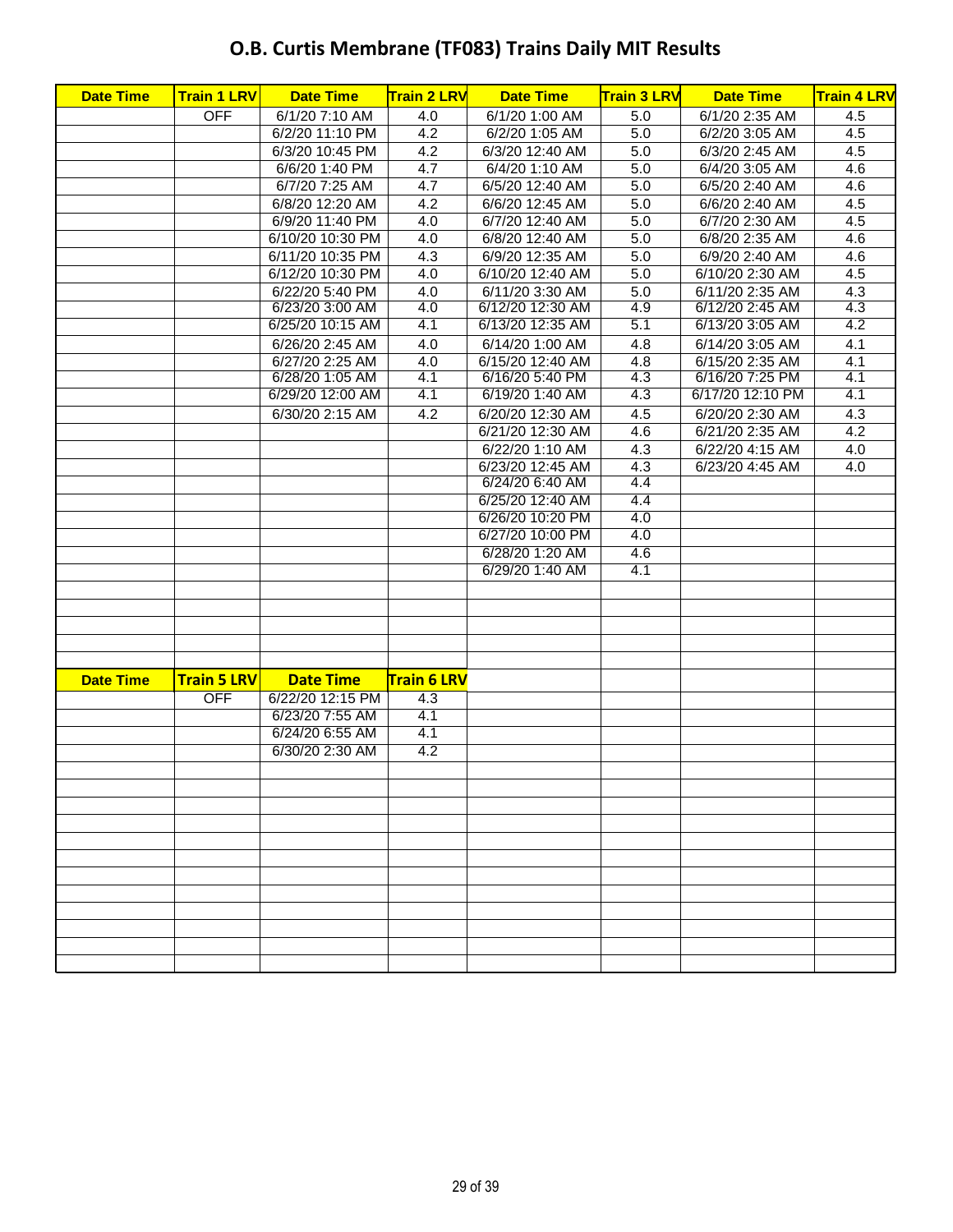#### **CITY OF JACKSON DISTRIBUTION SYSTEM DISINFECTANT DATA**

| <b>System ID</b> | 250008           |
|------------------|------------------|
| <b>Month Of</b>  | <b>June 2020</b> |

| May/June 2020 | No. of sites,<br>disinfectant residual<br>measured (a) | No. of sites, no<br>disinfectant<br>measured, HPC<br>measured (b) | No. of sites,<br>disinfectant residual<br>not detected, no HPC<br>measured (c) | No. of sites,<br>disinfectant residual<br>not detected. HPC><br>500/ml (d) | No. of sites,<br>disinfectant residual<br>not measured. HPC<br>> 500/ml (e) |
|---------------|--------------------------------------------------------|-------------------------------------------------------------------|--------------------------------------------------------------------------------|----------------------------------------------------------------------------|-----------------------------------------------------------------------------|
| <b>DATE</b>   | COL <sub>2</sub>                                       | COL <sub>3</sub>                                                  | COL <sub>4</sub>                                                               | COL <sub>5</sub>                                                           | COL <sub>6</sub>                                                            |
| 6/1           | 54                                                     |                                                                   |                                                                                |                                                                            |                                                                             |
| 6/2           | 43                                                     |                                                                   |                                                                                |                                                                            |                                                                             |
| 6/3           | 30                                                     |                                                                   |                                                                                |                                                                            |                                                                             |
| 6/4           | $\overline{7}$                                         |                                                                   |                                                                                |                                                                            |                                                                             |
| 6/5           |                                                        |                                                                   |                                                                                |                                                                            |                                                                             |
| 6/6           |                                                        |                                                                   |                                                                                |                                                                            |                                                                             |
| 6/7           |                                                        |                                                                   |                                                                                |                                                                            |                                                                             |
| 6/8           |                                                        |                                                                   |                                                                                |                                                                            |                                                                             |
| 6/9           | 1                                                      |                                                                   |                                                                                |                                                                            |                                                                             |
| 6/10          |                                                        |                                                                   |                                                                                |                                                                            |                                                                             |
| 6/11          |                                                        |                                                                   |                                                                                |                                                                            |                                                                             |
| 6/12          |                                                        |                                                                   |                                                                                |                                                                            |                                                                             |
| 6/13          |                                                        |                                                                   |                                                                                |                                                                            |                                                                             |
| 6/14          |                                                        |                                                                   |                                                                                |                                                                            |                                                                             |
| 6/15          |                                                        |                                                                   |                                                                                |                                                                            |                                                                             |
| 6/16          |                                                        |                                                                   |                                                                                |                                                                            |                                                                             |
| 6/17          |                                                        |                                                                   |                                                                                |                                                                            |                                                                             |
| 6/18          |                                                        |                                                                   |                                                                                |                                                                            |                                                                             |
| 6/19          |                                                        |                                                                   |                                                                                |                                                                            |                                                                             |
| 6/20          |                                                        |                                                                   |                                                                                |                                                                            |                                                                             |
| 6/21          |                                                        |                                                                   |                                                                                |                                                                            |                                                                             |
| 6/22          |                                                        |                                                                   |                                                                                |                                                                            |                                                                             |
| 6/23          |                                                        |                                                                   |                                                                                |                                                                            |                                                                             |
| 6/24          |                                                        |                                                                   |                                                                                |                                                                            |                                                                             |
| 6/25          |                                                        |                                                                   |                                                                                |                                                                            |                                                                             |
| 6/26          |                                                        |                                                                   |                                                                                |                                                                            |                                                                             |
| 6/27          |                                                        |                                                                   |                                                                                |                                                                            |                                                                             |
| 6/28          |                                                        |                                                                   |                                                                                |                                                                            |                                                                             |
| 6/29          |                                                        |                                                                   |                                                                                |                                                                            |                                                                             |
| 6/30          |                                                        |                                                                   |                                                                                |                                                                            |                                                                             |
|               |                                                        |                                                                   |                                                                                |                                                                            |                                                                             |
| Total         | 135                                                    | $\mathbf 0$                                                       | $\pmb{0}$                                                                      | 0                                                                          | $\pmb{0}$                                                                   |
| $V =$         | $(c+d+e)/(a+b)*100$                                    |                                                                   | This does include 15 wells system routines that were collected on 6/2 and 6/4. |                                                                            |                                                                             |

 $V = 0$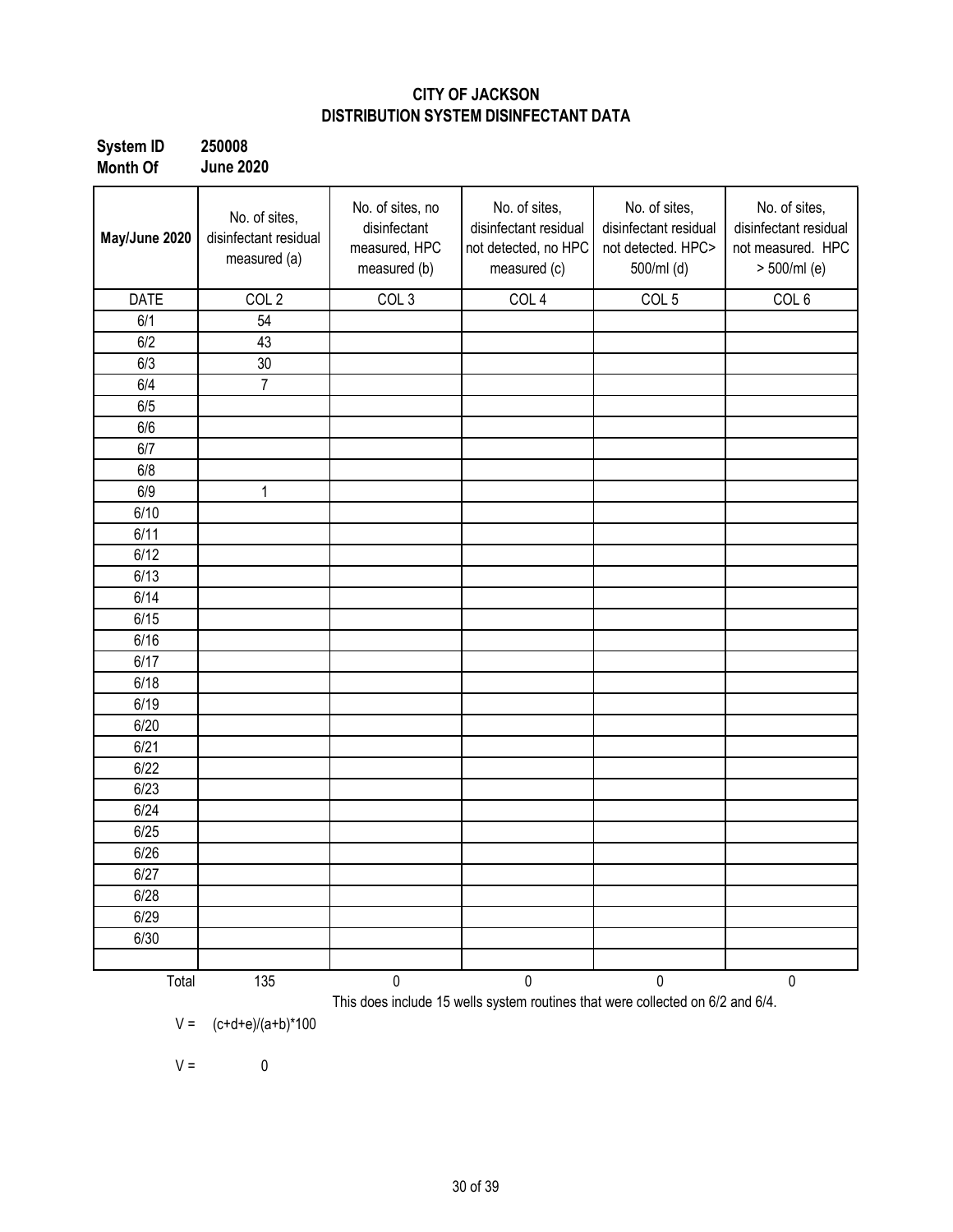#### **CITY OF JACKSON CHLORINE DIOXIDE COMPLIANCE**

|               |                          | <b>SYSTEM ID: 250008-02</b> | <b>SYSTEM ID: 250008-01</b> |                          |             | <b>DISTRIBUTION SITES</b> |                  |                  |
|---------------|--------------------------|-----------------------------|-----------------------------|--------------------------|-------------|---------------------------|------------------|------------------|
| <b>Jun-20</b> |                          | O.B. CURTIS (TF082)         |                             | J. H. FEWELL (TF081)     | <b>DATE</b> | <b>SITE</b>               | CIO <sub>2</sub> | CIO <sup>-</sup> |
|               | CIO <sub>2</sub>         | CIO <sup>-</sup>            | ClO <sub>2</sub>            | CIO <sup>-</sup>         |             | Olympia                   | <b>OFF</b>       | <b>OFF</b>       |
|               |                          |                             |                             |                          |             | <b>Boling St</b>          | <b>OFF</b>       | <b>OFF</b>       |
| 6/1           | <b>OFF</b>               | <b>OFF</b>                  | <b>OFF</b>                  | <b>OFF</b>               |             | John Hopkins              | <b>OFF</b>       | <b>OFF</b>       |
| 6/2           | <b>OFF</b>               | <b>OFF</b>                  | <b>OFF</b>                  | <b>OFF</b>               |             |                           |                  |                  |
| 6/3           | <b>OFF</b>               | <b>OFF</b>                  | <b>OFF</b>                  | <b>OFF</b>               |             |                           |                  |                  |
| 6/4           | <b>OFF</b>               | <b>OFF</b>                  | <b>OFF</b>                  | <b>OFF</b>               |             |                           |                  |                  |
| 6/5           | <b>OFF</b>               | <b>OFF</b>                  | <b>OFF</b>                  | <b>OFF</b>               |             |                           |                  |                  |
| 6/6           | <b>OFF</b>               | <b>OFF</b>                  | <b>OFF</b>                  | <b>OFF</b>               |             |                           |                  |                  |
| 6/7           | <b>OFF</b>               | <b>OFF</b>                  | <b>OFF</b>                  | <b>OFF</b>               |             |                           |                  |                  |
| $6/8$         | <b>OFF</b>               | <b>OFF</b>                  | <b>OFF</b>                  | <b>OFF</b>               |             |                           |                  |                  |
| 6/9           | <b>OFF</b>               | <b>OFF</b>                  | <b>OFF</b>                  | <b>OFF</b>               |             |                           |                  |                  |
| 6/10          | <b>OFF</b>               | <b>OFF</b>                  | <b>OFF</b>                  | <b>OFF</b>               |             |                           |                  |                  |
| 6/11          | <b>OFF</b>               | <b>OFF</b>                  | <b>OFF</b>                  | <b>OFF</b>               |             |                           |                  |                  |
| 6/12          | <b>OFF</b>               | <b>OFF</b>                  | <b>OFF</b>                  | <b>OFF</b>               |             |                           |                  |                  |
| 6/13          | <b>OFF</b>               | <b>OFF</b>                  | <b>OFF</b>                  | <b>OFF</b>               |             |                           |                  |                  |
| 6/14          | <b>OFF</b>               | <b>OFF</b>                  | <b>OFF</b>                  | <b>OFF</b>               |             |                           |                  |                  |
| 6/15          | <b>OFF</b>               | <b>OFF</b>                  | <b>OFF</b>                  | <b>OFF</b>               |             |                           |                  |                  |
| 6/16          | <b>OFF</b>               | <b>OFF</b>                  | <b>OFF</b>                  | <b>OFF</b>               |             |                           |                  |                  |
| 6/17          | <b>OFF</b>               | <b>OFF</b>                  | <b>OFF</b>                  | <b>OFF</b>               |             |                           |                  |                  |
| 6/18          | <b>OFF</b>               | <b>OFF</b>                  | <b>OFF</b>                  | <b>OFF</b>               |             |                           |                  |                  |
| 6/19          | <b>OFF</b>               | <b>OFF</b>                  | <b>OFF</b>                  | <b>OFF</b>               |             |                           |                  |                  |
| 6/20          | <b>OFF</b>               | <b>OFF</b>                  | <b>OFF</b>                  | <b>OFF</b>               |             |                           |                  |                  |
| 6/21          | <b>OFF</b>               | <b>OFF</b>                  | <b>OFF</b>                  | <b>OFF</b>               |             |                           |                  |                  |
| 6/22          | <b>OFF</b>               | <b>OFF</b>                  | <b>OFF</b>                  | <b>OFF</b>               |             |                           |                  |                  |
| 6/23          | <b>OFF</b>               | <b>OFF</b>                  | <b>OFF</b>                  | <b>OFF</b>               |             |                           |                  |                  |
| 6/24<br>6/25  | <b>OFF</b><br><b>OFF</b> | <b>OFF</b><br><b>OFF</b>    | <b>OFF</b><br><b>OFF</b>    | <b>OFF</b><br><b>OFF</b> |             |                           |                  |                  |
| 6/26          | <b>OFF</b>               | <b>OFF</b>                  | 0.19                        | 0.00                     |             |                           |                  |                  |
| 6/27          | <b>OFF</b>               | <b>OFF</b>                  | 0.18                        | 0.00                     |             |                           |                  |                  |
| 6/28          | <b>OFF</b>               | <b>OFF</b>                  | 0.07                        | 0.00                     |             |                           |                  |                  |
| 6/29          | <b>OFF</b>               | <b>OFF</b>                  | <b>OFF</b>                  | <b>OFF</b>               |             |                           |                  |                  |
| 6/30          | <b>OFF</b>               | <b>OFF</b>                  | 0.52                        | 0.00                     |             |                           |                  |                  |
|               |                          |                             |                             |                          |             |                           |                  |                  |
|               |                          |                             |                             |                          |             |                           |                  |                  |
|               |                          |                             |                             |                          |             |                           |                  |                  |

|                  |                          |      |                                         | <b>DISTRIBUTION SITES</b> |                  |                  |                  |  |
|------------------|--------------------------|------|-----------------------------------------|---------------------------|------------------|------------------|------------------|--|
|                  | J. H. FEWELL (TF081)     |      |                                         | <b>DATE</b>               | <b>SITE</b>      | CIO <sub>2</sub> | CIO <sup>-</sup> |  |
| CIO <sup>-</sup> | CIO <sub>2</sub>         | CIO. |                                         |                           | Olympia          | OFF              | <b>OFF</b>       |  |
|                  |                          |      |                                         |                           | <b>Boling St</b> | <b>OFF</b>       | <b>OFF</b>       |  |
| OFF              | OFF                      | OFF  |                                         |                           | John Hopkins     | <b>OFF</b>       | <b>OFF</b>       |  |
|                  | <b>B. CURTIS (TF082)</b> |      | STEM ID: 250008-02 SYSTEM ID: 250008-01 |                           |                  |                  |                  |  |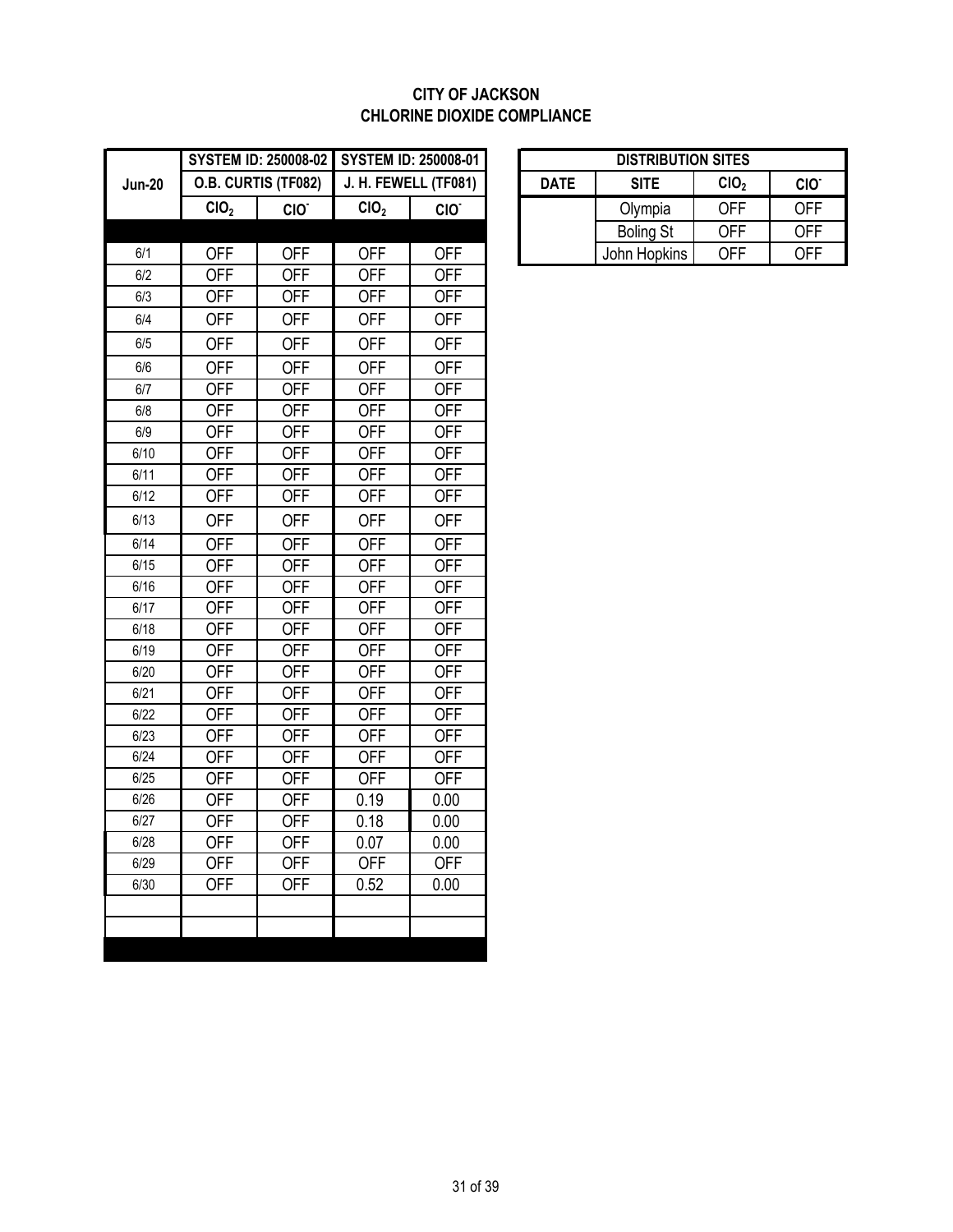|                | TOC Table- Required % Removal of TOC |                  |                              |                     |                             |                              |                                       |                    |  |  |
|----------------|--------------------------------------|------------------|------------------------------|---------------------|-----------------------------|------------------------------|---------------------------------------|--------------------|--|--|
|                | Source                               |                  | Source Water Alkalinity, ppm |                     |                             |                              | <b>RAW TOC - FINISHED TOC</b>         |                    |  |  |
|                | Water TOC                            |                  | as CaCO <sub>3</sub>         |                     | % ACTUAL TOC REMOVED = -    |                              | <b>RAW TOC</b>                        | X 100%             |  |  |
|                | (ppm)                                |                  |                              |                     |                             |                              |                                       |                    |  |  |
|                |                                      | $0 - 60$         | $>60-120$<br>>120            |                     |                             |                              |                                       |                    |  |  |
|                | >2.0 to 4.0                          | 35.0%            | 25.0%<br>15.0%               |                     |                             |                              |                                       |                    |  |  |
|                | >4.0 to 8.0                          | 45.0%            | 35.0%<br>25.0%               |                     | <b>TOC REMOVAL RATIO =-</b> |                              | % ACTUAL TOC REMOVED                  |                    |  |  |
|                | >8.0                                 | 50.0%            | 30.0%<br>40.0%               |                     |                             |                              | <b>REQUIRED TOC REMOVAL</b>           |                    |  |  |
|                |                                      |                  | <b>TOC Summary</b>           |                     |                             | <b>TOC % Removal Summary</b> |                                       |                    |  |  |
|                |                                      | Water            | <b>Source Water</b>          |                     |                             |                              |                                       |                    |  |  |
| <b>Date</b>    |                                      | <b>Treatment</b> | <b>Alkalinity</b>            | <b>Source Water</b> | <b>Treated Water</b>        | <b>Actual TOC</b>            | <b>Required TOC</b>                   | <b>TOC Removal</b> |  |  |
|                |                                      | <b>Plant</b>     | (ppm)                        | TOC (ppm)           | TOC (ppm)                   | Removed (%)                  | Removal (%)                           | Ratio              |  |  |
|                |                                      | OBC HS1          | 8                            | 11.9                | 2.6                         | 78.2                         | 50.0                                  | 1.56               |  |  |
| 1/6/2020       |                                      | OBC HS2          | 8                            | 11.9                | 3.5                         | 70.6                         | 50.0                                  | 1.41               |  |  |
|                |                                      | JHF HS1          | 10                           | 11.3                | 3.2                         | 71.7                         | 50.0                                  | 1.43               |  |  |
|                |                                      | OBC HS1          | 8                            | 9.1                 | 2.1                         | 76.9                         | 50.0                                  | 1.54               |  |  |
| 1/15/2020      |                                      | OBC HS2          | 8                            | 9.1                 | 1.2                         | 86.8                         | 50.0                                  | 1.74               |  |  |
|                |                                      | JHF HS1          | 9                            | 10.3                | 1.6                         | 84.5                         | 50.0                                  | 1.69               |  |  |
|                |                                      | OBC HS1          | 8                            | $\overline{10.9}$   | 4.5                         | 58.7                         | 50.0                                  | 1.17               |  |  |
| 1/23/2020      |                                      | OBC HS2          | 8                            | 10.9                | 3.4                         | 68.8                         | 50.0                                  | 1.38               |  |  |
|                |                                      | JHF HS1          | 8                            | 10.8                | 3.3                         | 69.4                         | 50.0                                  | 1.39               |  |  |
|                |                                      | OBC HS1          | $\overline{9}$               | 5.7                 | $\overline{2.0}$            | 64.9                         | 45.0                                  | 1.44               |  |  |
| 1/29/2020      |                                      | OBC HS2          | 9                            | 5.7                 | 1.4                         | 75.4                         | 45.0                                  | 1.68               |  |  |
|                |                                      |                  | 10                           |                     | 2.2                         |                              |                                       |                    |  |  |
|                |                                      | JHF HS1          |                              | 6.0                 |                             | 63.3                         | 45.0                                  | 1.41               |  |  |
|                |                                      | OBC HS1          | 11                           | 6.2                 | 2.4                         | 61.3                         | 45.0                                  | 1.36               |  |  |
| 2/7/2020       |                                      | OBC HS2          | 11                           | 6.2                 | 1.3                         | 79.0                         | 45.0                                  | 1.76               |  |  |
|                |                                      | JHF HS1          | 11                           | 6.6                 | 2.5                         | 62.1                         | 45.0                                  | 1.38               |  |  |
|                |                                      | OBC HS1          | 12                           | 7.7                 | 1.9                         | 75.3                         | 50.0                                  | 1.51               |  |  |
| 2/12/2020      |                                      | OBC HS2          | 12                           | 7.7                 | 2.2                         | 71.4                         | 50.0                                  | 1.43               |  |  |
|                |                                      | JHF HS1          | 12                           | 3.8                 | 1.5                         | 60.5                         | 50.0                                  | 1.21               |  |  |
|                |                                      | OBC HS1          | 10                           | 6.0                 | $\overline{1.7}$            | 71.7                         | 45.0                                  | 1.59               |  |  |
| 2/18/2020      |                                      | OBC HS2          | 10                           | 6.3                 | 2.0                         | 68.3                         | 45.0                                  | 1.52               |  |  |
|                |                                      | JHF HS1          | $\overline{7}$               | 7.0                 | 1.0                         | 85.7                         | 45.0                                  | 1.90               |  |  |
|                |                                      | OBC HS1          | 14                           | 9.4                 | 1.9                         | 79.8                         | 50.0                                  | 1.60               |  |  |
| 2/26/2020      |                                      | OBC HS2          | 14                           | 9.4                 | 3.0                         | 68.1                         | 50.0                                  | 1.36               |  |  |
|                |                                      | JHF HS1          | 8                            | 9.2                 | 2.9                         | 68.5                         | 50.0                                  | 1.37               |  |  |
|                |                                      | OBC HS1          | 12                           | 9.1                 | 2.2                         | 75.8                         | 50.0                                  | 1.52               |  |  |
| 3/5/2020       |                                      | OBC HS2          | 12                           | 9.1                 | 2.7                         | 70.3                         | 50.0                                  | 1.41               |  |  |
|                |                                      | JHF HS1          | 10                           | 8.7                 | 2.3                         | 73.6                         | 50.0                                  | 1.47               |  |  |
|                |                                      | OBC HS1          | 10                           | 10.1                | 3.3                         | 67.3                         | 50.0                                  | 1.35               |  |  |
| 3/12/2020      |                                      | OBC HS2          | 10                           | 10.1                | 2.8                         | 72.3                         | 50.0                                  | 1.45               |  |  |
|                |                                      | JHF HS1          | 11                           | 9.5                 | 2.5                         | 73.7                         | 50.0                                  | 1.47               |  |  |
|                |                                      | OBC HS1          | 10                           | 6.7                 | 1.6                         | 76.1                         | 50.0                                  | 1.52               |  |  |
| 3/17/2020      |                                      | OBC HS2          | 10                           | 6.7                 | 1.9                         | 71.6                         | 50.0                                  | 1.43               |  |  |
|                |                                      | JHF HS1          | 8                            | 6.2                 | 0.4                         | 93.5                         | 45.0                                  | 2.08               |  |  |
|                |                                      | OBC HS1          | 10                           | 6.7                 | 2.1                         | 68.7                         | 50.0                                  | 1.37               |  |  |
| 3/25/2020      |                                      | OBC HS2          | 10                           | 6.7                 | 2.5                         | 62.7                         | 50.0                                  | 1.25               |  |  |
|                |                                      | JHF HS1          | 11                           | 7.8                 | 1.6                         | 79.5                         | 50.0                                  | 1.59               |  |  |
| <b>RUNNING</b> |                                      | OBC HS1          |                              |                     |                             |                              |                                       | 1.46               |  |  |
| <b>ANNUAL</b>  |                                      | OBC HS2          |                              |                     |                             |                              |                                       | 1.48               |  |  |
| <b>AVERAGE</b> |                                      | JHF HS1          |                              |                     |                             |                              |                                       | 1.53               |  |  |
|                |                                      |                  |                              |                     |                             |                              | TOTAL COMBINED RUNNING ANNUAL AVERAGE | 1.49               |  |  |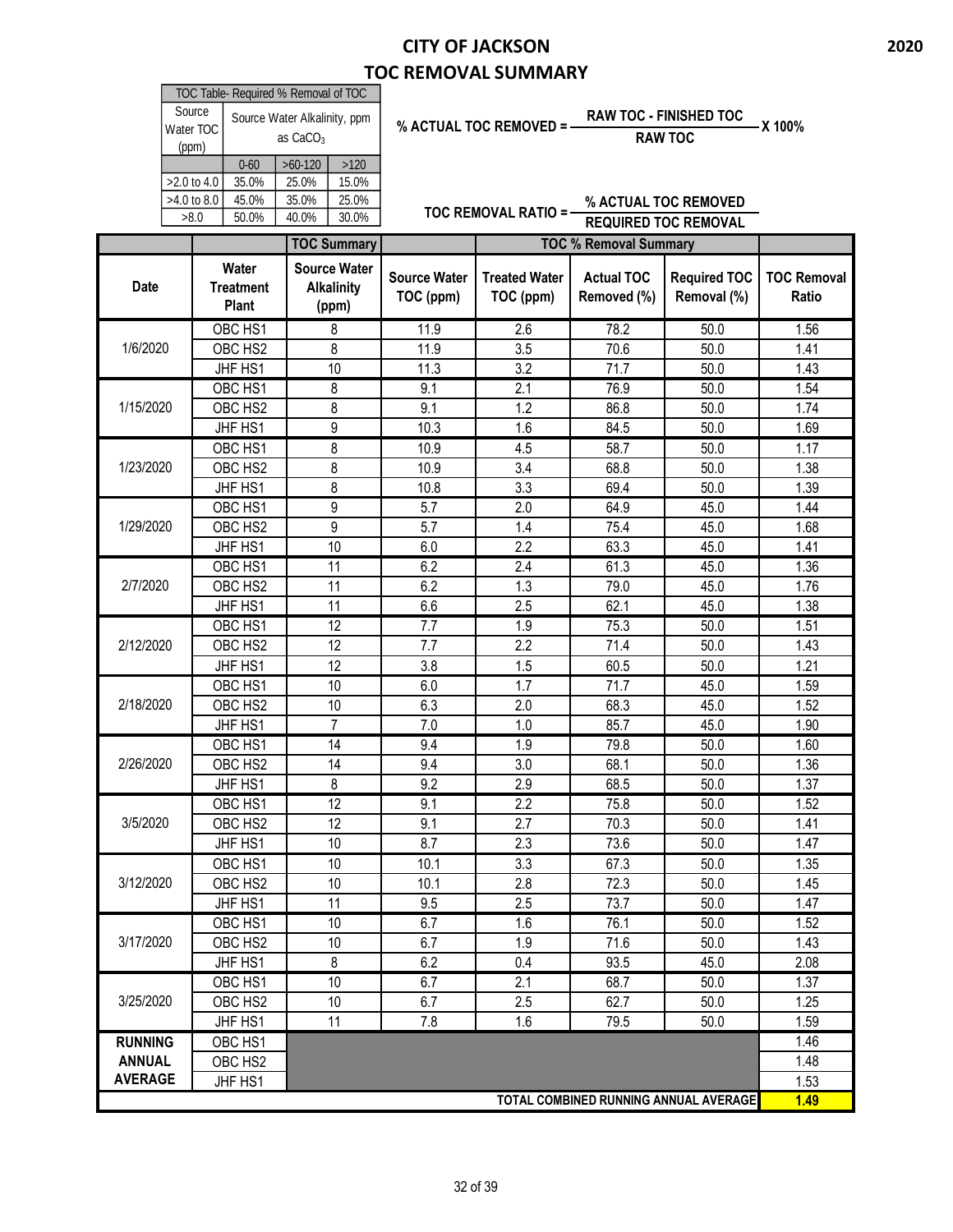|                | Source<br>Water TOC<br>(ppm)<br>$0 - 60$<br>>2.0 to 4.0<br>35.0%<br>>4.0 to 8.0<br>45.0%<br>>8.0<br>50.0%<br>Water | TOC Table- Required % Removal of TOC<br>Source Water Alkalinity, ppm<br>as $CaCO3$<br>$>60-120$<br>>120<br>25.0%<br>15.0%<br>25.0%<br>35.0%<br>40.0%<br>30.0%<br><b>TOC Summary</b><br><b>Source Water</b> |                                  | % ACTUAL TOC REMOVED = -<br><b>TOC REMOVAL RATIO =-</b> | <b>TOC % Removal Summary</b>     | <b>RAW TOC - FINISHED TOC</b><br><b>RAW TOC</b><br>% ACTUAL TOC REMOVED<br><b>REQUIRED TOC REMOVAL</b> | X 100%                      |
|----------------|--------------------------------------------------------------------------------------------------------------------|------------------------------------------------------------------------------------------------------------------------------------------------------------------------------------------------------------|----------------------------------|---------------------------------------------------------|----------------------------------|--------------------------------------------------------------------------------------------------------|-----------------------------|
| <b>Date</b>    | <b>Treatment</b><br><b>Plant</b>                                                                                   | <b>Alkalinity</b><br>(ppm)                                                                                                                                                                                 | <b>Source Water</b><br>TOC (ppm) | <b>Treated Water</b><br>TOC (ppm)                       | <b>Actual TOC</b><br>Removed (%) | <b>Required TOC</b><br>Removal (%)                                                                     | <b>TOC Removal</b><br>Ratio |
|                |                                                                                                                    |                                                                                                                                                                                                            |                                  |                                                         |                                  |                                                                                                        |                             |
|                | OBC HS1                                                                                                            | 13                                                                                                                                                                                                         | 6.7                              | 3.1                                                     | 53.7                             | 45.0                                                                                                   | 1.19                        |
| 4/1/2020       | OBC HS2                                                                                                            | 13                                                                                                                                                                                                         | 6.7                              | 2.7                                                     | 59.7                             | 45.0                                                                                                   | 1.33                        |
|                | JHF HS1                                                                                                            | 13                                                                                                                                                                                                         | 8.9                              | 1.9                                                     | 78.7                             | 50.0                                                                                                   | 1.57                        |
|                | OBC HS1                                                                                                            | 11                                                                                                                                                                                                         | 8.4                              | 3.1                                                     | 63.1                             | 50.0                                                                                                   | 1.26                        |
| 4/10/2020      | OBC HS2                                                                                                            | 11                                                                                                                                                                                                         | 8.4                              | 2.5                                                     | 70.2                             | 50.0                                                                                                   | 1.40                        |
|                | JHF HS1                                                                                                            | 14                                                                                                                                                                                                         | 7.5                              | 2.5                                                     | 66.7                             | 45.0                                                                                                   | 1.48                        |
|                | OBC HS1                                                                                                            | 12                                                                                                                                                                                                         | 8.7                              | 2.4                                                     | 72.4                             | 50.0                                                                                                   | 1.45                        |
| 4/14/2020      | OBC HS2                                                                                                            | 12                                                                                                                                                                                                         | 8.7                              | 1.7                                                     | 80.5                             | 50.0                                                                                                   | 1.61                        |
|                | JHF HS1                                                                                                            | 12                                                                                                                                                                                                         | 7.3                              | 1.9                                                     | 74.0                             | 45.0                                                                                                   | 1.64                        |
|                | OBC HS1                                                                                                            | 12                                                                                                                                                                                                         | 7.1                              | 2.8                                                     | 60.6                             | 45.0                                                                                                   | 1.35                        |
| 4/20/2020      | OBC HS2                                                                                                            | 12                                                                                                                                                                                                         | 7.1                              | 2.0                                                     | 71.8                             | 45.0                                                                                                   | 1.60                        |
|                | JHF HS1                                                                                                            | 13                                                                                                                                                                                                         | 8.6                              | 1.6                                                     | 81.4                             | 50.0                                                                                                   | 1.63                        |
|                | OBC HS1                                                                                                            | 10                                                                                                                                                                                                         | 9.8                              | $\overline{3.7}$                                        | 62.2                             | 50.0                                                                                                   | 1.24                        |
| 4/28/2020      | OBC HS2                                                                                                            | 10                                                                                                                                                                                                         | 9.8                              | 4.9                                                     | 50.0                             | 50.0                                                                                                   | 1.00                        |
|                | JHF HS1                                                                                                            | 12                                                                                                                                                                                                         | 10.0                             | 3.2                                                     | 68.0                             | 50.0                                                                                                   | 1.36                        |
|                | OBC HS1                                                                                                            | 9                                                                                                                                                                                                          | 7.9                              | 2.8                                                     | 64.6                             | 45.0                                                                                                   | 1.43                        |
| 5/6/2020       | OBC HS2                                                                                                            | 9                                                                                                                                                                                                          | 7.9                              | 3.5                                                     | 55.7                             | 45.0                                                                                                   | 1.24                        |
|                | JHF HS1                                                                                                            | 16                                                                                                                                                                                                         | 6.6                              | 2.5                                                     | 62.1                             | 45.0                                                                                                   | 1.38                        |
|                | OBC HS1                                                                                                            | 10                                                                                                                                                                                                         | 5.2                              | 3.0                                                     | 42.3                             | 45.0                                                                                                   | 0.94                        |
| 5/11/2020      | OBC HS2                                                                                                            | 10                                                                                                                                                                                                         | 5.2                              | 2.7                                                     | 48.1                             | 45.0                                                                                                   | 1.07                        |
|                | JHF HS1                                                                                                            | 14                                                                                                                                                                                                         | 6.1                              | 2.2                                                     | 63.9                             | 45.0                                                                                                   | 1.42                        |
|                | OBC HS1                                                                                                            | 12                                                                                                                                                                                                         | 7.6                              | 5.2                                                     | 31.6                             | 45.0                                                                                                   | 0.70                        |
| 5/18/2020      | OBC HS2                                                                                                            | 12                                                                                                                                                                                                         | 7.6                              | 3.8                                                     | 50.0                             | 45.0                                                                                                   | 1.11                        |
|                | JHF HS1                                                                                                            | 15                                                                                                                                                                                                         | 7.1                              | 5.9                                                     | 16.9                             | 45.0                                                                                                   | 0.38                        |
|                | OBC HS1                                                                                                            | 12                                                                                                                                                                                                         | 5.8                              | 1.8                                                     | 69.0                             | 45.0                                                                                                   | 1.53                        |
| 5/27/2020      | OBC HS2                                                                                                            | 12                                                                                                                                                                                                         | 5.8                              | 2.4                                                     | 58.6                             | 45.0                                                                                                   | 1.30                        |
|                | JHF HS1                                                                                                            | 12                                                                                                                                                                                                         | 5.5                              | 2.8                                                     | 49.1                             | 45.0                                                                                                   | 1.09                        |
|                | OBC HS1                                                                                                            | 12                                                                                                                                                                                                         | 6.2                              | 3.0                                                     | 51.6                             | 50.0                                                                                                   | 1.03                        |
| 6/3/2020       | OBC HS2                                                                                                            | 12                                                                                                                                                                                                         | 6.2                              | 3.0                                                     | 51.6                             | 50.0                                                                                                   | 1.03                        |
|                | JHF HS1                                                                                                            | 20                                                                                                                                                                                                         | $7.4\,$                          | 3.4                                                     | 54.1                             | 50.0                                                                                                   | 1.08                        |
|                | OBC HS1                                                                                                            | 10                                                                                                                                                                                                         | 4.5                              | 1.7                                                     | 62.2                             | 45.0                                                                                                   | 1.38                        |
| 6/11/2020      | OBC HS2                                                                                                            | 10                                                                                                                                                                                                         | 4.5                              | 2.3                                                     | 48.9                             | 45.0                                                                                                   | 1.09                        |
|                | JHF HS1                                                                                                            | 11                                                                                                                                                                                                         | 5.8                              | 2.2                                                     | 62.1                             | 45.0                                                                                                   | 1.38                        |
|                | OBC HS1                                                                                                            | 11                                                                                                                                                                                                         | 5.9                              | 2.4                                                     | 59.3                             | 45.0                                                                                                   | 1.32                        |
| 6/18/2020      | OBC HS2                                                                                                            | 11                                                                                                                                                                                                         | 5.9                              | 1.9                                                     | 67.8                             | 45.0                                                                                                   | 1.51                        |
|                | JHF HS1                                                                                                            | 17                                                                                                                                                                                                         | 6.0                              | 2.0                                                     | 66.7                             | 45.0                                                                                                   | 1.48                        |
| <b>RUNNING</b> | OBC HS1                                                                                                            |                                                                                                                                                                                                            |                                  |                                                         |                                  |                                                                                                        | 1.35                        |
| <b>ANNUAL</b>  | OBC HS2                                                                                                            |                                                                                                                                                                                                            |                                  |                                                         |                                  |                                                                                                        | 1.38                        |
| <b>AVERAGE</b> | JHF HS1                                                                                                            |                                                                                                                                                                                                            |                                  |                                                         |                                  |                                                                                                        | 1.40                        |
|                |                                                                                                                    |                                                                                                                                                                                                            |                                  |                                                         |                                  | TOTAL COMBINED RUNNING ANNUAL AVERAGE                                                                  | 1.39                        |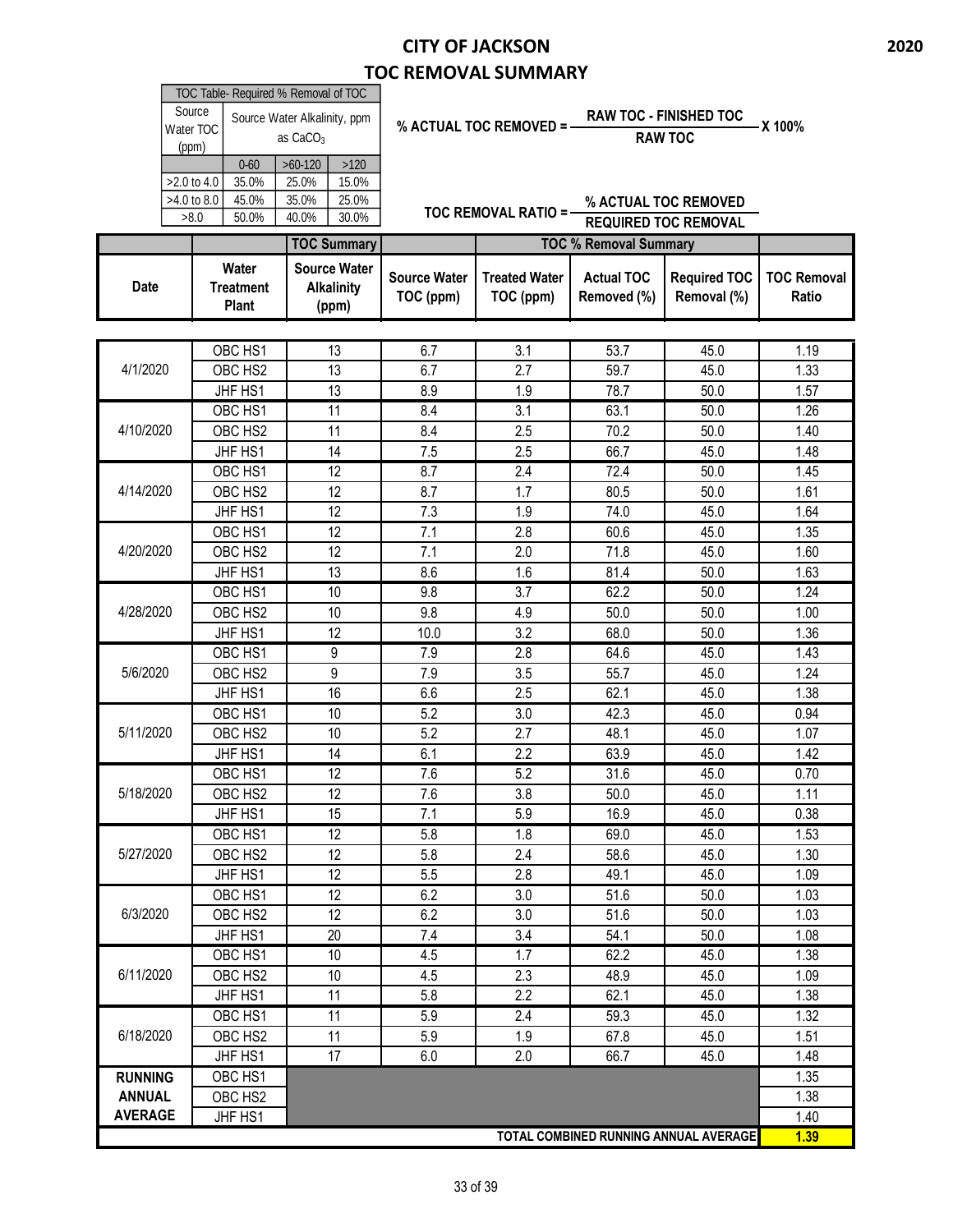| TOC Table- Required % Removal of TOC |                                            |       |       |  |  |  |  |  |  |
|--------------------------------------|--------------------------------------------|-------|-------|--|--|--|--|--|--|
| Source<br>Water TOC<br>(ppm)         | Source Water Alkalinity, ppm<br>as $CaCO3$ |       |       |  |  |  |  |  |  |
|                                      | $>60-120$<br>>120<br>$0 - 60$              |       |       |  |  |  |  |  |  |
| $>2.0$ to 4.0                        | 35.0%                                      | 25.0% | 15.0% |  |  |  |  |  |  |
|                                      |                                            |       |       |  |  |  |  |  |  |
| $>4.0$ to 8.0                        | 45.0%                                      | 35.0% | 25.0% |  |  |  |  |  |  |

# **% ACTUAL TOC REMOVED = RAW TOC - FINISHED TOC X 100%**

**RAW TOC**

**TOC REMOVAL RATIO = % ACTUAL TOC REMOVED REQUIRED TOC REMOVAL**

|                |                                    | <b>TOC Summary</b>                                |                                  | <b>TOC % Removal Summary</b>      |                                       |                                    |                             |
|----------------|------------------------------------|---------------------------------------------------|----------------------------------|-----------------------------------|---------------------------------------|------------------------------------|-----------------------------|
| <b>Date</b>    | Water<br><b>Treatment</b><br>Plant | <b>Source Water</b><br><b>Alkalinity</b><br>(ppm) | <b>Source Water</b><br>TOC (ppm) | <b>Treated Water</b><br>TOC (ppm) | <b>Actual TOC</b><br>Removed (%)      | <b>Required TOC</b><br>Removal (%) | <b>TOC Removal</b><br>Ratio |
|                | OBC HS1                            | 12                                                | 5.7                              | 2.0                               | 64.9                                  | 45.0                               | 1.44                        |
| 6/25/2020      | OBC HS2                            | 12                                                | $\overline{5.7}$                 | 1.6                               | 71.9                                  | 45.0                               | 1.60                        |
|                | JHF HS1                            | $\overline{12}$                                   | 6.4                              | 1.6                               | 75.0                                  | 45.0                               | 1.67                        |
|                | OBC HS1                            |                                                   |                                  |                                   |                                       |                                    |                             |
|                | OBC HS2                            |                                                   |                                  |                                   |                                       |                                    |                             |
|                | JHF HS1                            |                                                   |                                  |                                   |                                       |                                    |                             |
|                | OBC HS1                            |                                                   |                                  |                                   |                                       |                                    |                             |
|                | OBC HS2                            |                                                   |                                  |                                   |                                       |                                    |                             |
|                | JHF HS1                            |                                                   |                                  |                                   |                                       |                                    |                             |
|                | OBC HS1                            |                                                   |                                  |                                   |                                       |                                    |                             |
|                | OBC HS2                            |                                                   |                                  |                                   |                                       |                                    |                             |
|                | JHF HS1                            |                                                   |                                  |                                   |                                       |                                    |                             |
|                | OBC HS1                            |                                                   |                                  |                                   |                                       |                                    |                             |
|                | OBC HS2                            |                                                   |                                  |                                   |                                       |                                    |                             |
|                | JHF HS1                            |                                                   |                                  |                                   |                                       |                                    |                             |
|                | OBC HS1                            |                                                   |                                  |                                   |                                       |                                    |                             |
|                | OBC HS2                            |                                                   |                                  |                                   |                                       |                                    |                             |
|                | JHF HS1                            |                                                   |                                  |                                   |                                       |                                    |                             |
|                | OBC HS1                            |                                                   |                                  |                                   |                                       |                                    |                             |
|                | OBC HS2                            |                                                   |                                  |                                   |                                       |                                    |                             |
|                | JHF HS1                            |                                                   |                                  |                                   |                                       |                                    |                             |
|                | OBC HS1                            |                                                   |                                  |                                   |                                       |                                    |                             |
|                | OBC HS2                            |                                                   |                                  |                                   |                                       |                                    |                             |
|                | JHF HS1                            |                                                   |                                  |                                   |                                       |                                    |                             |
|                | OBC HS1                            |                                                   |                                  |                                   |                                       |                                    |                             |
|                | OBC HS <sub>2</sub>                |                                                   |                                  |                                   |                                       |                                    |                             |
|                | JHF HS1                            |                                                   |                                  |                                   |                                       |                                    |                             |
|                | OBC HS1                            |                                                   |                                  |                                   |                                       |                                    |                             |
|                | OBC HS2                            |                                                   |                                  |                                   |                                       |                                    |                             |
|                | JHF HS1                            |                                                   |                                  |                                   |                                       |                                    |                             |
|                | OBC HS1                            |                                                   |                                  |                                   |                                       |                                    |                             |
|                | OBC HS2                            |                                                   |                                  |                                   |                                       |                                    |                             |
|                | JHF HS1                            |                                                   |                                  |                                   |                                       |                                    |                             |
|                | OBC HS1                            |                                                   |                                  |                                   |                                       |                                    |                             |
|                | OBC HS2                            |                                                   |                                  |                                   |                                       |                                    |                             |
|                | JHF HS1                            |                                                   |                                  |                                   |                                       |                                    |                             |
|                | OBC HS1                            |                                                   |                                  |                                   |                                       |                                    |                             |
|                | OBC HS2                            |                                                   |                                  |                                   |                                       |                                    |                             |
|                | JHF HS1                            |                                                   |                                  |                                   |                                       |                                    |                             |
| <b>RUNNING</b> | OBC HS1                            |                                                   |                                  |                                   |                                       |                                    | 1.36                        |
| <b>ANNUAL</b>  | OBC HS2                            |                                                   |                                  |                                   |                                       |                                    | 1.39                        |
| <b>AVERAGE</b> | JHF HS1                            |                                                   |                                  |                                   |                                       |                                    | 1.44                        |
|                |                                    |                                                   |                                  |                                   | TOTAL COMBINED RUNNING ANNUAL AVERAGE |                                    | 1.40                        |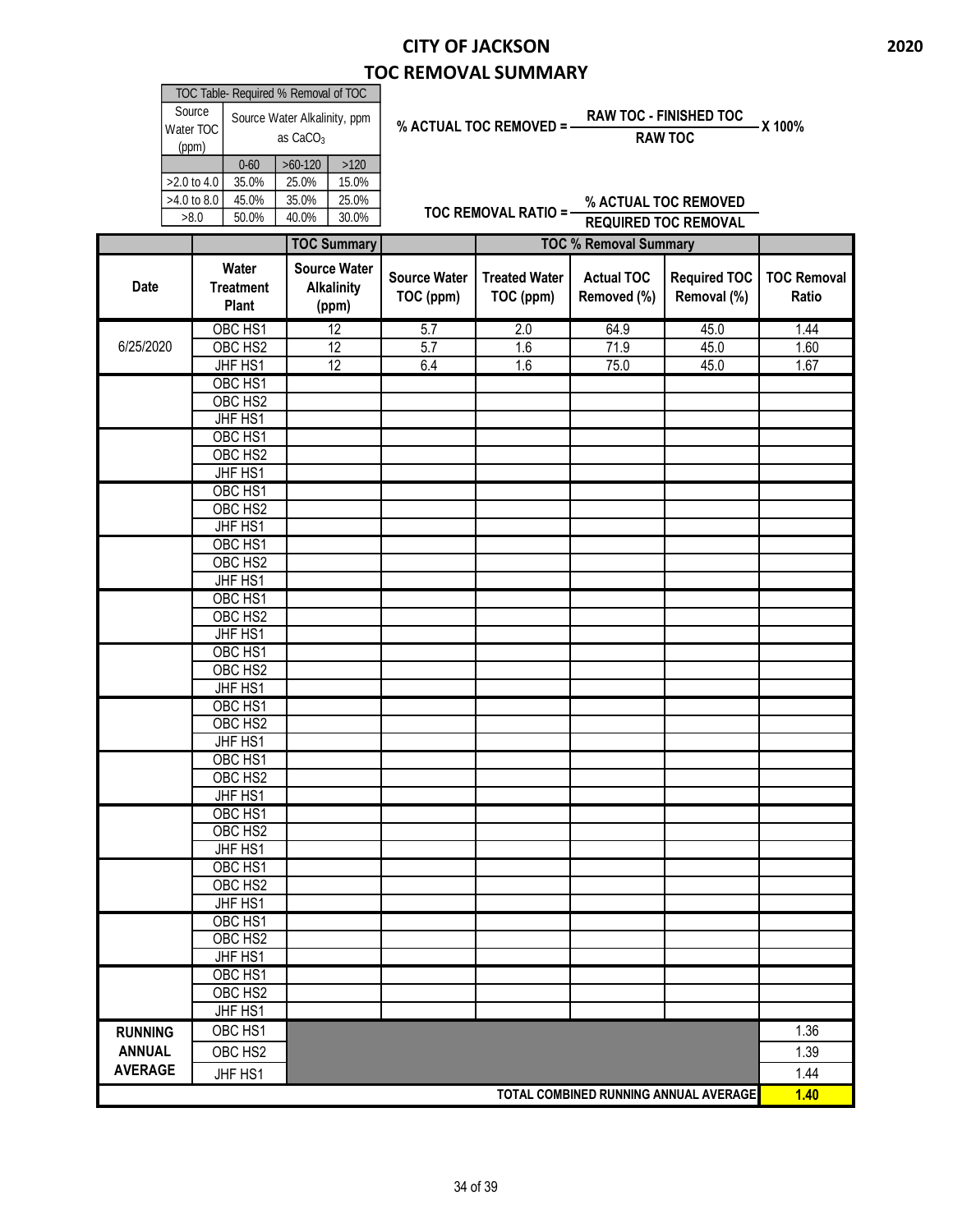#### **CITY OF JACKSON CORROSION CONTROL DATA**

| <b>June 2020</b> |              |     | <b>SYSTEM ID: 250008-02</b> |                 | <b>SYSTEM ID: 250008-01</b> |                    |                 |  |
|------------------|--------------|-----|-----------------------------|-----------------|-----------------------------|--------------------|-----------------|--|
|                  |              |     | OBC COMBINED HIGH SERVICE   |                 |                             | <b>JHF (TF081)</b> |                 |  |
|                  | DATE / SHIFT | pH  | <b>Alkalinity</b>           | <b>Hardness</b> | pH                          | <b>Alkalinity</b>  | <b>Hardness</b> |  |
| 6/1              | 0700 - 1500  | 9.6 | 22                          | 32              | 9.7                         | 19                 | 73              |  |
|                  | 1500 - 2300  | 9.5 | 37                          | 15              | 9.4                         | 23                 | 60              |  |
|                  | 2300 - 0700  | 9.3 | 30                          | 35              | 9.6                         | 25                 | 60              |  |
| 6/2              | 0700 - 1500  | 9.5 | 29                          | 21              | 9.2                         | 20                 | 55              |  |
|                  | 1500 - 2300  | 9.3 | 26                          | 38              | 9.2                         | 19                 | 51              |  |
|                  | 2300 - 0700  | 9.1 | 34                          | 40              | 9.4                         | 20                 | 59              |  |
| 6/3              | 0700 - 1500  | 9.2 | 30                          | 15              | 9.7                         | 32                 | 78              |  |
|                  | 1500 - 2300  | 9.3 | 30                          | 37              | 9.3                         | 22                 | 58              |  |
|                  | 2300 - 0700  | 9.3 | 31                          | 40              | 9.4                         | 24                 | 60              |  |
| 6/4              | 0700 - 1500  | 9.4 | 31                          | 29              | 9.3                         | 26                 | 66              |  |
|                  | 1500 - 2300  | 9.2 | 27                          | 24              | 9.5                         | 21                 | 42              |  |
|                  | 2300 - 0700  | 9.2 | 29                          | 38              | 9.7                         | 21                 | 55              |  |
| 6/5              | 0700 - 1500  | 9.3 | 34                          | 24              | 9.5                         | 22                 | 64              |  |
|                  | 1500 - 2300  | 9.4 | 38                          | 18              | 9.6                         | 22                 | 57              |  |
|                  | 2300 - 0700  | 9.4 | 40                          | 24              | 9.6                         | 24                 | 59              |  |
|                  | 0700 - 1500  | 9.5 | 35                          | 19              | 9.5                         | 23                 | 49              |  |
| 6/6              | 1500 - 2300  | 9.4 | 31                          | 40              | 9.3                         | 18                 | 57              |  |
|                  | 2300 - 0700  | 9.4 | 33                          | 38              | 9.5                         | 21                 | 55              |  |
|                  | 0700 - 1500  | 9.5 | 19                          | 29              | 9.7                         | 20                 | 53              |  |
| 6/7              | 1500 - 2300  | 9.6 | 22                          | 40              | 9.5                         | 22                 | 61              |  |
|                  | 2300 - 0700  | 9.6 | 24                          | 37              | 9.6                         | 17                 | 37              |  |
|                  | 0700 - 1500  | 9.4 | 32                          | 18              | 9.7                         | 17                 | 50              |  |
| 6/8              | 1500 - 2300  | 9.6 | 39                          | 20              | 9.1                         | 18                 | 54              |  |
|                  | 2300 - 0700  | 9.7 | 41                          | 26              | 9.7                         | 25                 | 61              |  |
|                  | 0700 - 1500  | 9.6 | 36                          | 22              | 9.5                         | 21                 | 54              |  |
| 6/9              | 1500 - 2300  | 9.4 | 24                          | 39              | 9.3                         | 20                 | 55              |  |
|                  | 2300 - 0700  | 9.3 | 20                          | 28              | 9.6                         | 18                 | 55              |  |
|                  | 0700 - 1500  | 9.3 | 32                          | 12              | 9.7                         | 20                 | 55              |  |
| 6/10             | 1500 - 2300  | 9.4 | 22                          | 38              | 9.6                         | 20                 | 45              |  |
|                  | 2300 - 0700  | 9.5 | 15                          | 33              | 9.7                         | 19                 | 52              |  |
|                  | 0700 - 1500  | 9.3 | 32                          | 30              | 9.7                         | 22                 | 68              |  |
| 6/11             | 1500 - 2300  | 9.5 | 25                          | 39              | 9.0                         | 15                 | 51              |  |
|                  | 2300 - 0700  | 9.3 | 23                          | 43              | 9.3                         | 15                 | 51              |  |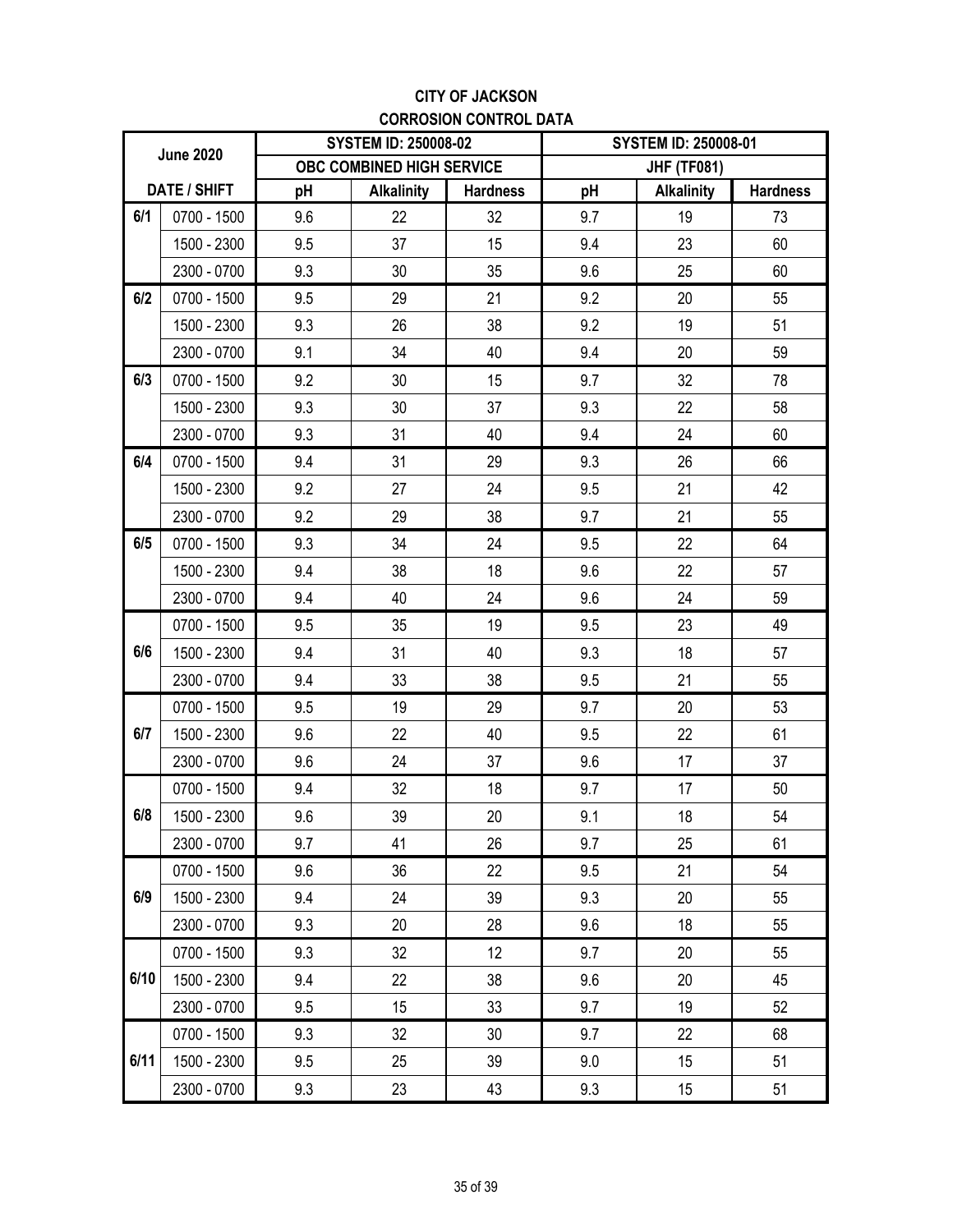| <b>June 2020</b> |             |      | <b>SYSTEM ID: 250008-02</b> |                 | <b>SYSTEM ID: 250008-01</b> |                    |                 |  |
|------------------|-------------|------|-----------------------------|-----------------|-----------------------------|--------------------|-----------------|--|
|                  |             |      | OBC COMBINED HIGH SERVICE   |                 |                             | <b>JHF (TF081)</b> |                 |  |
| DATE / SHIFT     |             | pH   | <b>Alkalinity</b>           | <b>Hardness</b> | рH                          | <b>Alkalinity</b>  | <b>Hardness</b> |  |
|                  | 0700 - 1500 | 9.4  | 34                          | 23              | 9.5                         | 14                 | 54              |  |
| 6/12             | 1500 - 2300 | 9.4  | 37                          | 26              | 9.7                         | 19                 | 54              |  |
|                  | 2300 - 0700 | 9.4  | 38                          | 31              | 9.6                         | 16                 | 54              |  |
|                  | 0700 - 1500 | 9.3  | 31                          | 30              | 9.6                         | 21                 | 44              |  |
| 6/13             | 1500 - 2300 | 9.5  | 41                          | 26              | 9.6                         | 20                 | 45              |  |
|                  | 2300 - 0700 | 9.5  | 41                          | 23              | 9.7                         | 18                 | 57              |  |
|                  | 0700 - 1500 | 9.5  | 31                          | 40              | 9.5                         | 21                 | 58              |  |
| 6/14             | 1500 - 2300 | 9.4  | 40                          | 27              | 9.5                         | 19                 | 49              |  |
|                  | 2300 - 0700 | 9.4  | 34                          | 45              | 9.0                         | 20                 | 46              |  |
|                  | 0700 - 1500 | 9.4  | 30                          | 41              | 9.6                         | 23                 | 60              |  |
| 6/15             | 1500 - 2300 | 9.5  | 31                          | 40              | 9.2                         | 16                 | 56              |  |
|                  | 2300 - 0700 | 9.3  | 41                          | 37              | 9.6                         | 19                 | 55              |  |
|                  | 0700 - 1500 | 9.5  | 37                          | 41              | 9.7                         | 19                 | 61              |  |
| 6/16             | 1500 - 2300 | 9.5  | 39                          | 42              | 9.6                         | 20                 | 44              |  |
|                  | 2300 - 0700 | 9.4  | 34                          | 43              | 9.7                         | 23                 | 61              |  |
|                  | 0700 - 1500 | 9.4  | 39                          | 16              | 9.7                         | 18                 | 59              |  |
| 6/17             | 1500 - 2300 | 9.5  | 33                          | 47              | 9.4                         | 22                 | 49              |  |
|                  | 2300 - 0700 | 9.6  | 30                          | 49              | 9.2                         | 21                 | 63              |  |
|                  | 0700 - 1500 | 9.7  | 49                          | 18              | 9.2                         | 21                 | 59              |  |
| 6/18             | 1500 - 2300 | 9.7  | 43                          | 20              | 9.2                         | 21                 | 55              |  |
|                  | 2300 - 0700 | 9.8  | 49                          | 19              | 9.2                         | 21                 | 62              |  |
|                  | 0700 - 1500 | 9.8  | 46                          | 15              | 9.5                         | 24                 | 75              |  |
| 6/19             | 1500 - 2300 | 10.1 | 62                          | 19              | 9.6                         | 25                 | 61              |  |
|                  | 2300 - 0700 | 9.5  | 45                          | 21              | 9.4                         | 23                 | 67              |  |
|                  | 0700 - 1500 | 10.0 | 51                          | 13              | 9.3                         | 27                 | 55              |  |
| 6/20             | 1500 - 2300 | 10.1 | 50                          | 17              | 9.0                         | 25                 | 49              |  |
|                  | 2300 - 0700 | 9.7  | 46                          | 17              | 9.5                         | 25                 | 64              |  |
|                  | 0700 - 1500 | 9.4  | 48                          | 38              | 9.5                         | 25                 | 65              |  |
| 6/21             | 1500 - 2300 | 9.3  | 45                          | 17              | 9.4                         | 34                 | 58              |  |
|                  | 2300 - 0700 | 9.4  | 46                          | 26              | 9.3                         | 30                 | 50              |  |
|                  | 0700 - 1500 | 9.5  | 53                          | 35              | 9.2                         | 25                 | 60              |  |
| 6/22             | 1500 - 2300 | 9.3  | 49                          | 40              | 9.5                         | 30                 | 74              |  |
|                  | 2300 - 0700 | 9.4  | 48                          | 37              | 9.5                         | 27                 | 69              |  |
|                  | 0700 - 1500 | 9.4  | 49                          | 28              | 9.7                         | 29                 | 74              |  |
| 6/23             | 1500 - 2300 | 9.6  | 41                          | 39              | 9.4                         | 23                 | 50              |  |
|                  | 2300 - 0700 | 9.7  | 51                          | 27              | 9.5                         | 26                 | 68              |  |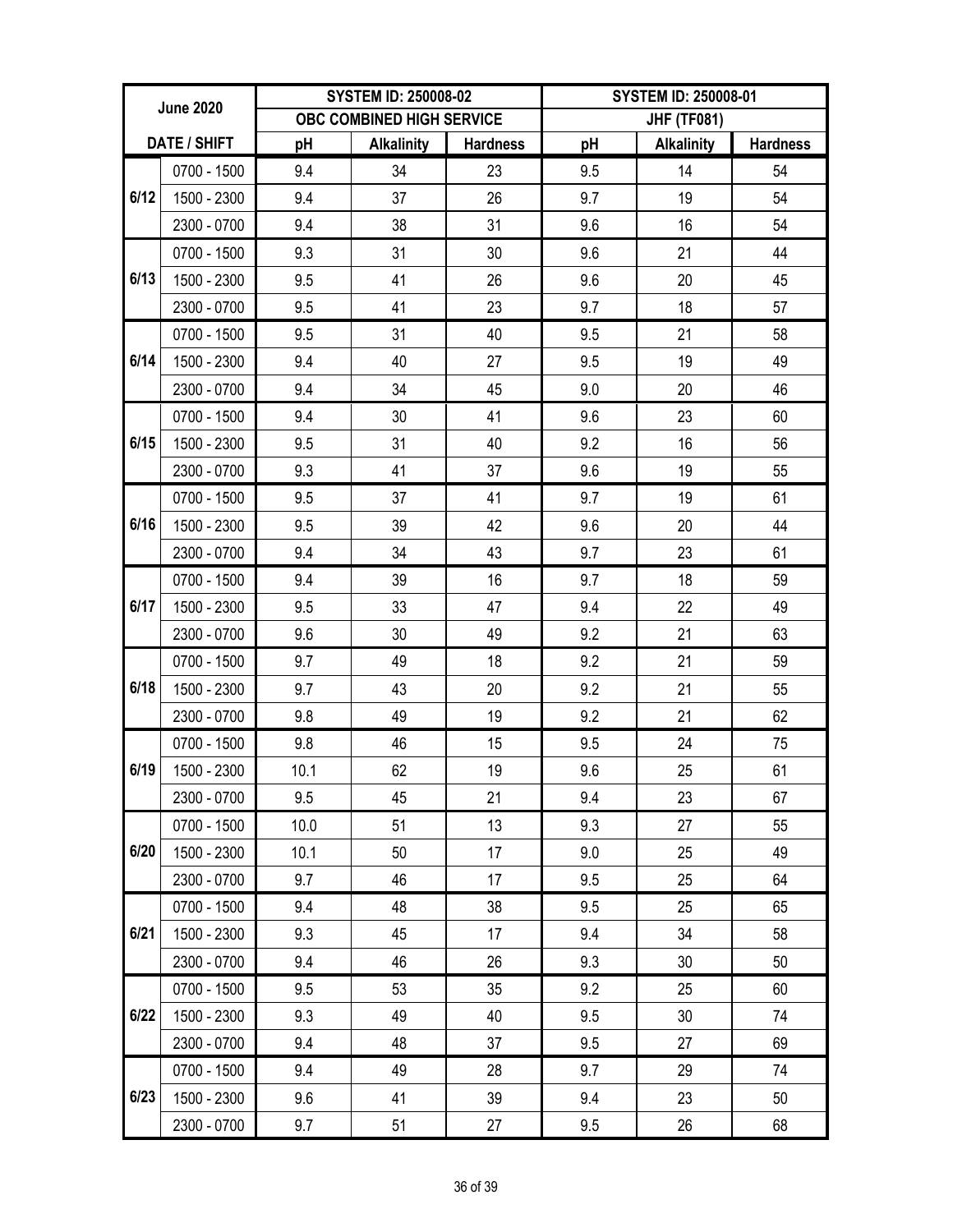| <b>June 2020</b> |                    |      | <b>SYSTEM ID: 250008-02</b> |                 | <b>SYSTEM ID: 250008-01</b> |                   |                 |  |
|------------------|--------------------|------|-----------------------------|-----------------|-----------------------------|-------------------|-----------------|--|
|                  |                    |      | OBC COMBINED HIGH SERVICE   |                 | <b>JHF (TF081)</b>          |                   |                 |  |
|                  | DATE / SHIFT       | pH   | <b>Alkalinity</b>           | <b>Hardness</b> | pH                          | <b>Alkalinity</b> | <b>Hardness</b> |  |
|                  | 0700 - 1500        | 9.6  | 44                          | 16              | 9.7                         | 25                | 69              |  |
| 6/24             | 1500 - 2300        | 9.5  | 50                          | 28              | 9.2                         | 22                | 57              |  |
|                  | 2300 - 0700        | 9.6  | 52                          | 25              | 9.5                         | 23                | 59              |  |
|                  | 0700 - 1500        | 9.4  | 48                          | 15              | 9.6                         | 22                | 67              |  |
| 6/25             | 1500 - 2300        | 9.6  | 46                          | 22              | 9.7                         | 24                | 48              |  |
|                  | 2300 - 0700        | 9.7  | 51                          | 25              | 9.4                         | 21                | 61              |  |
|                  | $0700 - 1500$      | 9.6  | 52                          | 17              | 9.4                         | 21                | 62              |  |
| 6/26             | 1500 - 2300        | 9.5  | 49                          | 20              | 9.4                         | 23                | 61              |  |
|                  | 2300 - 0700        | 9.5  | 50                          | 19              | 9.5                         | 23                | 62              |  |
|                  | 0700 - 1500        | 9.8  | 51                          | 18              | 9.5                         | 22                | 48              |  |
| 6/27             | 1500 - 2300        | 9.7  | 53                          | 19              | 9.2                         | 25                | 47              |  |
|                  | 2300 - 0700        | 9.6  | 50                          | 24              | 9.5                         | 22                | 58              |  |
|                  | 0700 - 1500        | 9.8  | 56                          | 28              | 9.5                         | 22                | 64              |  |
| 6/28             | 1500 - 2300        | 9.4  | 49                          | 24              | 9.1                         | 21                | 43              |  |
|                  | 2300 - 0700        | 9.5  | 51                          | 21              | 9.1                         | 21                | 50              |  |
|                  | 0700 - 1500        | 9.7  | 52                          | 23              | 9.4                         | 21                | 59              |  |
| 6/29             | 1500 - 2300        | 9.6  | 50                          | 26              | 9.3                         | 21                | 56              |  |
|                  | 2300 - 0700        | 9.7  | 51                          | 22              | 9.3                         | 22                | 58              |  |
|                  | 0700 - 1500        | 9.5  | 49                          | 27              | 9.2                         | 19                | 60              |  |
| 6/30             | 1500 - 2300        | 9.4  | 49                          | 25              | 9.6                         | 22                | 50              |  |
|                  | 2300 - 0700        | 9.5  | 51                          | 27              | 9.4                         | 23                | 57              |  |
|                  | <b>MONTHLY MIN</b> | 9.1  | 15                          | 12              | 9.0                         | 14                | 37              |  |
|                  | <b>MONTHLY MAX</b> | 10.1 | 62                          | 49              | 9.7                         | 34                | 78              |  |
|                  | <b>MONTHLY AVG</b> | 9.5  | 39                          | 28              | 9.5                         | 22                | 57              |  |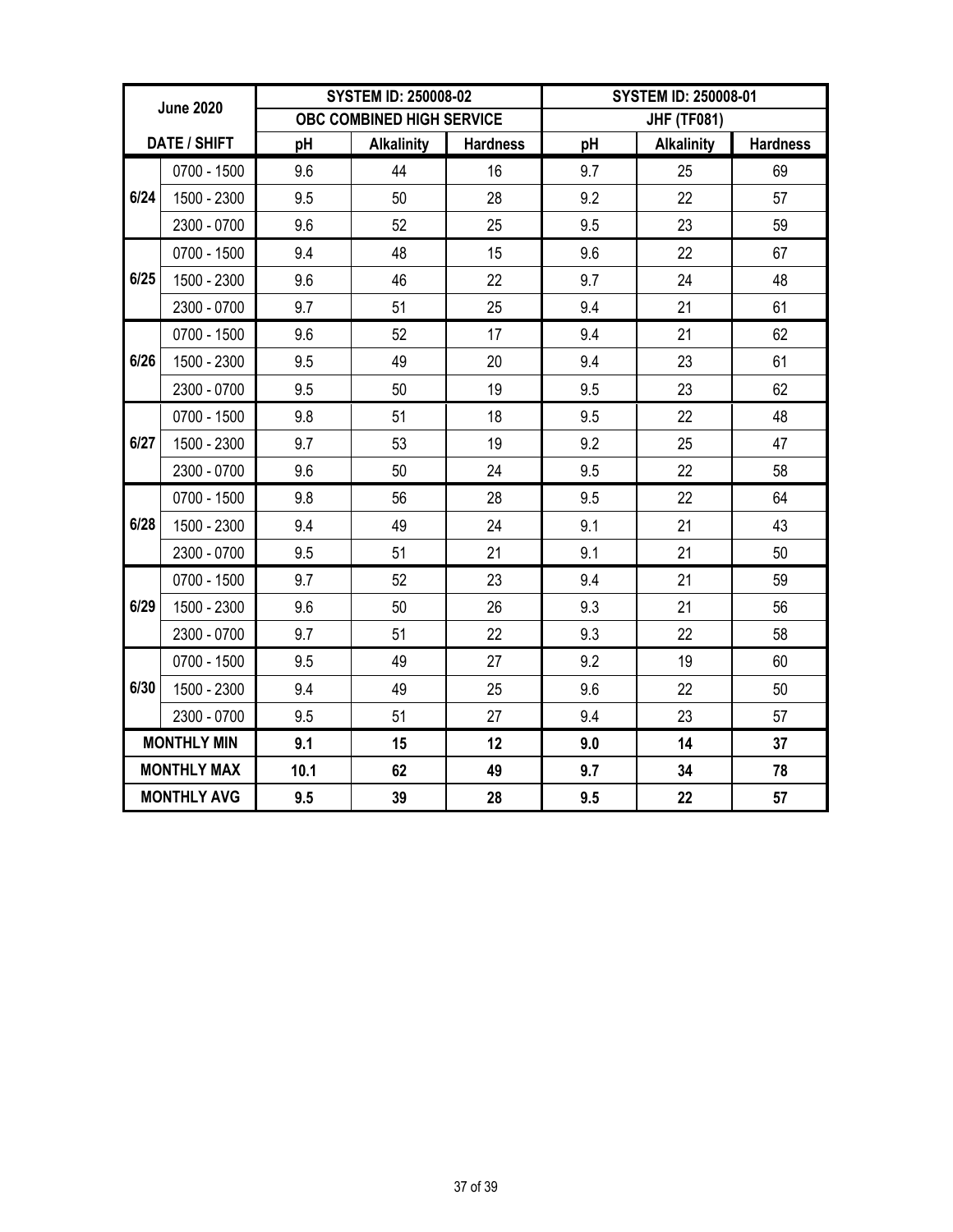#### **Comments**

#### **JH Fewell (TF081)**

Cleaned stream and current detector-6/11/2020 Filter #28 is out of service. Needs new wash drain valve.-6/17/2020 Leopold was at Fewell doing filter assessments and getting samples of the media. - 6/28/20- 7/2/20 Hwy 18 tank washed and inspected. - 6/1/20 Chastain tank washed and inspected. - 6/3/20 Both Hwy 18 and Chastain tanks samples cleared from MSDH to be placed back in service. - 6/5

#### **Online Monitoring Last Date of Calibration for JH Fewell**

HS CL17, Raw, Floc, and High Service pH probe - 6/30/20 CL17s-6/19/2020

#### **OB Curtis Conventional (TF082)**

#### **Grab data replaced online data on the following dates listed below:**

Settled Water - 6/7, 6/11 - Grab data was lower. 6/8, 6/10-No data received due to signal loss, replaced with grab data. Chlorine data - 6/6-4PM-No data received due to signal loss, replaced with grab data.-6/15-4AM; 6/26-12PM-Replaced with grab data. Raw water - 6/4, 6/24-Signal loss no data received, replaced with grab data. 6/18, 6/26-Grab data was lower.

Filter #1 - 6/20-4PM-8PM-Grab data was lower.

Filter #4 - 6/9-12AM-Filter spiked after being off and brought back online.

#### **OB Curtis Membrane (TF083)**

Finished Water Turbidities - 6/1-8PM; 6/3-8AM-Grab data was lower. 6/2-8PM; 6/3-8PM-No data received due to signal loss, replaced with grab data. 6/22-12PM-8PM-Higher turbidities caused by manganese that entered the process after the potassium permanganate pump broke.

#### **Grab data replaced online data on the following dates listed below:**

Chlorine data - 6/7-4AM; 6/10-12AM; 6/13-12AM, 8AM-8PM; 6/14-12AM; 8AM-6/15-12PM; 6/18-4AM-12PM; 6/19-8AM-12PM; 6/20-4AM; 6/25-12PM-Replaced with grab data.

Train #2 - 6/2-8AM-4PM; 6/3; 6/4-12AM & 8AM; 6/7-12PM-6/10; 6/22-8PM-Replaced with grab data.

Train #3 - 6/20-12AM-Grab data was lower; 6/21-6/30-Replaced with grab data, online data reading .0526.

Train #4 - 6/13-8PM; 6/14-12PM-4PM-Grab data was lower. 6/17-12PM-6/27-Replaced with grab data, online data reading .2374.

Train #6 - 6/22-12PM-8PM; 6/23-12PM-Replaced with grab data.

#### **Online Monitoring Last Date of Calibration for O.B. Curtis**

CL17s - 6/21/2020